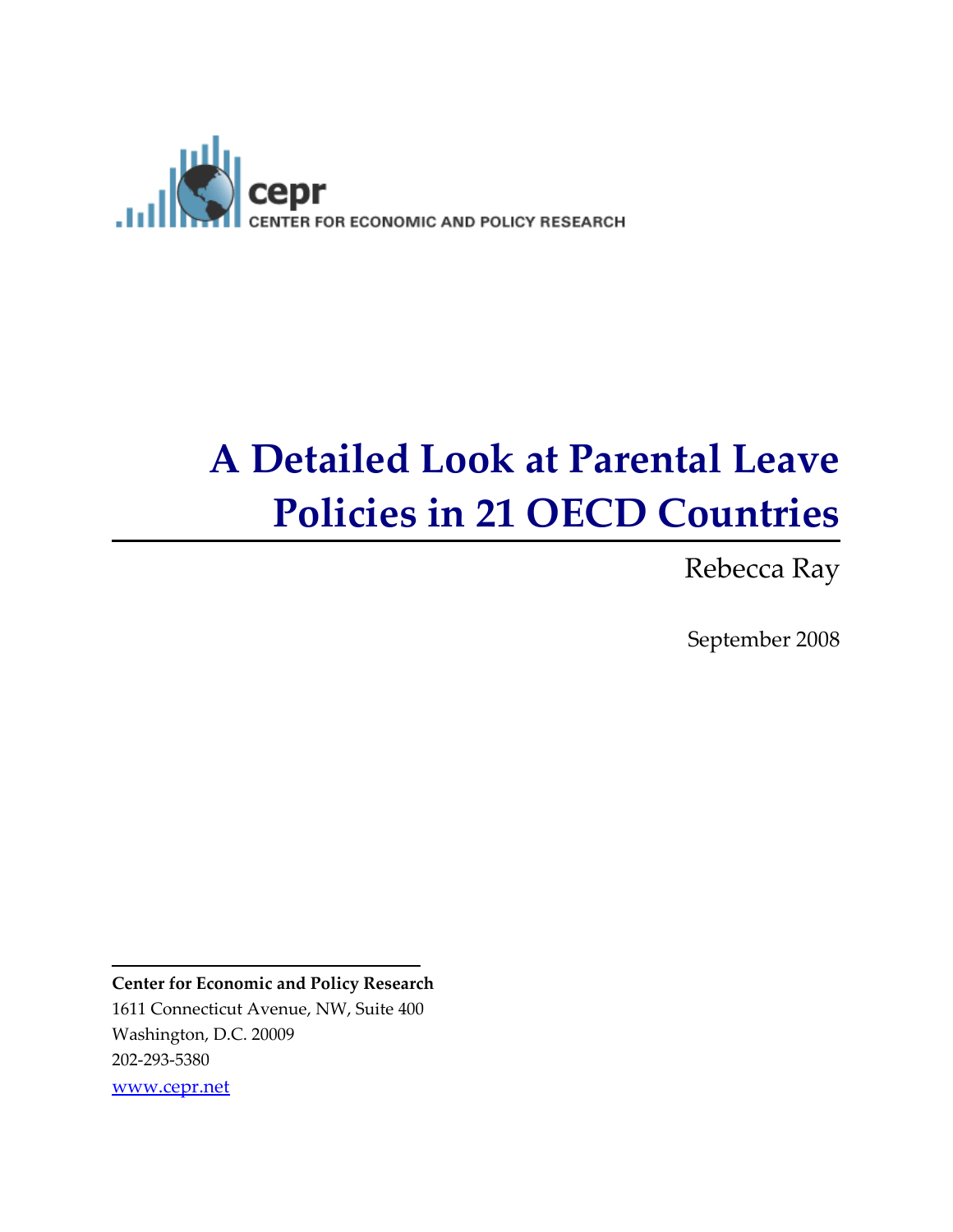# Contents

# **About the Author**

Rebecca Ray is a research assistant at the Center for Economic and Policy Research (CEPR).

# Acknowledgements

Janet Gornick and John Schmitt provided many helpful comments. Nichole Szembrot and Daphne Nicolitsas provided research assistance.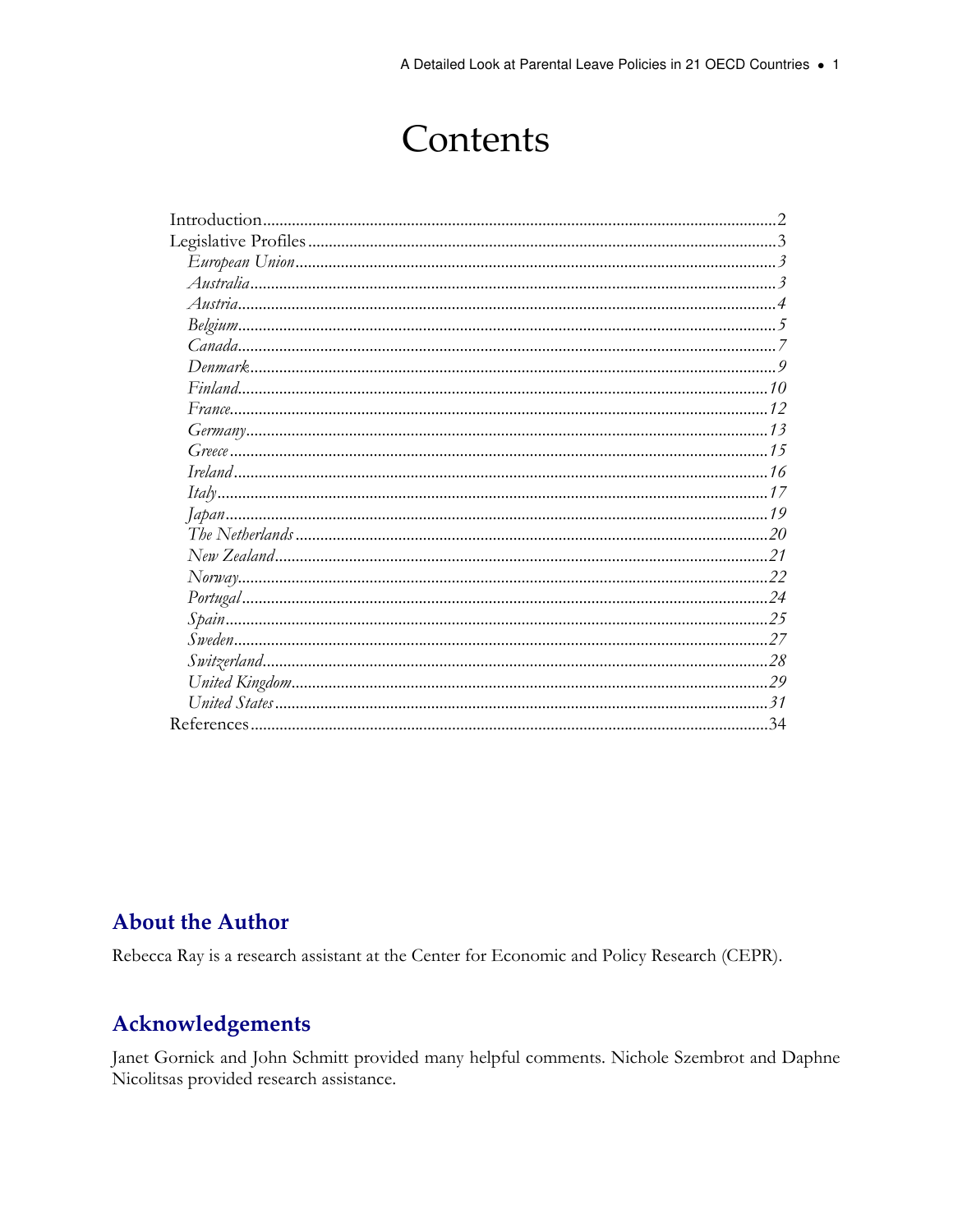# Introduction

This report reviews parental leave policies in 21 high-income countries, as of July 2008. The countries reviewed here include: Australia, Austria, Belgium, Canada, Denmark, Finland, France, Germany, Greece, Ireland, Italy, Japan, the Netherlands, New Zealand, Norway, Portugal, Spain, Sweden, Switzerland, the United Kingdom, and the United States, as well as the European Union as a whole. Each country's profile presents the duration of leave, the level of financial support during leave (if any), the eligibility requirements for parents seeking to use leave, provisions for taking leave on a part-time basis, and whether workers may return to their previous jobs upon their return to work.<sup>1</sup>

The terminology used to describe various types of leave across these countries varies widely (and is further complicated by the need to translate these national terms into English). This report describes three types of child-based leave: maternity, paternity, and parental leave.<sup>2</sup> Maternity and paternity leave refer to time reserved for one parent's use, during pregnancy or immediately after the birth of a child. Parental leave refers to longer periods of leave for either or both parents, to be taken after maternity and paternity leave.<sup>3</sup> Most countries provide all three types of leave, although there are several notable exceptions. Australia and Switzerland, for example, provide only maternity leave, although Australian mothers may transfer one week of this time to fathers. The United States offers one type of leave, available to both mothers and fathers, which this report identifies as parental leave.

Most of the country profiles below describe national policies. However, in a few cases regional policies differ significantly within a given country. For example, Canada legislates parental leave on the provincial level; the resulting guarantees vary widely, from 52 weeks in most provinces to 70 weeks in Quebec. Regarding paid parental benefits, both Canada and Switzerland each have national policies, but the Canadian province of Quebec and the Swiss canton of Bern offer stronger social protection. Similarly, the United States has no national legislation for paid parental leave, but several states have established social insurance schemes to support new parents. In each of these cases, country profiles attempt to cover the full range of policy environments.

 $\overline{a}$ 1 For a summary of these findings, and a comparative analysis of their generosity and gender equality, see Ray, Gornick, and Schmitt (2008).

<sup>2</sup> Notably, this report does not include leave reserved for parents to care for sick children or attend school-related appointments, or for caregivers of adult family members.

<sup>3</sup> Moss and Wall (2007) use identical definitions.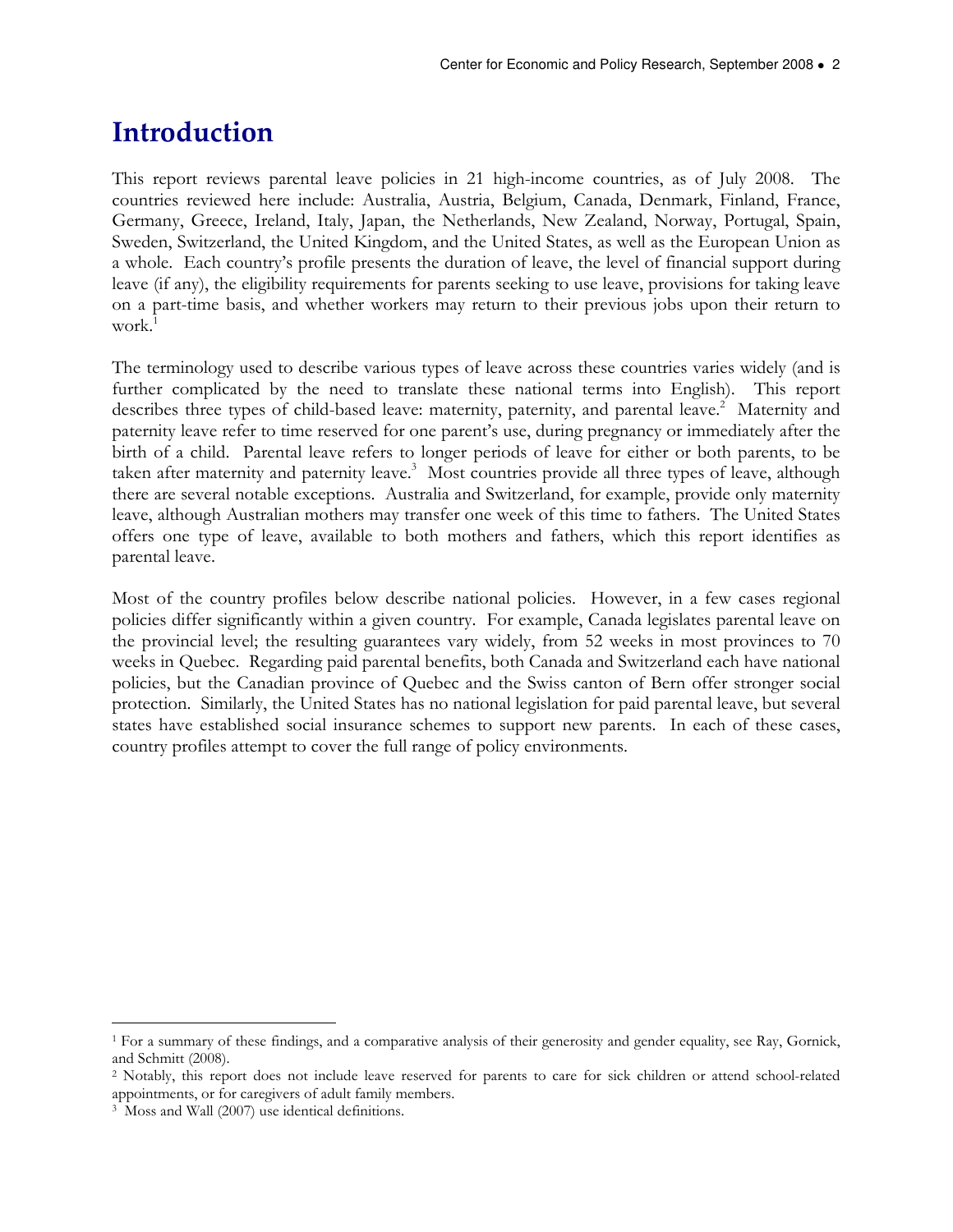# Legislative Profiles

# European Union

The European Union has set minimum standards for member states' legislation pertaining to maternity and parental leave, as well as workplace protections for pregnant and nursing employees. Member states' maternity leave laws must allow at least 14 weeks of maternity leave, and must require at least two weeks of compulsory leave. During maternity leave, women must receive either their salary or an "adequate allowance," as well as any other contracted benefits. Parental leave allowances must be at least three months for each parent (preferably non-transferable between parents), to be taken no later than their child's eighth birthday. Workplace laws must include protection for pregnant and nursing mothers from hazardous working conditions, night work, and dismissal due to pregnancy or maternity leave. Finally, workers must be assured of returning to the same or an equivalent position after taking maternity and parental leave. The only nation exempt from these guidelines is the United Kingdom, which did not sign the 1996 agreement on parental leave and thus must only meet the maternity leave provisions.<sup>4</sup>

# Australia

New parents in Australia may use 52 weeks of unpaid family leave. A new mother may choose to either use all 52 weeks as maternity leave or to transfer one week to the child's father as paternity leave. Adoptive couples may divide the yearlong leave between the parents however they wish, including assigning all 52 weeks to one parent. Family leave is available to nearly all employees – including "casual" employees, who are exempt from most employment standards, if they have at least 12 months' tenure.<sup>5</sup>

"Ordinary maternity leave" consists of 52 unpaid weeks beginning from the child's expected birth date. Expectant mothers may also take "special" maternity leave for pregnancy-related needs. This special leave must be deducted from ordinary leave taken after the child's birth.

Paternity leave comes in two types: short and long. "Short" paternity leave is one unpaid week of leave starting at the child's expected birth date, which can be taken concurrently with the mother's maternity leave, and is deducted from the 52-week total. "Long" paternity leave applies if a father becomes the primary caregiver and uses some or all of his wife's ordinary maternity leave. Long paternity leave and ordinary maternity leave may not be taken concurrently. Thus, the first year of a child's life may consist of both parents' presence for one week, and the rest of the year divided between periods with the mother and with the father.

Adoptive parents may use three types of leave: "pre-adoption" leave, "short" leave, and "long" leave. Pre-adoption leave consists of two unpaid days for adoption-related meetings and interviews. Once the child is placed with the family, parents can take up to three weeks of short adoption leave concurrently, and up to 52 weeks of long adoptive leave taken by either parent or divided between them.

 $\overline{a}$ <sup>4</sup>EU 1992, 1996, and 2006. EU 1996 calls for "the compulsory nature of maternity leave of at least two weeks, allocated before and/or after confinement."

<sup>5</sup> Information in this section is from Commonwealth of Australia 2007.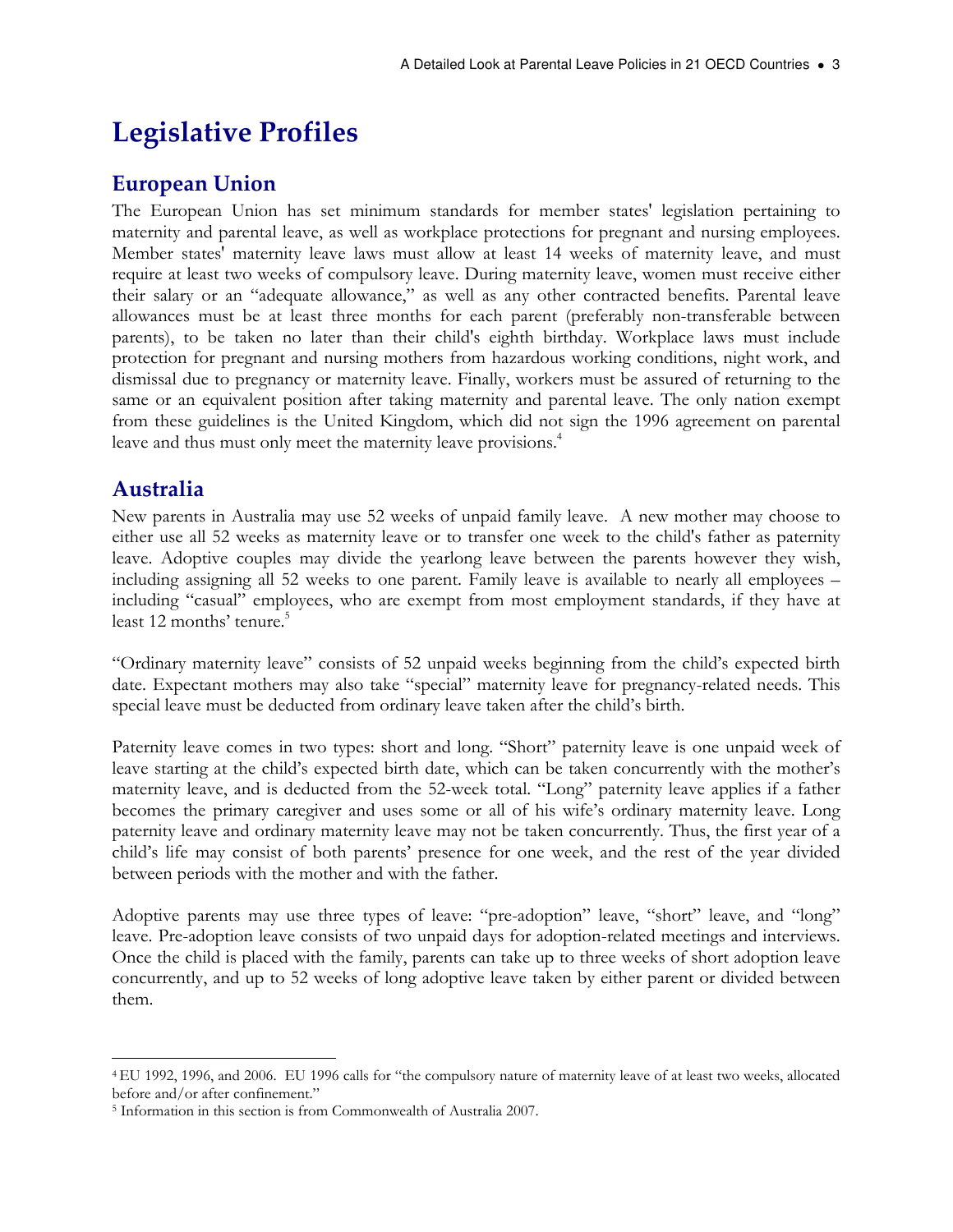In order to diminish the burden on employers, the total of all types of leave taken related to a child's arrival, by both parents (ordinary and special maternity leave, short and long paternity leave, preadoption, short and long adoptive leave, and any employer-provided paid leave) may not exceed 52 weeks in total. Thus, the guaranteed minimum leave and the maximum available leave are the same: 52 weeks.

Prior research, including Heymann et al. (2004), has sometimes referred to Australian parental leave as paid leave. This decision reflects Australia's "Maternity Payment" (which now incorporates the previous "Baby Bonus"): a lump-sum payment to new parents, of AUD\$5,000 for each new child. While the Maternity Payment represents a nontrivial benefit, it does not depend on the mother's taking maternity leave. Thus, we have referred to Australian maternity leave as unpaid.<sup>6</sup>

# Austria

Austrian family leave consists of an initial paid maternity leave, to be taken solely by the mother, and an extended partially-paid parental leave, which can be taken by either parent. Employees may access these benefits without meeting any job tenure minimum, and they are guaranteed the same position upon their return to work.<sup>7</sup>

Expectant mothers receive paid maternity leave beginning eight weeks before their due date and lasting until eight weeks after delivery. In the cases of cesarean delivery and multiple births, this time is extended until 12 weeks after delivery; it can also be extended further if a doctor deems work to be a danger to the life of the mother or baby. Austrian law states that during this maternity leave, a woman's relationship with her employer is unchanged, meaning she continues to receive her salary and acquire seniority. Fathers may not access this initial, paid leave, but if the mother becomes sick or dies, the child's primary caregiver (which may be the father) may use the leave.<sup>8</sup>

Parents are also required to take parental leave: at least three months, and at most until the child's second birthday. Parents may take up to one month of this time simultaneously, and either of them may take the remaining leave. Parental leave is unpaid; however, parents who earn less than  $\epsilon$ 14,600 per year may receive a child-care allowance. This leave is paid at a flat, annually-adjusted rate; in 2004 it was paid at a rate of €14.53 per day, or €20.59 in the case of families with very low incomes and single parents. The government pays this allowance; however, if the parents are separated, the non-custodial parent bears some or all of the cost of the child-care allowance (depending on income), through increased taxes for the duration of the allowance. This child-care allowance is paid for 30 months, or 36 months if both parents use some of their allotted parental leave, creating a load-sharing incentive.<sup>9</sup>

New parents have great flexibility regarding when and how they use their parental leave. First, it may be used either on a full-time basis, until the child's second birthday, or on a part-time basis, until the child's fourth birthday. Parents who choose the full-time option may also reserve a portion of their parental leave to use at some point before the child's seventh birthday. In addition, parents may reduce their working hours from full-time to part-time until their child's seventh birthday, or until the child starts school, whichever is later. Parental leave also incorporates flexibility regarding which

 $\overline{a}$ <sup>6</sup>Australian Government 2008, Heymann et al. 2004, Moss and Wall 2007.

<sup>7</sup> Drew 2004.

<sup>8</sup> ILO (n.d.), EC (n.d.), Kamerman and Gatenio 2002.

<sup>9</sup> Republic of Austria 1998.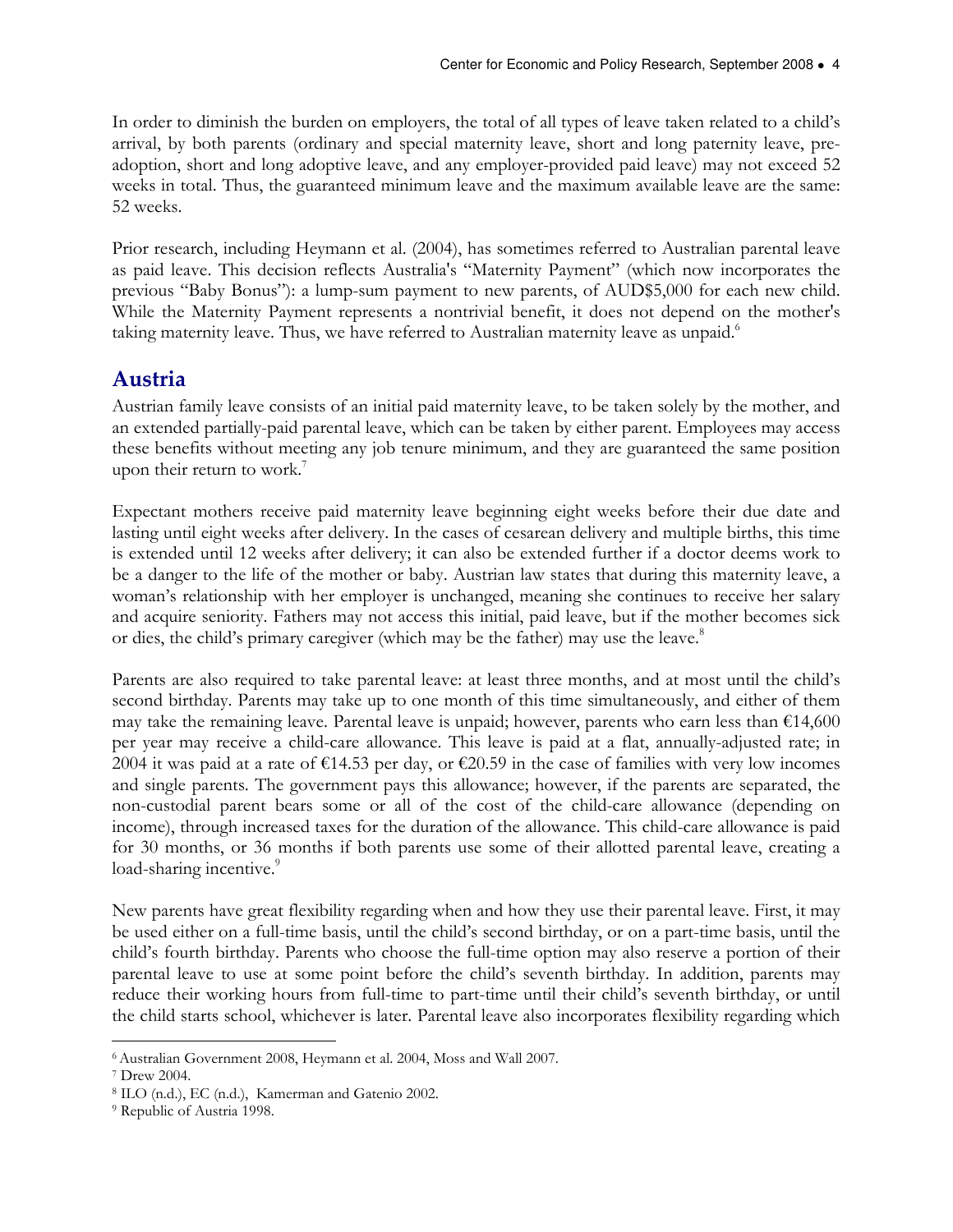parent takes it. Either parent may take it, or both may choose to alternate which parent works and which uses leave. If they choose to alternate in this way, they may divide the total leave time into as many as three sections of up to three months each. Finally, some of this flexibility is curtailed for small-business employees. If a parent works for a business with fewer than 20 employees, and chooses part-time parental leave, it may only last until the child's fourth birthday.<sup>10</sup>

Austrian employees also have access to adoption and fostering leave. This leave is unpaid, but parents may still access the child-care allowance mentioned above if their annual household incomes are below €14,600. Adoption and fostering leave begins the day after the child is placed with the family, and must last at least three months. If a family adopts an infant, they may use leave akin to the parental leave mentioned above: until the child's second birthday, or part-time until the child's seventh birthday. If a family adopts a child between ages 18 months and seven years, their leave may extend only for six months.<sup>11</sup>

# Belgium

New parents in Belgium may take a total of 43 weeks of leave: mothers may take 15 weeks of maternity leave, fathers may take two weeks of paternity leave, and each parent may take three months of parental leave. Parents may receive a benefit during each of these leave periods. Maternity benefits begin at 82 percent of a mother's usual earnings, and then scale back to 75 percent of her earnings after the first 30 days. Paternity benefits begin at 100 percent of a father's usual salary, and are reduced to 82 percent of his salary after the first three days. Parental leave is paid at a flat rate for its entire duration.

Belgian mothers receive 15 weeks of maternity leave: six prior to delivery and nine thereafter. One week prior to childbirth and eight weeks thereafter are compulsory; the remainder of the maternity leave can be extended or reduced in certain circumstances. In the case of multiple births, the leave is extended by two weeks. In cases of late delivery, the prenatal time is extended; in cases of premature delivery, the lost time is forfeited. If the child is hospitalized, the postnatal leave can be postponed until the child is released. At the end of their maternity leave, new mothers are guaranteed the right to return to their old position.<sup>12</sup>

Maternity leave is paid by the mother's health insurance, at a rate of 82 percent of her salary for the first 30 days, and 75 percent for the remainder of the 15-week period. In cases of extended maternity leave due to late or multiple births, the payment drops to 60 percent after the fifteenth week. Once the payments drop to the 75 percent level, they cannot exceed a fixed ceiling, which was €99.2293 per day in 2004. Two special categories of women receive different treatment: those receiving unemployment benefits, and those who are self-employed. Women receiving unemployment benefits continue to receive their usual unemployment payment of 60 percent of their most recent salary, with an additional 19.5 percent for the first 30 days and an additional 15 percent for the rest of their maternity time. Self-employed women are in a special category, and receive only six weeks of leave paid at a fixed amount, which was  $\epsilon$ 888.77 per month in 2004.<sup>13</sup>

 $\overline{a}$ 

<sup>10</sup> ILO (n.d.), Drew 2004.

 $11$  ILO (n.d.)

<sup>12</sup> EC (n.d.), European Foundation for the Improvement of Living and Working Conditions (n.d.), ILO (n.d.), Meulders and O'Dorchai 2005

<sup>13</sup> Fagan and Hebson 2006, ILO (n.d.), Walthery 2004.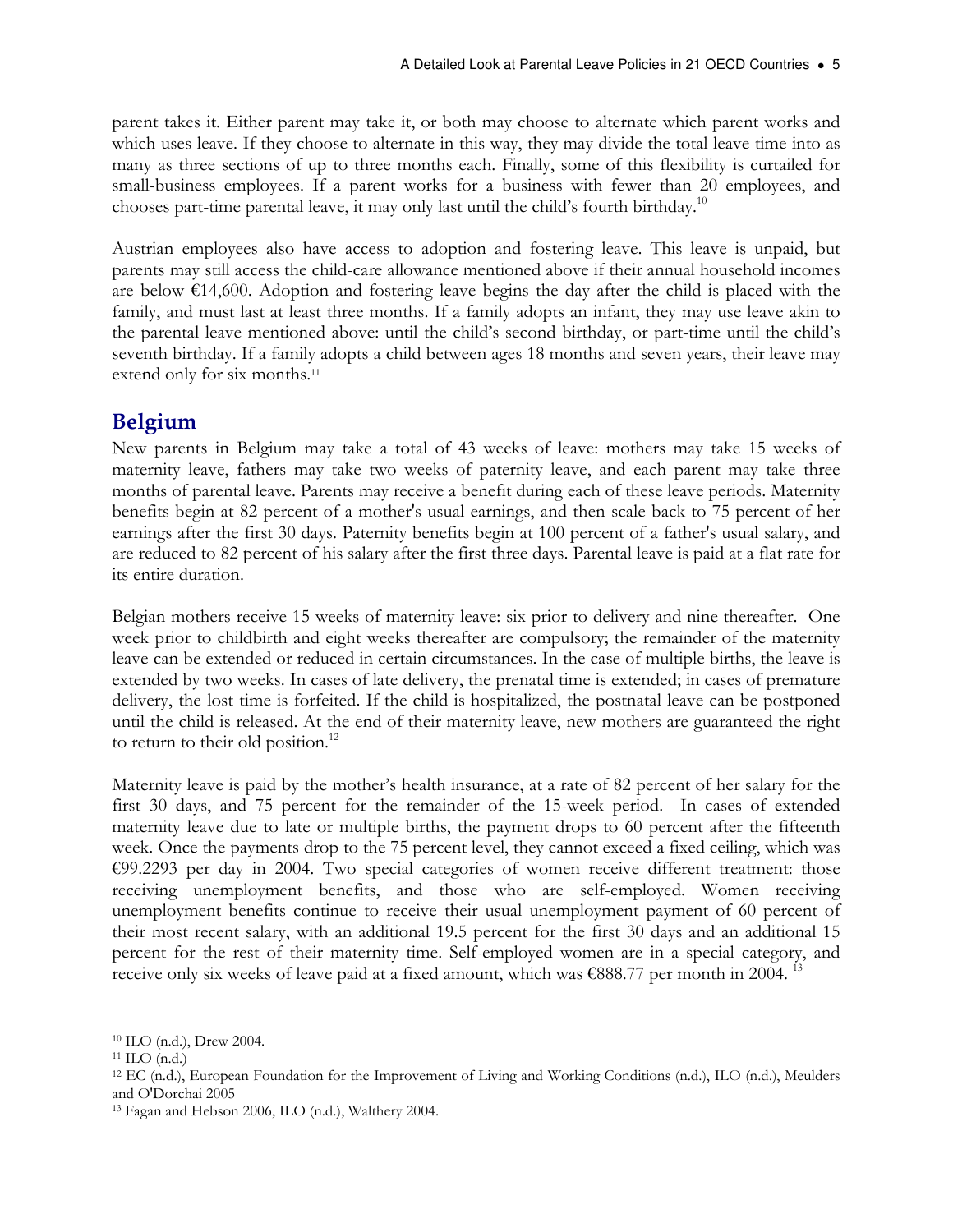Belgian fathers have three days of compulsory paternity leave, paid by the employers at 100 percent of usual salary. Further paid paternity leave is available only after 12 months of employment within a 15-month period; self-employed and unemployed fathers do not receive this benefit. This further paternity leave consists of seven additional days of leave, paid by the father's health insurance at 82 percent of his usual salary, which must be taken within the first 30 days after a child's birth or adoption. If the mother is deceased or seriously ill, her unused maternity leave can be used by the father, and is paid at 60 percent of his salary. $^{14}$ 

Parents with at least 12 months of job tenure may also take parental leave: a longer, flexible period of leave which may be taken at any point within four years of the child's birth or adoption (or eight years for parents of disabled children). Parental leave is paid at a flat rate, which will be discussed in greater detail below. Parents have three options for the scheduling of parental leave: continuous leave, half-time leave, or a 20 percent reduction in work hours. If they choose full-time leave, they may take a period of three months, or split it into sections of at least one month. If they choose half-time leave, they may reduce their work hours by 50 percent for a period of six months, or split it into two sections of three months. If they choose to reduce their working hours by 20 percent, they may do so for 15 months, and may split it into sections of at least three months.<sup>15</sup>

Parental leave is non-transferable; mothers and fathers have access to the same amount of parental leave and cannot take it for each other. Upon returning to work, parents are guaranteed the right to return to their old position. If an employee's contract is canceled during continuous parental leave, the employer must pay the employee a lump sum equal to six months' pay, in addition to standard entitlements for downsized workers. Finally, small businesses may require employees to postpone taking parental leave by up to six months, if the employee's scheduling choice would cause harm to the business.<sup>16</sup>

Parental leave is paid by the National Employment Service, at a flat rate, indexed for inflation. Payments in 2005 were: €547.37 per month for parents on continuous leave, €273.68 per month for those on half-time leave, and  $£109.47$  per month for those on a 20 percent work reduction. Employees over the age of 50 receive twice the normal payment, if their leave is on a part-time basis. Workers in Flanders receive an added supplement from the regional government. In 2005 the supplements were €156 per month for parents on continuous leave, €104 per month for those on half-time leave, and  $\epsilon$ 52 per month for those on a 20 percent work reduction.<sup>17</sup>

Finally, parents may take parental leave on a part-time basis, by combining it with a part-time reduction in hours. All qualifying workers (regardless of their parental status) may reduce their hours to part-time for a period of between three months and one year, or may reduce it by 20 percent for a period of between six months and five years. To qualify for a reduction to part-time hours, workers must have worked for their employer for 12 out of the previous 15 months, with a work schedule of at least three-quarters time. To qualify for the 20 percent reduction, workers must have worked for their employer for the previous five years, and worked full-time for the preceding 12 months.<sup>18</sup>

 $\overline{a}$ <sup>14</sup> EC (n.d.), ILO (n.d.), Meulders and O'Dorchai 2005, Walthery 2004.

<sup>15</sup> Anxo et al. 2007, Fagan and Hebson 2006, Meulders and O'Dorchai 2005, Walthery 2004.

<sup>16</sup> Fagan and Hebson 2006, Meulders and O'Dorchai 2005, Walthery 2004.

<sup>17</sup> Meulders and O'Dorchai 2005, Walthery 2004.

<sup>18</sup> EC (n.d.), Hegewisch and Gornick 2008.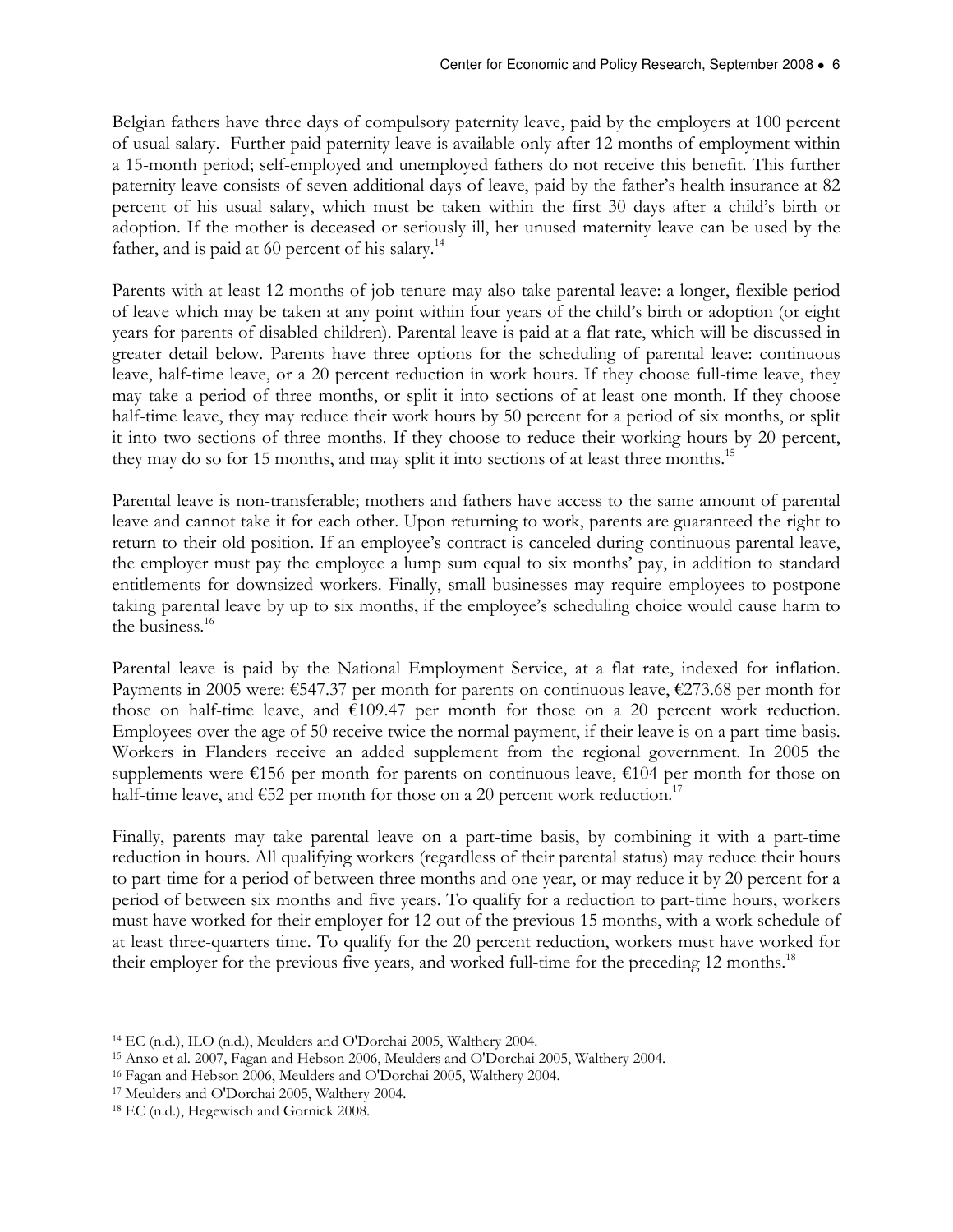# Canada

Canadian maternity, paternity, and parental leave is administered on the provincial level, creating differences in leave guarantees across provinces. A separate "federal jurisdiction" covers employees of companies working in inter-provincial or international commerce or for the federal government, regardless of their province of residence. In this analysis, we have taken the median amount of leave guaranteed by these 14 jurisdictions. Each jurisdiction has a cap on the total amount of child-related leave; the median cap is 52 weeks. The federal Employment Insurance pays benefits for 50 weeks regardless of jurisdiction. Thus, for the purposes of international comparison, we have represented Canadian leave as 52 weeks, including 50 weeks of paid leave and two weeks of unpaid leave.<sup>19</sup>

Almost all jurisdictions guarantee 17 weeks of maternity leave; Quebec and Saskatchewan offer 18; Alberta, 15. Expectant mothers can begin maternity leave as early as 11-17 weeks before their due date. Workers in Quebec and in the federal jurisdiction may take an unpaid leave of absence if their pregnancy requires them to stop working earlier, and those in Quebec may take unpaid leave for pregnancy-related medical appointments. In order to qualify for maternity leave, pregnant employees must meet tenure requirements in all but three provinces. The most common tenure requirement is 12 months (in the federal jurisdiction and six provinces), although the remaining four provinces require between 13 and 20 weeks of continuous work.<sup>20</sup>

During maternity leave, employees receive payments from the national Employment Insurance (EI) system, which is government-administered, but funded by employees paying premiums. To qualify for EI, employees must have worked at least 600 hours in the previous 52 weeks and paid premiums during that time. Payments amount to 55% of the employee's usual salary, up to a maximum rate of CAD\$40,000 per year. Low-income parents who receive the Child Tax Benefit also receive a family supplement in addition to the EI payments. Payments last for 15 weeks; if the employee's province allows additional maternity leave, it is unpaid. Finally, while receiving EI benefits, parents may continue to work on a part-time basis without losing benefits, as long as they are earning no more than 25% of their usual income, or \$50 per week, whichever is greater. $^{21}$ 

Three provinces (Newfoundland, Prince Edward's Island, and Saskatchewan) have guaranteed adoption leaves equal to their maternity leave provisions (17, 17, and 18 weeks, respectively). In Newfoundland and Prince Edward's Island, both parents can use adoption leave, while in Saskatchewan, either parent may take it, or it may be shared. The national Employment Insurance scheme does not offer specific benefits for adoption, however, so this leave is unpaid.

Quebec is the only province to guarantee paternity leave and benefits, both for five weeks. The province administers paternity benefits, as well as higher maternity benefits than the rest of the country, through the Québec Parental Insurance Plan (QPIP), to which employees contribute instead of the traditional EI system. To qualify for QPIP payments, employees must have earned at least \$2,000 in the previous year, and paid premiums during that time. Employees may choose between a "simple" plan, which pays 70 percent of the employee's usual income, up to CAD\$59,000 per year, for a longer period of time (18 weeks for maternity leave and five weeks for paternity

 $\overline{a}$ <sup>19</sup> Canada Department of Human Resources and Social Development 2001.

<sup>20</sup> Canada Department of Human Resources and Social Development 2001, ILO (n.d.)

<sup>21</sup> Canada Department of Human Resources and Social Development 2001, ILO (n.d.), US GAO 2007.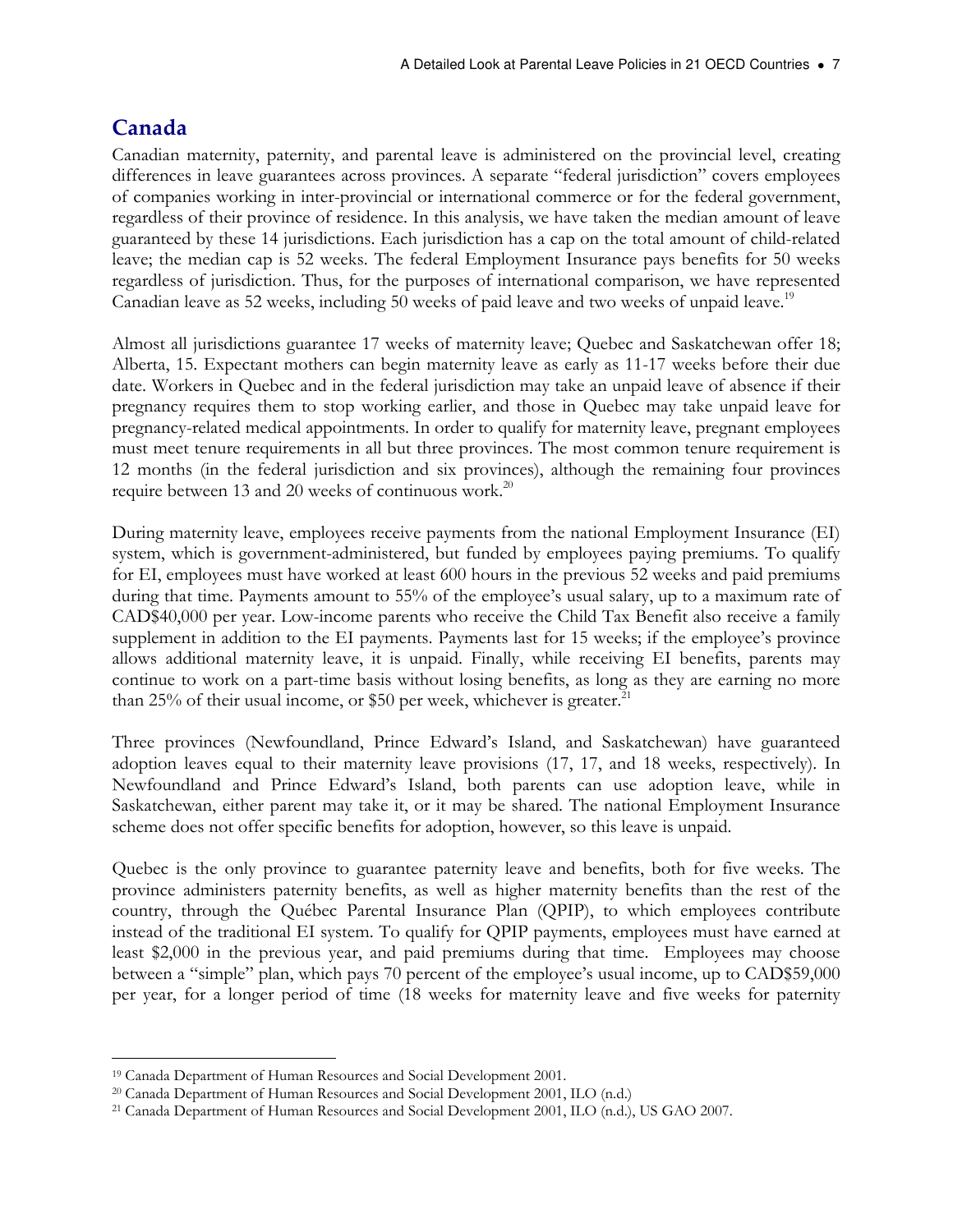leave), and the "special" plan, which pays 75 percent, but for less time (15 weeks for maternity leave and three for paternity). $^{22}$ 

In most provinces and the federal jurisdiction, paternity leave is included in parental leave, which is a longer, more flexible period of leave available to both birth and adoptive parents. Unlike maternity leave, parental leave has no tenure requirement. The amount of leave allowed varies widely between provinces, from 37 weeks shared between both parents in the federal jurisdiction and three provinces (Alberta, New Brunswick, and the Yukon), to 52 weeks for each parent in Quebec. The average leave allotment is 64 weeks.

The more generous provinces are less flexible in time-sharing: they allow each parent to take no more than half of the total leave. If one parent does not take all of his allotted leave, he forfeits it. Moreover, parents may take leave at the same time in every state except the Yukon (and Alberta, if the parents work for the same employer). Provinces encourage parents to take leave simultaneously by setting deadlines for taking time off; parents must usually finish taking their parental leave by the end of the first year after the child's birth or adoption. In addition, four provinces (British Columbia, Nova Scotia, Ontario, and Saskatchewan) extend parental leave if the mother did not take maternity leave. When an employee returns to work after taking parental leave, employers must return them to a position at equal or greater pay and benefits, in the same location as their previous position. Seven provinces require employers to give new parents on parental leave any pay raises they would have received had they not taken leave. Because of the wide variations between provinces, we have summarized child-related leave in the table below.<sup>23</sup>

| Jurisdiction          | Maternity<br>Leave | Parental Leave<br>(total, both parents) | Additional<br>Leave                                    | All child-related leave<br>cannot exceed |
|-----------------------|--------------------|-----------------------------------------|--------------------------------------------------------|------------------------------------------|
| Federal               | 17                 | 37                                      |                                                        | 52                                       |
| Alberta               | 15                 | 37                                      |                                                        | 52                                       |
| British Columbia      | 17                 | $70*$                                   | 2 (if no maternity taken)                              | 52                                       |
| Manitoba              | 17                 | $74*$                                   |                                                        | 54                                       |
| New Brunswick         | 17                 | 37                                      |                                                        | 52                                       |
| Newfoundland          | 17                 | $70*$                                   | 34 (adoption leave)                                    | 52                                       |
| <b>NW</b> Territories | 17                 | $74*$                                   |                                                        | 52                                       |
| Nunavut               | 17                 | $74*$                                   |                                                        | 52                                       |
| Nova Scotia           | 17                 | $70*$                                   | 17 (if no maternity leave taken)                       | 52                                       |
| Ontario               | 17                 | $70*$                                   | 2 (if no maternity leave taken)                        | 52                                       |
| PE Island             | 17                 | $70*$                                   | 34 (adoption leave)                                    | 52                                       |
| Quebec                | 18                 | $104*$                                  | 5 (paternity leave)                                    | 70                                       |
| Saskatchewan          | 18                 | 68*                                     | 18(adoption leave),<br>3 (if no maternity leave taken) | 52                                       |
| Yukon                 | 17                 | 37                                      |                                                        | 54                                       |

#### **TABLE 1 Child-related leave in Canada, by Jurisdiction (in weeks)**

\* In these provinces, no parent may take more than half of the allowed parental leave (or adoption leave, where available). Thus, Newfoundland's 70 weeks of adoption leave can also be read as 35 weeks for each parent. The remaining provinces allow leave to be used by either parent or shared between them.

 $\overline{a}$ 

<sup>22</sup> Moss and Wall 2007, Quebec Employment and Social Solidarity 2006.

<sup>23</sup> Canada Department of Human Resources and Social Development 2001.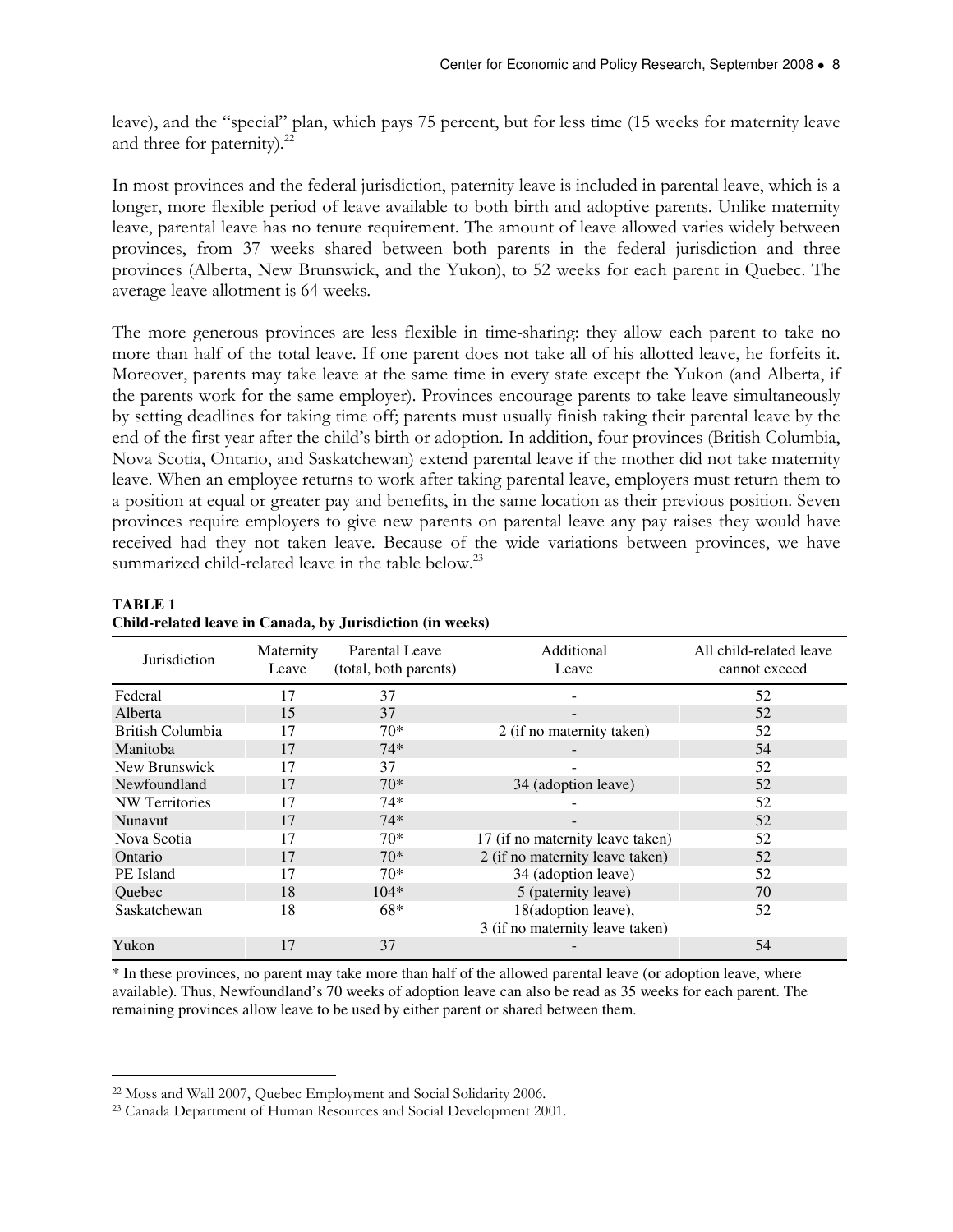Employees on parental leave receive Employment Insurance (EI) benefits just as they do during maternity leave. Tenure and contribution requirements are the same as for maternity benefits, as is the benefit level: 55 percent of the previous salary, up to a maximum rate of CAD\$40,000 per year. (An exception is made for low-income parents who receive the Child Tax Benefit; these parents receive an additional family supplement, and can thus have a higher benefit level.) Regardless of the employee's province of residence, EI will pay up to 35 weeks of parental leave benefits, to just one parent. Any additional leave taken is unpaid. Parents may work while receiving benefits, but only if they are earning less than 25 percent of their previous salary or CAD\$50 per week, whichever is greater. This creates an incentive for one parent to take most of the leave, since only one parent will receive benefits while away from work, and when that parent returns to work full-time, benefits cease. 24

As with maternity leave, residents of Quebec receive higher payments through their independent Québec Parental Insurance Plan. Based on the plan they chose for maternity benefits ("simple" or "special"), they will receive one of two plans of payments. The simple plan provides 32 total weeks of benefits: seven weeks at 70 percent of the previous salary, and 25 weeks at 55 percent. The special plan provides only 25 weeks, but at a higher rate of 75 percent. As explained above for other provinces, only one parent receives these benefits, and they may only work while receiving them if they earn less than 25 percent of their previous wage or \$50 per week, whichever is higher. In the case of adoptive parents, the parental leave is extended to make up for the fact that they do not receive paternity benefits. The paternity benefits that correspond to their plan (three or five weeks, as described above) are added to their parental benefits.<sup>25</sup>

# Denmark

In Denmark, new parents receive a total of 52 weeks of family leave, divided as follows: 18 weeks of maternity leave, two weeks of paternity leave, and 32 weeks of parental leave to be divided between them. All family leave is accompanied by a financial benefit paid by the parents' municipal government, ranging from 30 percent to 90 percent of their usual salary. To be eligible for any of these three types of leave, parents must have had 120 hours of employment during the 13 weeks immediately before taking the leave, or be self-employed, receiving unemployment benefits, or in a vocational training program.

Danish mothers receive 18 weeks of leave, four of which are to be taken before the birth and 14 of which may be taken thereafter. Mothers may choose to return to work before the 14 weeks have finished, but they may not do so within the first two weeks after delivery. Danish fathers' paternity leave lasts for a period of two weeks, and must be taken during the mother's 14-week period of post-natal maternity leave. Adoptive mothers may use the 14 post-natal weeks of maternity leave, and adoptive fathers may access their full paternity time. The parents' municipal government pays them each a benefit during their leave: 90 percent of their usual salary (for manual workers), or 50 percent of their usual salary (for non-manual workers), with a cap, which was DKK3205 per week (before taxes) in 2004. If a worker's collective agreement stipulates that the employer will pay full wages during maternity or paternity leave, the government does not provide the employee with the usual benefit but gives it to the employer as partial reimbursement. $^{26}$ 

 $\overline{a}$ <sup>24</sup> Canada Department of Human Resources and Social Development 2001, ILO (n.d.), US GAO 2007.

<sup>25</sup> Quebec Employment and Social Solidarity 2006.

<sup>26</sup> Clearinghouse on International Developments in Child, Youth and Family Policies 2004, Denmark Ministry of Science, Technology, and Innovation (n.d.), Danish Ministry of Social Affairs 2000, EC 2007, EIRO 2002, Fagan and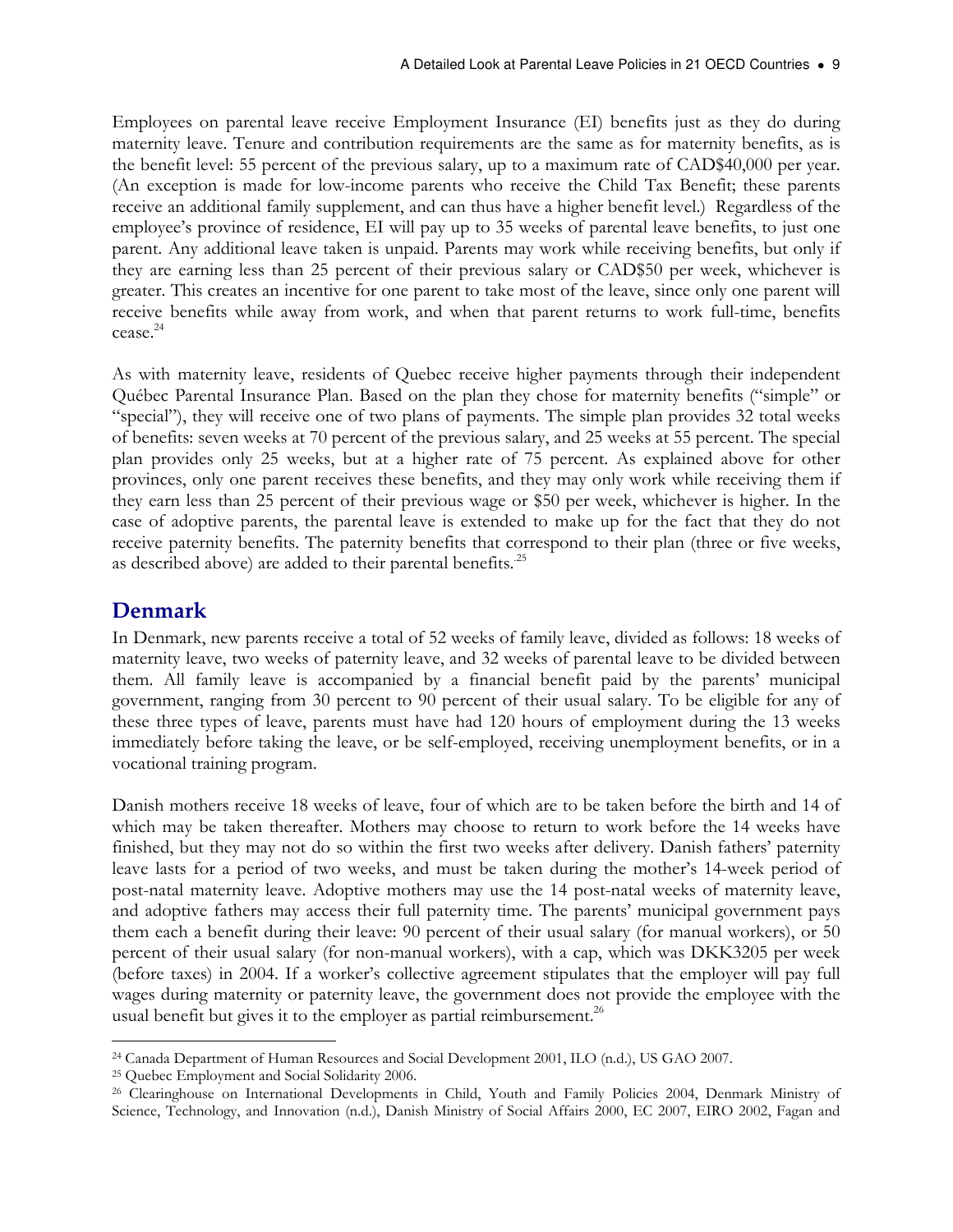Birth and adoptive parents can also access parental leave: 32 weeks shared between both parents, to be used after maternity and paternity leave have ended. Parents may not postpone any of their parental leave to use later, but they can divide the time between themselves. Parents receive a financial benefit while they are on leave, equal to the 60 percent of the benefit paid during maternity or paternity leave. Thus, the benefit is 54 percent of the usual wage for manual workers, or 30 percent of the usual wages of non-manual workers. Parents also have the option of extending their parental leave, up to 46 weeks, but the benefit rate will be cut so that they receive the same total income over this longer period. For example, a manual worker taking a 40-week parental leave will receive 72 percent (.90 \* 32/40) of his or her usual income during a parental leave of this length. Because a two-earner family will see a dramatic cut in one earner's income during these 32 to 46 weeks, the family has an incentive for the lower-paid of the two earners (usually the mother) to take most or all of the leave.<sup>27</sup>

Danish family-leave policy underwent substantial reform in 2002. Legally some parents are still entitled to some of the old benefits. Before 2002, maternity leave was exactly as it currently is. Paternity leave, however, consisted of two periods of two weeks each (two weeks longer than the current provision), one to be taken during the 14-week post-natal maternity leave period, and one to be taken during or immediately after the period of parental leave. The largest change affected parental leave, which had been set at only 10 weeks but was accompanied by a higher benefit, paid at the same rate as maternity and paternity leave. Furthermore, an additional type of leave, childcare leave, lasted for 26 weeks and could be extended by an additional 26 weeks under certain circumstances. Parents could use it at any point within nine years of the child's birth or adoption, or split it into sections of eight to 13 weeks. While on childcare leave, parents received a financial benefit of 60 percent of the maternity and paternity leave rates. Because many parents had not used their allotted childcare leave before the reforms took place and childcare leave was discontinued, parents of children born before 2002 may continue to access childcare leave until their child's ninth birthday.<sup>28</sup>

# Finland

Finland guarantees new parents a total of 47.5 weeks of leave per childbirth: 17.5 weeks of maternity leave, four weeks of paternity leave, and 26 weeks of parental leave (divided between the parents). During all of these leave periods, the national health insurance system pays an allowance to parents who have been enrolled in the program for at least 30 weeks prior to the expected birth date, regardless of their employment status. This allowance ranges from approximately 30 to 70 percent of an employee's most recent salary.

In Finland, expectant mothers receive paid maternity leave for 17.5 weeks. Maternity leave can begin as early as eight weeks before childbirth, but mothers must take at least two weeks before and after

 $\overline{a}$ Hebson 2006, OECD 2002, Pylkkänen and Smitha 2003, and Collins, Helen, 1994. The EU Pregnancy Directive: a Guide for Human Resource Managers. Blackwell Publishing, quoted in UWO 2007.

<sup>&</sup>lt;sup>27</sup> Clearinghouse on International Developments in Child, Youth and Family Policies 2004, Denmark Ministry of Science, Technology, and Innovation (n.d.), Danish Ministry of Social Affairs 2000, EC 2007, EIRO 2002, Fagan and Hebson 2006, OECD 2002, Pylkkänen and Smitha 2003, and Collins, Helen, 1994. The EU Pregnancy Directive: a Guide for Human Resource Managers. Blackwell Publishing, quoted in UWO 2007, and Hegewisch and Gornick 2008. Hegewisch and Gornick 2008 state that in some cases parental leave can be extended to 64 weeks.

<sup>28</sup> Danish Ministry of Science, Technology, and Innovation (n.d.), Danish Ministry of Social Affairs 2000, EC 2007, EIRO 2003, Pylkkänen and Smitha 2003,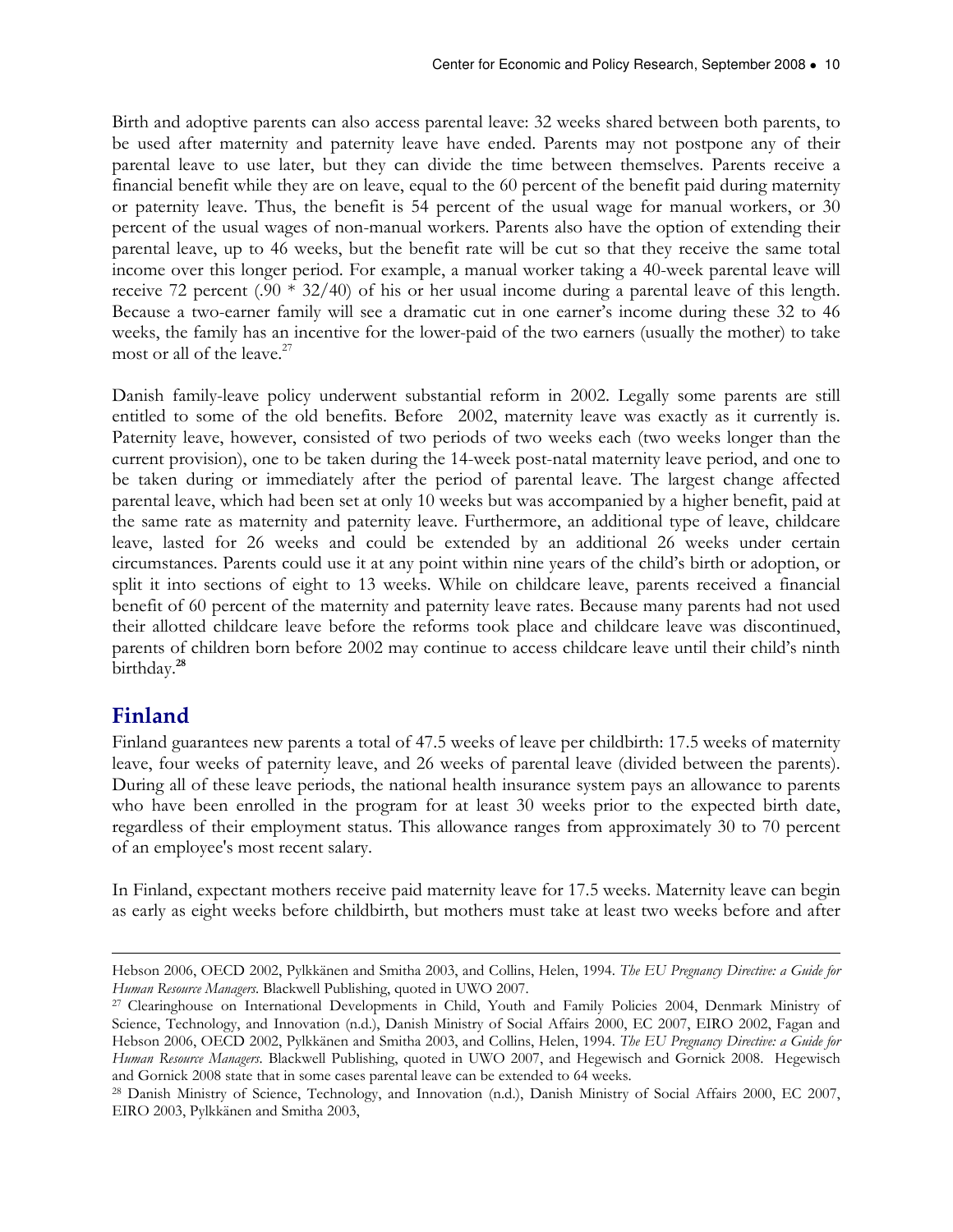childbirth. Finnish fathers may take up to four weeks of paternity leave while the mother is taking maternity leave, and may split the paternity leave into as many as three separate sections. KELA, the national insurance program, pays a parental allowance during maternity and paternity leave, calculated on a sliding scale based on their usual salary. The scale is arranged so that middle-income earners receive approximately two-thirds of their usual salary, and other workers receive between approximately 30 percent and 70 percent. KELA gives a minimum allowance of €15.20 per week to parents who: earned less than  $\epsilon$ 1,130 in the previous year, or work during their allotted leave period, or are enrolled full-time in school, or serve in the military. A somewhat higher rate applies to mothers in their first nine weeks of maternity leave. Figure 1, below, shows how allowances are distributed based on an employee's usual salary.<sup>29</sup>



#### **FIGURE 1: Finnish Parental Allowances as a Percentage of Usual Salary**

Immediately after the end of maternity leave, parents are entitled to approximately 26 weeks of parental leave: 158 workdays in traditional six-day workweeks. In cases of multiple births, parents may take 10 additional weeks for each additional child. Adoptive parents receive a longer period of parental leave (200 workdays, or approximately 33 weeks), but do not receive maternity or paternity leave. Parents may both use parental leave, but not simultaneously. Fathers have an incentive to take some of the parental leave: if they take the last two weeks of it, they receive an additional two weeks. Together, these four weeks are referred to as the "father's month." KELA continues to pay parental allowances during parental leave, and pays an elevated rate during the first 30 days of parental leave and the last two weeks of the father's month. Additionally, parents may work part-time during their usual period of parental leave, and receive half of the usual parental allowance. Thus, a baby could spend the first 15 weeks with her mother (and four of these with both parents), the next 24 weeks with just her mother (on maternity leave), and the next four weeks with just her father. $30$ 

 $\overline{a}$ 

<sup>29</sup> ILO (n.d.), KELA 2007, Kolimaa and Pelkonen 2004, OECD 2005, UPGEM (n.d.).

<sup>30</sup> Anxo et al. 2007, Drew 2004, ILO (n.d.), KELA 2007, Kolimaa and Pelkonen 2004, OECD 2005.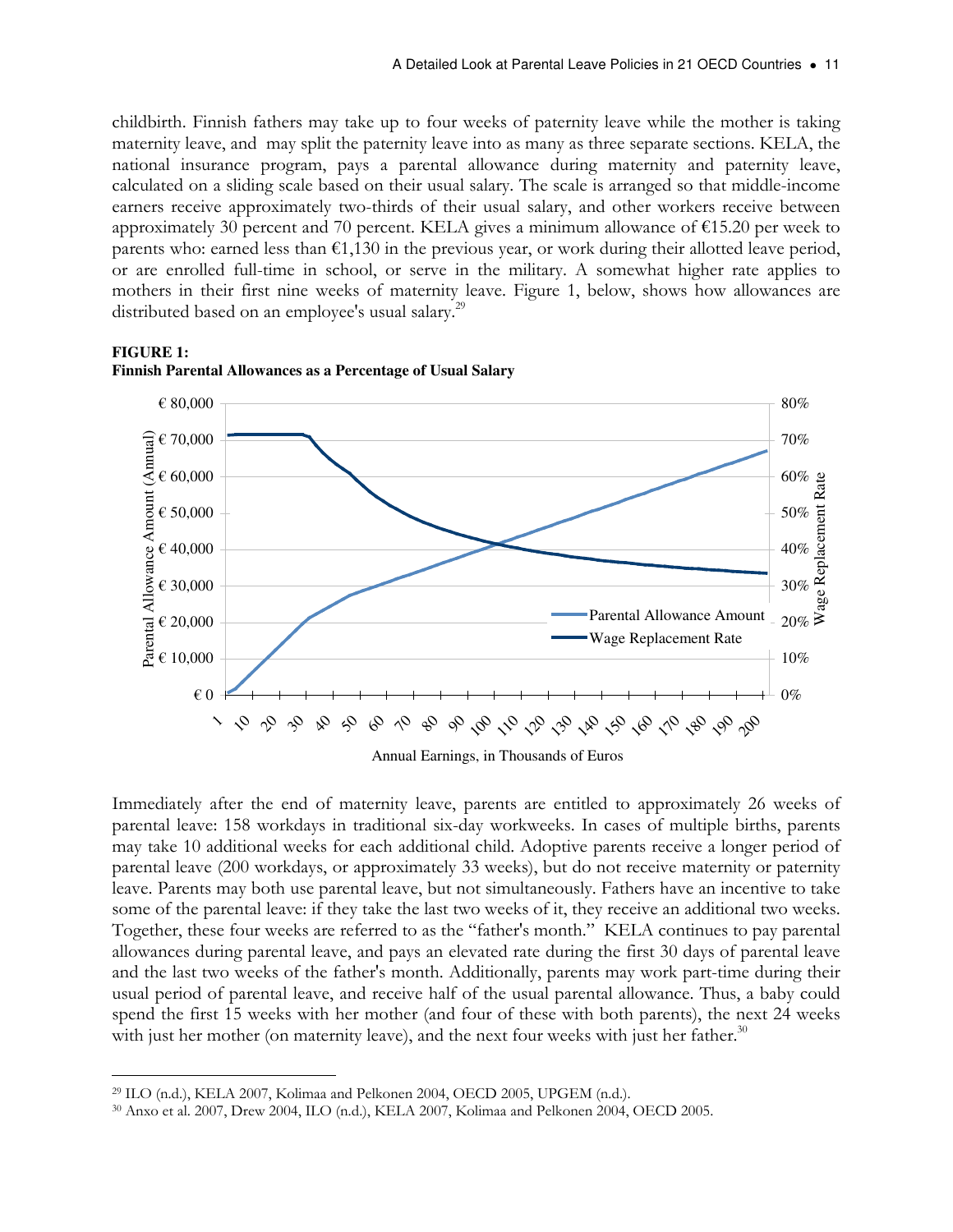After the end of the parental leave period, parents can opt to care for young children at home (instead of using municipal childcare services) and receive a low, flat-rate "home care allowance" until their youngest child is three years old. As long as at least one child is younger than three years old, parents receive an additional allowance for each child under seven who receives home-based care. This provides an incentive for couples to space births no more than three years apart. Alternatively, parents have the right to request a part-time schedule from their employers until their youngest child is seven years old. If parents choose to work part-time, they will receive a lower home-care allowance of €70 per month. When parents return to the workforce after parental and home-care leave, they are guaranteed the right to return to their previous position or a comparable  $post.<sup>31</sup>$ 

### France

French law allows for 16 weeks of maternity leave, 11 days of paternity leave, and 10 weeks of adoption leave, all paid at the parent's usual wage rate. Parents may extend these provisions in cases of multiple births or adoptions, or if the family has a total of at least three children. Within the first three years of a child's birth or adoption, parents may also take full or part-time leave for homebased childcare, while receiving flat-rate payments from the social insurance system.

French expectant mothers are entitled to 16 weeks of maternity leave (six before and 10 after the birth), although they are required to take at least eight weeks (two before and six after the birth). Several different possible circumstances add to the allotted maternity leave. For the birth of twins, mothers may take 32 weeks (12 before and 22 after the birth), and for triplets and beyond, mothers may take 46 weeks (24 before and 22 after the birth). For the birth of their third child and onward, mothers have 26 weeks (eight before and 18 after the birth). If a mother experiences medical complications in her pregnancy, her prenatal leave may be extended by two weeks, and if she gives birth prematurely by more than six weeks, the lost prenatal leave is added to her postnatal leave.<sup>32</sup>

New fathers in France may use 11 consecutive days of fully-paid paternity leave. In the case of twins (or more), paternity leave is extended to 18 days. To this basic paternity leave fathers may also add three days of "family leave," for a total of 14 or 21 days.<sup>33</sup>

New adoptive parents receive 10 consecutive weeks of leave, beginning 10 days before the expected adoption date. If the family will have at least three children after the adoption, the adoptive parents receive 18 weeks. In cases of multiple adoptions, the new parents may take 22 weeks. Adoptive leave may be taken by either parent or shared between the two, but French law has an incentive for the parents to share it: if both parents take some of the leave, it is extended by the usual amount of paternity leave (11 or 18 days, depending on the number of children adopted).<sup>34</sup>

During maternity, paternity, and adoption leaves, parents receive an allowance from their local Sickness Insurance Funds if they have been registered and contributing for at least 10 months before the date of birth or adoption. These allowances amount to 100 percent of their usual after-taxes

 $\overline{a}$ <sup>31</sup> Anxo et al 2007, Drew 2004, ILO (n.d.), KELA 2007, OECD 2005.

<sup>32</sup> CLEISS (n.d.), ILO (n.d.), OECD 2007a, US GAO 2007.

<sup>33</sup> CLEISS (n.d.), ILO (n.d.), US GAO 2007, OECD 2007a.

<sup>34</sup> CLEISS (n.d.), ILO (n.d.), US GAO 2007, OECD 2007a.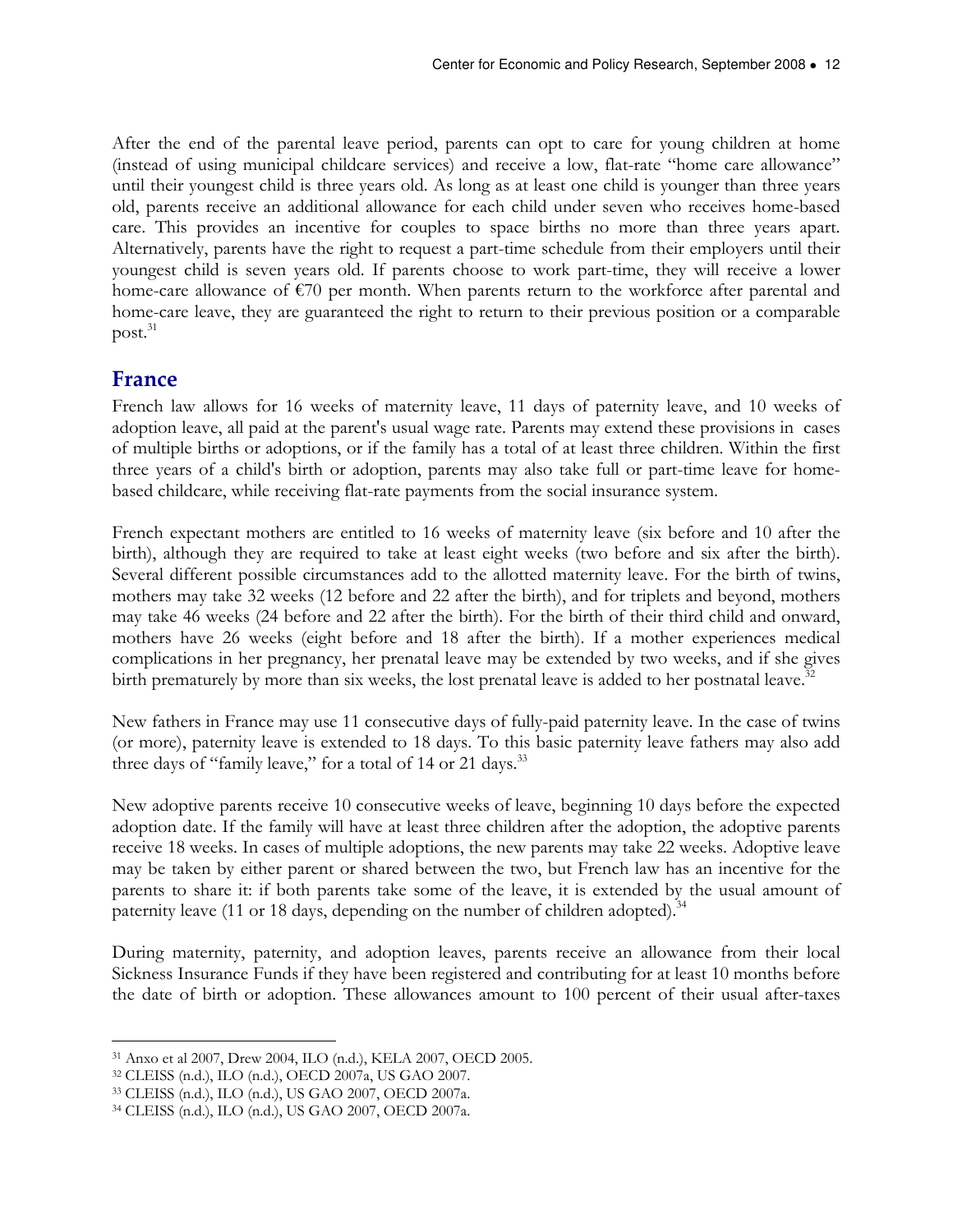salary, within the upper and lower boundaries of  $\epsilon$ 8.39 and  $\epsilon$ 71.80 per day. Upon their return to work, new parents are guaranteed their previous position, or a similar one.<sup>35</sup>

For the first three years after a child's birth or adoption, parents have the right to job-protected leave or part-time arrangements in order to care for the child at home. This parental leave can be taken in up to three one-year increments, and can be taken by either parent or both simultaneously. The "Infant Accommodation Benefit" system (prestation d'accueil du jeune enfant - PAJE) allows parents to use a variety of types of time arrangements and payment schemes. First, whether or not the parents choose to work during this time, PAJE provides a basic family allowance of €171.06 per month during these first three years, on a means-tested basis that includes approximately 90 percent of families. Second, if either or both parents choose to take partial or full leave during these three years, they receive a "Supplement for Free Choice of Working Time" (Complément de libre choix d'activité – CLCA). The CLCA is paid for six months for a family's first child, and for three years for later children. CLCA payments vary depending on how much a parent works during this time. Parents receive €538.72 per month if they take full leave, €409.64 per month if they work no more than halftime, and €309.77 per month if they work between 50 and 80 percent of a full work schedule. CLCA payments are not means tested. Moreover, if a parent takes CLCA but earns too much to receive the basic family allowance, their CLCA payments are increased by  $E171.06$  per month (the amount of the basic family allowance). Finally, parents of at least three children who take full-time leave to care for them may opt to receive the "optional supplement for free choice of working time" (Complément optionnel de libre choix d'activité - COLCA) instead of the CLCA. The COLCA pays a higher rate (€758.95 per month) than the CLCA, but only lasts for one year. To receive CLCA or COLCA payments, parents must first meet a job tenure requirement: two years of continuous employment for a parent's first child, two years of employment over the previous four years for a parent's second child, or two years of employment over the previous five years for a parent's third child and beyond.<sup>36</sup>

# Germany

German child-based leave consists of 14 weeks of maternity leave and three years of shared parental leave; no separate period of time is set aside for paternity leave. Parents receive benefits during both maternity and parental leave. First, women receive their full salary during maternity leave. Afterward, during parental leave, the benefit level drops to 67 percent of parents' usual salary.

German law allows for 14 weeks of maternity leave, at least eight of which must be taken after childbirth. During maternity leave, women are eligible for a maternity allowance ("Mutterschaftsgeld") if they have been enrolled in a statutory insurance program for at least 12 weeks during the period between 10 months and four months before the child's expected birth date. Insurance enrollment is available to women who are employed, receiving unemployment benefits, or in an educational program. The Mutterschaftsgeld pays her full usual after-tax wages, up to €13 per day. If her usual wages are above €13 per day, the remainder is paid by her employer. German law does not guarantee paternity leave or leave for new adoptive parents, outside of the longer-term parental leave (described below).<sup>37</sup>

 $\overline{a}$ <sup>35</sup> CLEISS (n.d.), ILO (n.d.), OECD 2007a.

<sup>36</sup> Bruning and Plantenga 1999, CLEISS (n.d.), Drew 2004, Fagan and Hebson 2006, Haas 2003, ILO (n.d.), OECD 2007a, US GAO 2007

<sup>37</sup> EC 2001, European Foundation for the Improvement of Living and Working Conditions (n.d.), ILO (n.d.), OECD 2007a.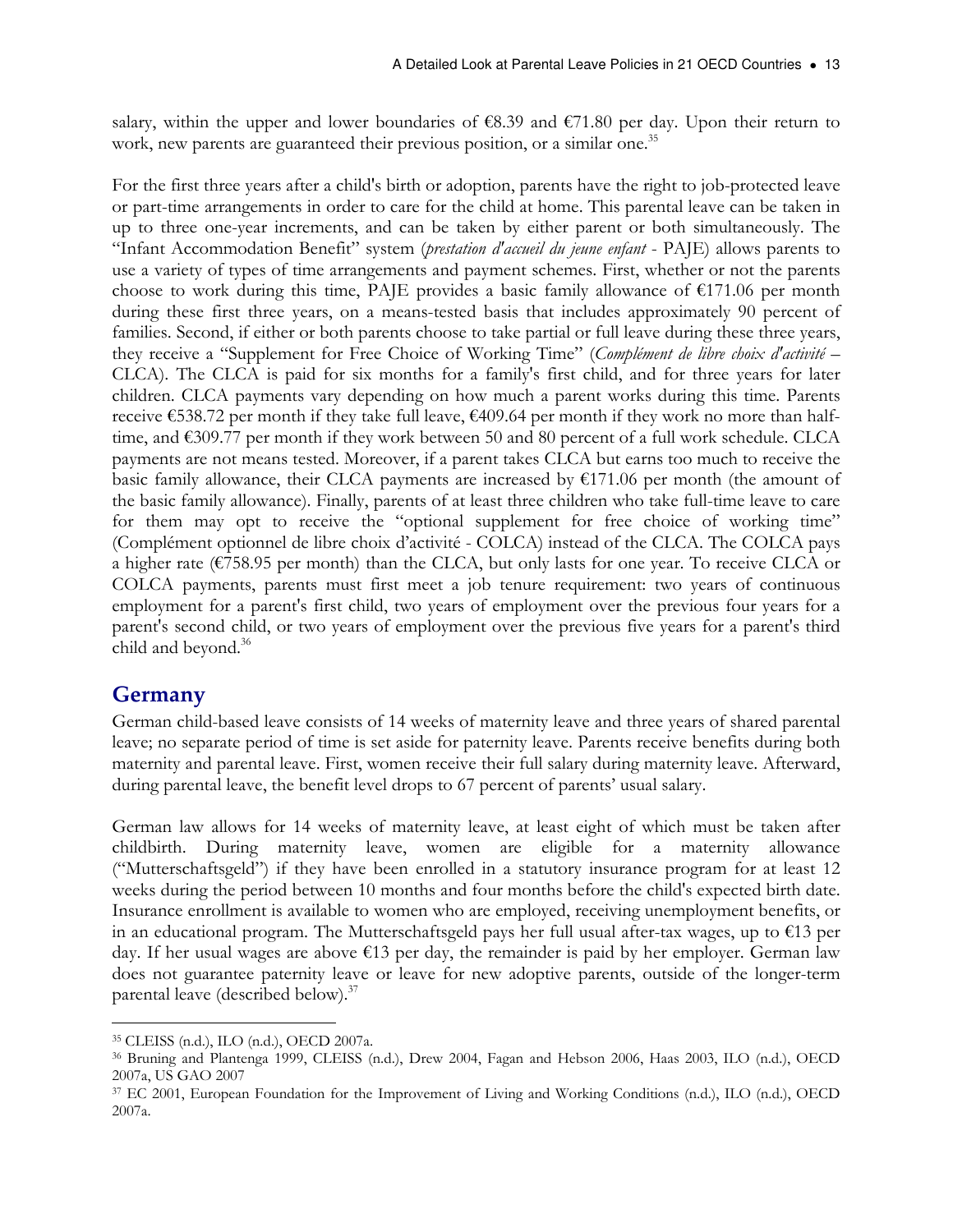

#### **FIGURE 2 Parental Allowance Levels at Varying**

In cases of premature or multiple births, the postnatal maternity leave is extended to 12 weeks, for a total of 18 weeks of leave. If her child dies during postnatal leave, the mother is still entitled to leave for two weeks after the infant's death. Women who are employed but not insured can receive the Mutterschaftsgeld, but only up to a limit of  $\epsilon$ 210 (or approximately 16 days of usual payments). Women who are insured but ineligible for the *Mutterschaftsgeld* receive a maternity grant ("Entbindungsgeld"): a one-time payment of  $\epsilon$ 77 (or approximately six days' worth of the *Mutterschaftsgeld*).<sup>38</sup>

German parents have the right to parental leave until the child's third birthday. They must take the first two years immediately after the child's birth or adoption, and may postpone the third until any time before the child's eighth birthday. Parents taking parental leave receive a parental allowance ("Elterngeld," formerly known as "Erziehungsgeld") for 12 months of parental leave per family, at a rate of 67 percent of their usual salary. Parents may also claim the childrearing benefit at half the usual rate for twice the usual length.

Two additional months of benefits are available exclusively for the father's use, but if he does not use them they are not deducted from the family's 12-month benefit. In other words, German families have 14 months of benefit to share, with two months reserved for the father's use.<sup>39</sup>

The *Elterngeld* is set at 67 percent of the worker's usual wage, but several circumstances can alter that amount. First, childcare benefit payments may not be less than  $\epsilon$ 300 per month, and may not be greater than  $\epsilon$ 1,800 per month (which is approximately half of Germany's average wage). Thus, parents with above-average wages will receive significantly less than 67 percent of their usual wage. Secondly, parents who earn less than  $\epsilon 1,000$  per month receive an higher benefit level. For every  $\epsilon 2$ below  $\epsilon$ 1,000 that they earn per month, the benefit level rises by 0.1 percent. For example, a father

 $\overline{a}$ <sup>38</sup> Ibid.

<sup>39</sup> Bruning and Plantenga 1999, Drew 2004, EC 2001, Fagan and Hebson 2006, ILO (n.d.), Moss and Wall 2007, OECD 2007a.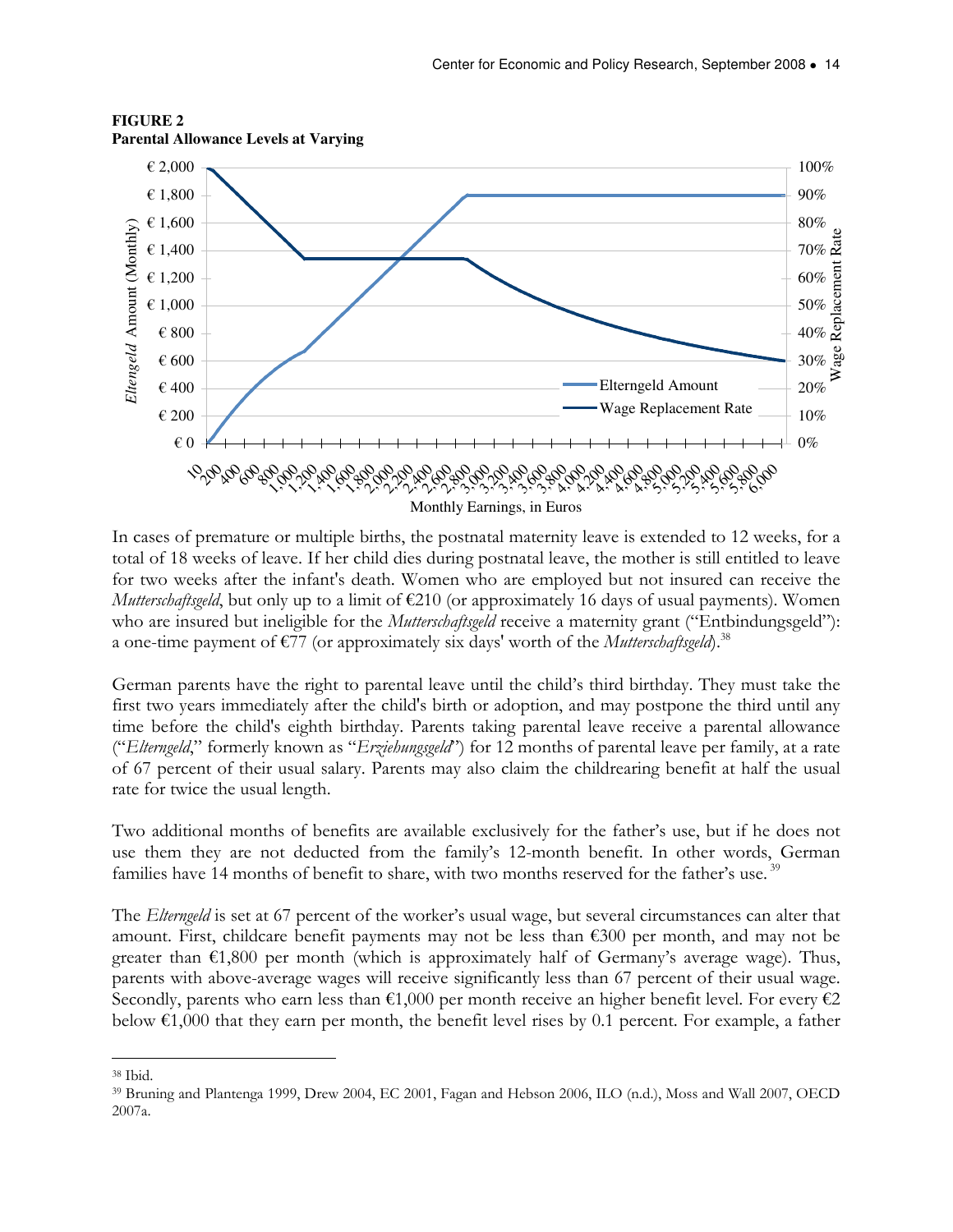earning €900 per month will receive 105 percent of the usual benefit, or 70.35 percent of his wage. Figure 2, above, shows the results of the ceiling and low-wage provision. Finally, childcare benefits increase by 10 percent if the child is the second born to the family within a 24-month period, which gives families an incentive to space children no more than two years apart. $^{40}$ 

Beyond these 14 months of parental leave, all German employees with home-care responsibilities have the right to request part-time work schedules, and employees at firms that employ more than 15 workers are guaranteed the right to such a schedule. However, only full-time workers have the right to return to their old position when they are finished taking parental leave. Employees who were working part-time schedules before parental leave have no such guarantee.<sup>41</sup>

# **Greece**

Greek family leave is covered by two parallel legal structures: one for public-sector employees and one for the private sector. Public-sector employees receive five months of paid maternity leave, three days of paternity leave, two years of parental leave (for each parent), and nine months of childcare leave (giving a total of roughly five years and two months per family). Private-sector employees receive 17 weeks of maternity leave, three days of paternity leave, 13 weeks of parental leave (for each parent), and four months of child-care leave (giving a total of one year and two months per family).

Mothers employed in the Greek public sector receive five months of maternity leave (two prenatal and three postnatal); those in the private sector receive 17 weeks (eight must be taken before childbirth and nine thereafter). In cases of premature birth, unused prenatal leave is added to postnatal leave so that the overall duration of maternity leave is unchanged. In the public sector, mothers receive full pay during maternity leave. In the private sector, women receive allowances from their employer, the social insurance system (IKA), and the Greek Manpower Employment Organization (OAED - part of the federal government). These payments usually sum to full pay but at times are less. IKA will pay a new mother an allowance of her full pay up to  $\epsilon$ 42 per day, if she has worked at least 200 work days in the previous two years. In addition, her employer will pay her one month's pay, minus any amount of payments she receives from IKA, if she has been working at her firm for at least one year. The OAED will pay her either the difference between IKA's payments and her full wages, if she is entitled to IKA payments, or up to  $$500$ , otherwise.<sup>42</sup>

Leave for new fathers and adoptive parents is much simpler. Paternity leave consists of three work days of leave, paid fully by the fathers' employers. Paternity leave is available for all new fathers, regardless of job tenure or employment sector. In the case of adoption, mothers in the public sector receive three paid months of leave, which they may take in the first six months after the adoption, while receiving her full salary. Fathers, and mothers in the private sector, have no adoption leave protections, although adoptive parents do have access to longer-term parental and child-care leave, as described below.<sup>43</sup>

Both public-sector and private-sector employees with one year or more of tenure with the same employer can also access longer-term parental leave and have the guarantee of return to the same or

 $\overline{a}$ <sup>40</sup> Moss and Wall 2007, OECD 2007c.

<sup>41</sup> Anxo et al. 2007.

<sup>42</sup>EC (n.d.), Fagan and Hebson 2006, Moss and Wall 2007, OECD 2007a, Stamati 2004

<sup>43</sup> Fagan and Hebson 2006, OECD 2007a, Plantenga and Remery 2005, Papadopoulos 2002, Stamati 2004.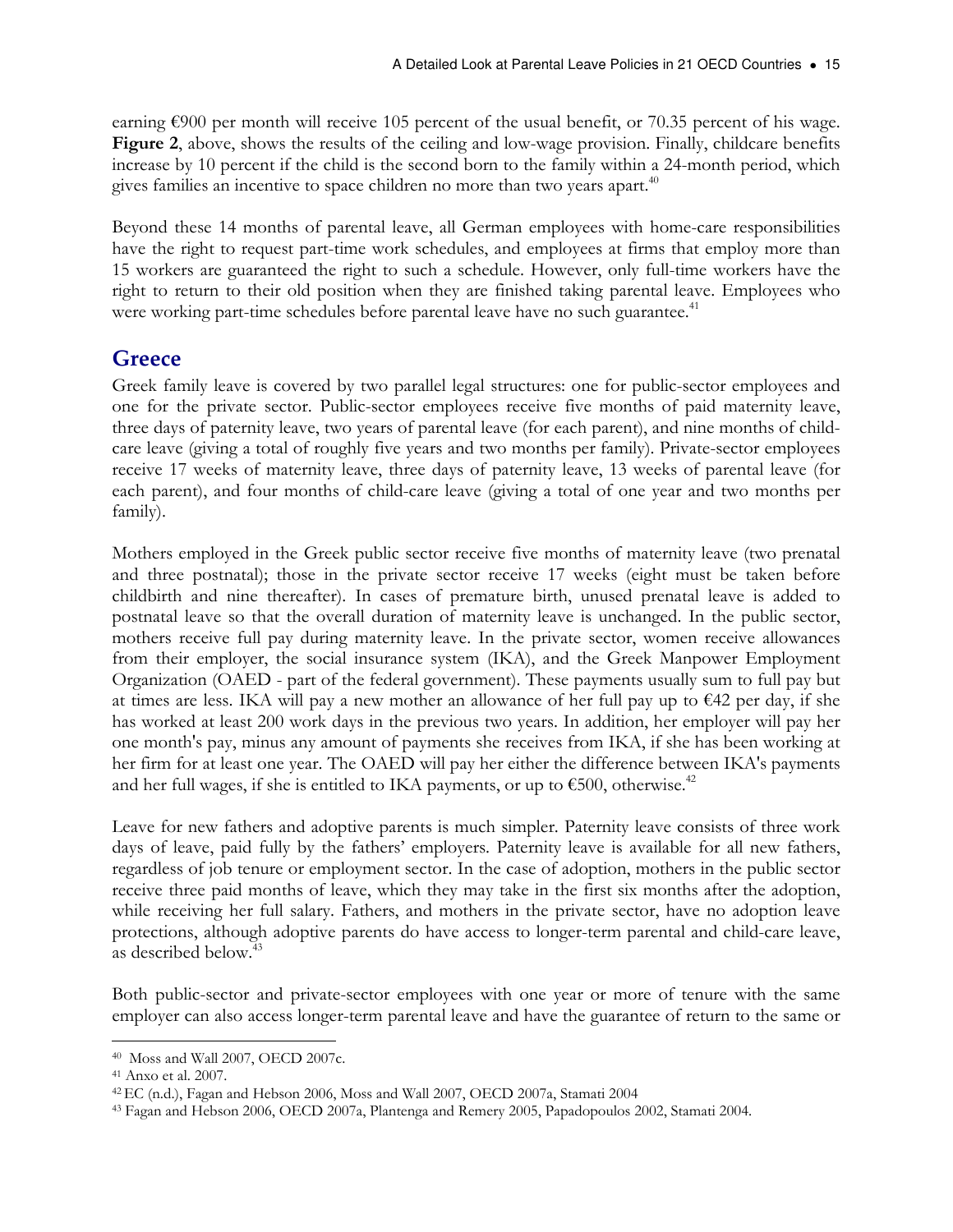similar job. Public-sector parents can take up to two years of leave to care for a child below the age of six. Private-sector parents can take up to 13 weeks to care for a child below the age of 3.5 years. In both public and private sectors, parental leave is unpaid, and parents must still make their regular social security contributions during their leave. In both sectors, leave is non-transferable: if parents do not take their allotted leave, they forfeit it and may not give it to their spouses. Although employees have a right to parental leave, an employer is only required to give parental leave to eight percent of the staff per calendar year, on a first-come, first-serve basis.<sup>44</sup>

Greek law also allows for "child-care leave," which takes the form of a choice between a reduced schedule (at no loss of pay) and paid leave for the care of very young children. In the public sector, "child-care leave" is reserved for mothers, while in the private sector a mother may transfer unused time to her child's father. Public-sector mothers may either reduce their schedule by two hours per day for the first two years of their child's life and by one hour for the next two years, or they may take nine months of paid leave. Private-sector parents may either reduce their schedule by one hour per day for 30 months, or may take any other schedule reduction totaling to the same number of hours, including a continuous period of leave equal to slightly less than four months. Childcare leave is treated as working time, and does not affect a parent's relationship with his employer, including pay and seniority.<sup>45</sup>

# Ireland

Irish maternity leave consists of 42 weeks of leave: 26 weeks of paid leave and an additional 16 weeks of unpaid leave. This policy also applies to instances of adoption, although in those cases the paid segment is reduced by two weeks. Fathers receive no guaranteed paternity leave. In the case of adoption, only the mother of an adoptive couple receives leave. However, each parent has access to a non-transferable period of 14 weeks of unpaid parental leave. Thus, the maximum amount of leave a family may take in relation to the birth of a new child is 70 weeks.

New mothers in Ireland receive 42 weeks of maternity leave. At least two weeks must be taken before childbirth, and at least four weeks must be taken thereafter. During the first 26 weeks of maternity leave, eligible mothers receive a maternity benefit from the government-administered social insurance fund; the remaining 16 weeks are unpaid. There is no job tenure requirement for maternity leave. However, to qualify for the 26 weeks of maternity benefit payments, mothers must have contributed to the social insurance fund for at least 39 weeks in the prior tax year (52 weeks for self-employed mothers), or for at least 26 weeks in each of the two most recent tax years. Maternity benefits are paid at a rate of 80% of the mother's usual pre-tax wages (or net earnings, in the case of self-employed women). The payments themselves are not taxed, and must be between €221.80 and €280 per week. $^{46}$ 

Throughout maternity leave, a mother's relationship with her employer remains unchanged. Her contract remains in force, and she continues to accrue vacation time and seniority. Where collective agreements stipulate that the employer pays the mother full pay during her maternity leave, her insurance maternity benefits are paid to her employer as a partial reimbursement. Thus, such an arrangement only costs the employer the difference between the mother's usual salary and her

 $\overline{a}$ <sup>44</sup> Bruning and Plantenga 1999, Drew 2004, EC (n.d.), Fagan and Hebson 2006, OECD 2007a, Stamati 2004.

<sup>45</sup> Anxo et al. 2007, Fagan and Hebson 2006, Moss and Wall 2007, Pericleous Papadopoulos 2006, Plantenga and Remery 2005.

<sup>46</sup> EC (n.d.), Ireland Citizens Information Board 2008, Republic of Ireland 2004.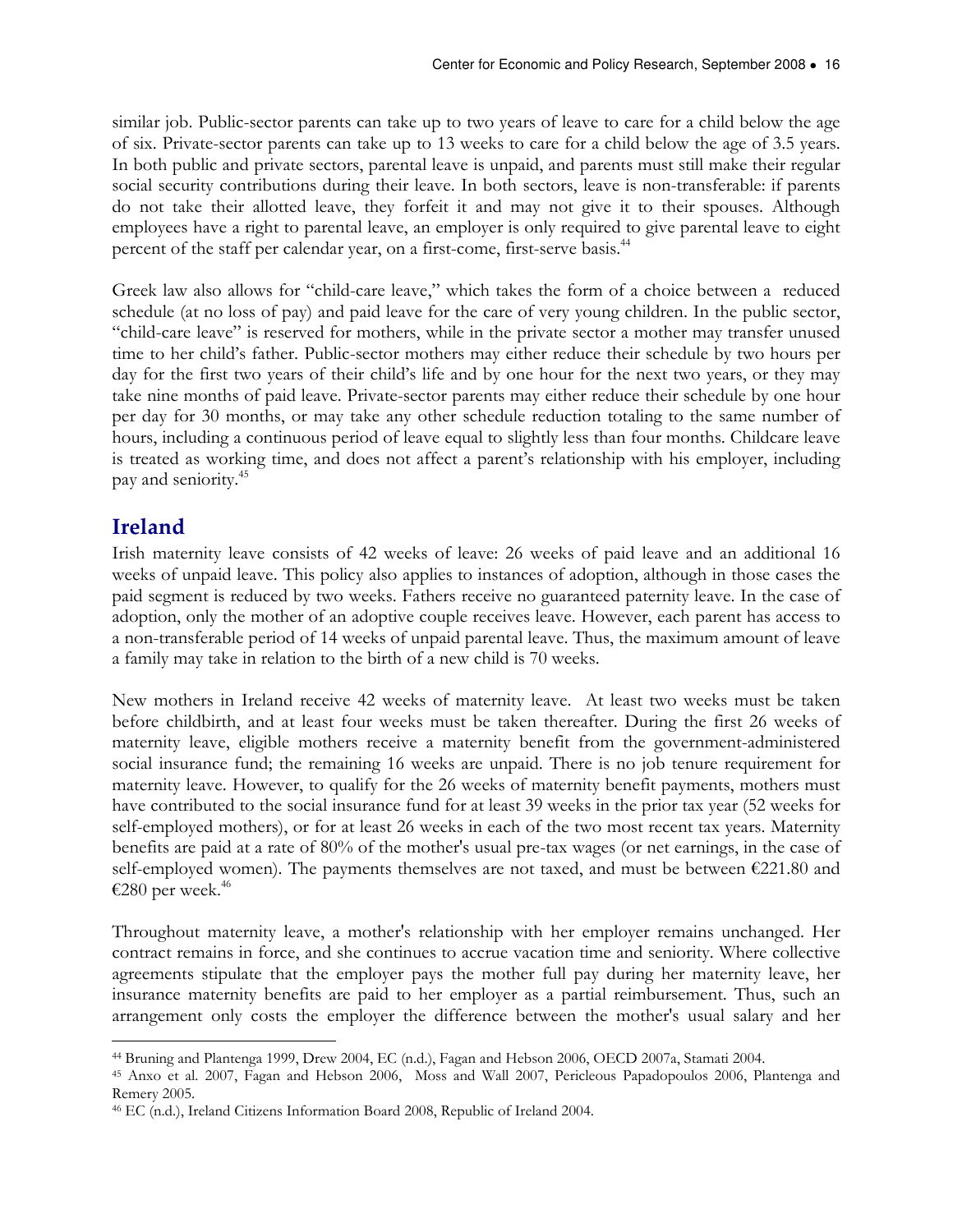maternity benefits. When she returns to work after maternity leave, the employer must allow her to resume her previous position or a similar one. Finally, if she returns to work within the first six months of her child's life, the employer has special responsibilities to allow her to breastfeed: the employer must either provide facilities for breastfeeding at work or allow the mother to reduce her schedule by one hour per day without reducing her pay, to allow her to breastfeed elsewhere.<sup>47</sup>

In special cases, mothers may postpone or extend their leave. If the child is hospitalized, the mother may postpone up to 12 weeks of her paid leave and all of her unpaid leave by up to six months in order to spend that time with her child upon release. If the child's birth is late to such an extent that the mother will not have enough paid maternity leave to last until the child is four weeks old, she may extended her paid leave to cover her child's first four weeks. In cases of stillbirth and miscarriage after the  $24<sup>th</sup>$  week of pregnancy, mothers are eligible for their full maternity leave allotment, both paid and unpaid.<sup>48</sup>

Irish law does not guarantee new fathers the right to paternity leave. However, if the child's mother dies in the first 24 weeks of the child's life, the father may take some of her maternity time. If the mother dies within the child's first 16 weeks, the father may take unpaid leave until the child is 16 weeks old. Likewise, if the mother dies between 16 and 24 weeks after the child's birth, he may take unpaid leave until the child is 24 weeks old. If a father takes one of these periods of leave, he may also take the 16 weeks of unpaid maternity leave that would otherwise have been used by the mother.<sup>49</sup>

In cases of adoption, leave and paid benefits are available to either the adoptive mother or to a single adoptive father. Adoption leave and benefits are nearly identical to maternity leave and benefits. However, instead of 26 weeks of benefit payments, adoptive parents receive only 24 weeks of payments, omitting the two prenatal weeks of maternity leave.<sup>50</sup>

Both mothers and fathers also have access to parental leave, which consists of 14 weeks of unpaid leave for each parent. Parents have some timing flexibility with their parental leave, in that they may use it any time before their child's eighth birthday, and may split it into two periods of at least six weeks each. Parents who adopt children between the ages of six and eight may use it within the first two years after the adoption. However, parents may not transfer parental leave between the parents, unless they both work for the same employer. Moreover, the employer may postpone parental leave by up to six months if it poses an undue business cost. Finally, much like other family leave, parental leave has no job tenure requirements and does not affect the employment contract.<sup>51</sup>

# Italy

Italian child-based leave consists of maternity and parental leave; no separate paternity leave exists. Maternity leave lasts for five months, paid at 80 percent of a mother's usual salary. Parental leave lasts for six months per parent (with a maximum of 11 months per child). During six of those 11 months, parents receive benefits amounting to 30 percent of their usual salary. Thus, if a family uses all of their allotted leave, they will have 11 months of paid leave and five months of unpaid leave.

 $\overline{a}$ <sup>47</sup> Ireland Citizens Information Board 2008

<sup>48</sup> ILO (n.d.), Ireland Citizens Information Board 2008

<sup>49</sup> ILO (n.d.), Ireland Citizens Information Board 2008

<sup>50</sup> Ireland Citizens Information Board 2008

<sup>51</sup> ILO (n.d.), Ireland Citizens Information Board 2008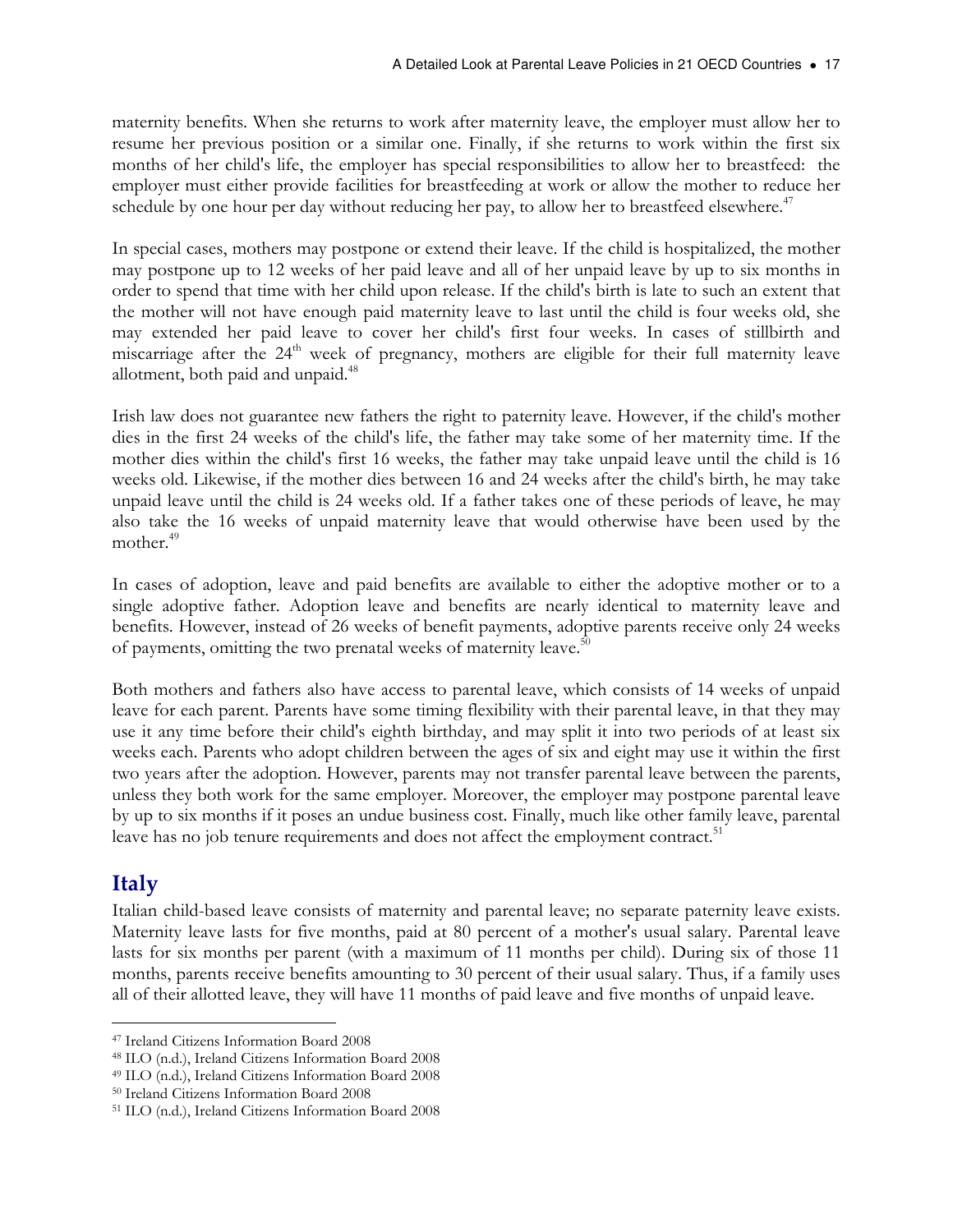Italian mothers have the right to, and must take, five months of maternity leave: two prenatal months and three postnatal months. However, with permission from their doctors, healthy pregnant women can postpone maternity leave by one month, and thus have four months of leave after their children's birth. Less healthy women may take their full pregnancy terms as maternity leave if their doctors feel that their medical histories put their pregnancies in risk. Women with hazardous working conditions may begin prenatal leave one month early. Regardless of the length or timing of maternity leave, women are guaranteed the right to return to their previous post upon return to work.<sup>52</sup>

During maternity leave, employed mothers who are registered with the National Social Security Institute (Istituto Nazionale Previdenza Sociale – INPS) receive 80 percent of their usual salary. There are no tenure requirements for this benefit, and it is available to part-time workers as well as fulltime workers. The INPS also pays women who are registered but ineligible for maternity pay due to unemployment or irregular schedules, at a flat rate of  $\epsilon$ 283 per month (in 2007). Finally, mothers who have no employment record and thus are not registered with the INPS receive a one-time government assistance grant of  $\epsilon$ 1,747.<sup>53</sup>

In certain situations, fathers and adoptive parents may also access maternity leave. While Italian fathers usually have no right to paternity leave, in cases of severe illness, death, or abandonment on the part of the mother, fathers may take the unused part of the mother's maternity leave. In cases of adoption, mothers and single fathers may take three months of maternity leave once the child is placed (equivalent to the usual post-natal maternity leave), if the child is not yet six years old. In each of these circumstances, the pay rate is the same as for birth mothers.<sup>54</sup>

Both mothers and fathers may access parental leave. Each parent is allotted six months for parental leave, which they may not transfer to one another, although the total parental leave taken may not exceed 11 months per child. Single parents are a special case, and may take up to 10 months. During parental leave, INPS pays parents a stipend of 30 percent of their usual wages for a total of six months per child. Thus, if both parents take their maximum allotted parental leave (11 months), six months will be paid leave and five will be unpaid leave. Low income families, defined by annual incomes of less than 250 percent of the minimum pension (or less than  $\epsilon$ 14,401.40 in 2008), can continue to receive the 30 percent stipend after the sixth month.<sup>55</sup>

Self-employed parents have access to less parental leave. Self-employed mothers may take only three months of parental leave with benefits, and must take it in the child's first year. Self-employed fathers have no right to parental leave or benefits.<sup>56</sup>

Some flexibility exists for parents scheduling parental leave. Parents may take it simultaneously or separately. Furthermore, it may be taken any time before the child's eighth birthday (sixth birthday in the case of adoption), and as soon as the end of maternity leave (for mothers) or the child's birth

 $\overline{a}$ <sup>52</sup> EC (.d.), Fagan and Hebson 2006, ILO (n.d.), INPS 2007.

<sup>53</sup> EC (.d.), Fagan and Hebson 2006, ILO (n.d.), INPS 2007.

<sup>54</sup> ILO (n.d.), INPS 2007.

<sup>55</sup> Anxo et al. 2007, Drew 2004, Fagan and Hebson 2006, ILO (n.d.), INPS 2007.

<sup>56</sup> INPS 2007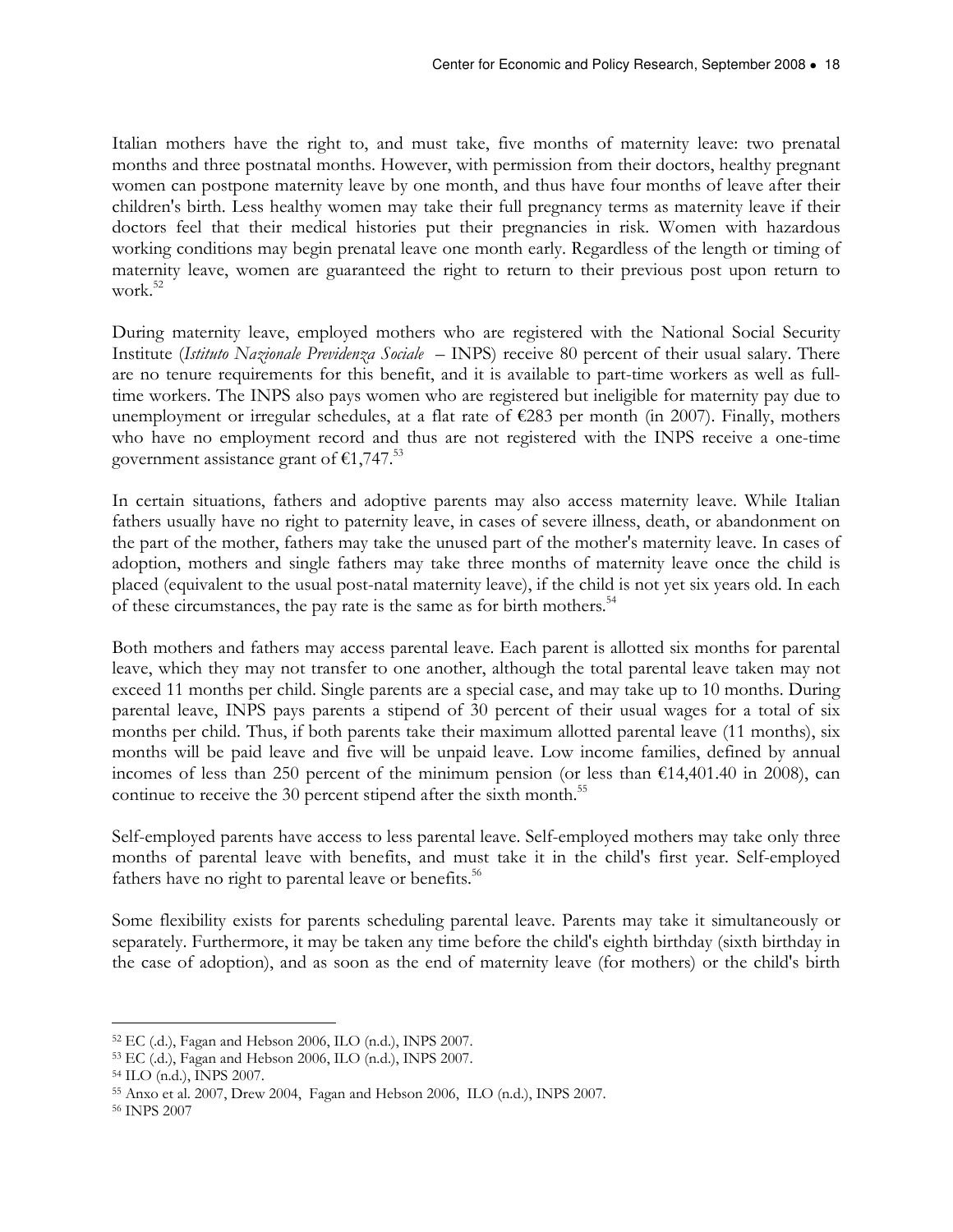(for fathers). However, INPS will only pay benefits during parental leave if it is taken within the first 3 years of the child's life. $57$ 

# Japan

Japanese family leave consists of maternity and child-care leave. The law has no guarantee of paternity or adoption-related leave. Together, maternity and childcare leave last from six weeks before childbirth until the child's first birthday, for a total of 58 weeks in all. These 58 weeks of leave are paid, at rates ranging from 30 percent to 60 percent of the new parent's usual salary.

Japanese women are guaranteed leave for 14 weeks surrounding childbirth: six weeks before, and eight weeks after, childbirth. If a mother is expecting twins, she may begin her maternity leave four weeks early, for a total of 18 weeks. Of these 14 or 18 weeks, only the six weeks immediately following childbirth are mandatory. If a new mother wishes to return to work after six weeks and has approval from her doctor, she may do so, but only under light-duty conditions.<sup>58</sup>

During maternity leave, women who are enrolled (or whose husbands are enrolled) in the national Employee Health Insurance program receive payments of 60 percent of their usual salary. In cases of extended maternity leave due multiple births, maternity pay is also extended. However, if a mother is hospitalized during maternity leave, and has no dependents other than her new child, her benefits will drop to 40 percent of her usual salary during her hospital stay.<sup>59</sup>

While maternity leave is nearly universally guaranteed, maternity pay is not. Enrollment in the national health insurance system is maintained by premium payments, which are split evenly between employers and employees. However, companies are not required to enroll or pay premiums for workers who earn less than ¥1.3 million per year (approximately 31 percent of average production worker earnings in 2007). They are also not required to enroll casual workers who are on fixed-term contracts and who work fewer than 75 percent of the firm's usual employee hours. Finally, small employers (those with fewer than five employees) are not required to pay premiums for any of their workers.<sup>60</sup>

Japanese law also allows for child-care leave, which can be used by either parent (including adoptive parents) until their child's first birthday. Parents can extend child-care leave for an additional six months, but the employee must show that taking this extra, temporary leave is necessary to avoid outright resignation. Usually, one parent must take the entire period of child-care leave. However, if a family uses the extended 18-month leave period, a different parent may take the last six-month period. If a parent does not use their child-care leave, the employer must allow him or her to work shorter hours during the first year of the child's life.<sup>61</sup>

Child-care leave lasts until the child's first birthday, overlapping the postnatal portion of maternity leave. Thus, if a new mother takes maternity leave but her spouse takes child-care leave, both parents can be home simultaneously for the first eight weeks of their child's life (thus increasing the overall leave allotment from 58 weeks to 66 weeks). However, the OECD reports that only 0.4% of eligible fathers in Japan take child-based leave, largely due to workplace and cultural norms. In order

 $\overline{a}$ <sup>57</sup> Anxo et al. 2007, Drew 2004, Fagan and Hebson 2006, ILO (n.d.), INPS 2007.

<sup>58</sup> Republic of Japan 2004.

<sup>59</sup> ILO (n.d.), Kamerman and Gatenio 2002, OECD 2007.

<sup>60</sup> ILO (n.d.), Japan Social Insurance Agency 2007.

<sup>61</sup> ILO (n.d.), Republic of Japan 2004, Japan Social Insurance Agency 2007, Sato 2007.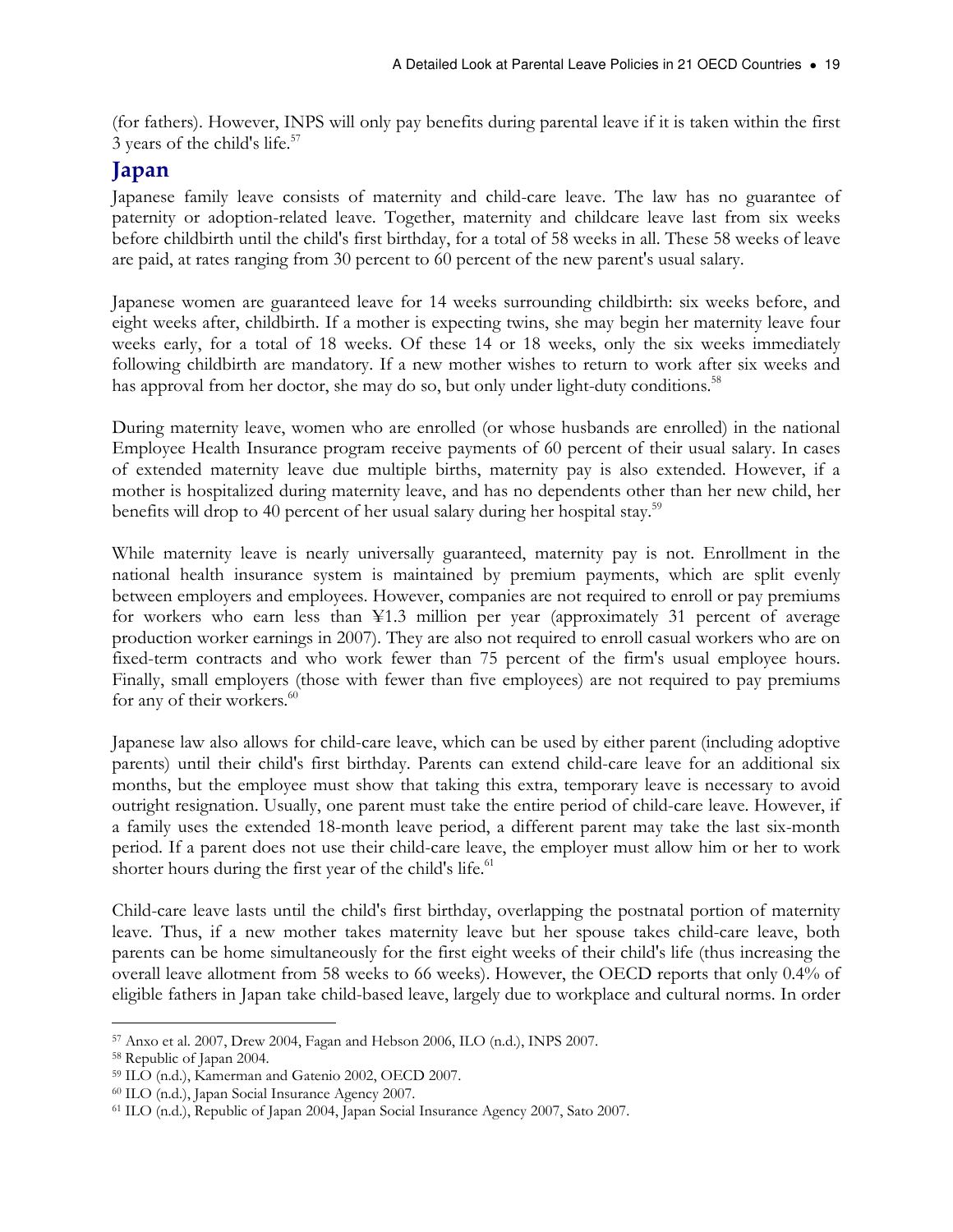to avoid overstating the amount of leave that Japanese families can access, we have used the 58 week figure in our comparative analysis.<sup>62</sup>

During child-care leave, the national Unemployment Insurance program pays qualifying employees 30 percent of their usual salary. As an incentive to return to work, employees also receive a lumpsum payment after six months of reemployment, which brings the total wage replacement up to 40 percent of what they would have earned without taking leave.<sup>63</sup>

To qualify for child-care payments, employees must have at least one year of tenure at their current firm prior to taking leave, and must have the expectation of continuing to work for the firm for another year after reemployment. If a worker is on non-renewable, fixed-term contract, scheduled to end before the child's second birthday, for example, the employee is ineligible for child-care leave. Moreover, employers are not required to allow employees to return to their previous positions; they must only agree on the conditions of reemployment before the period of leave. Thus, employers may avoid breaks in continuity by promoting subordinate workers to fill the positions of parents on  $leave<sup>64</sup>$ 

# The Netherlands

The Netherlands guarantees 16 weeks of maternity leave and two days of paternity leave. In cases of adoption, the law allows for four weeks of leave for each new parent. In addition, after parents have taken these breaks, they may each choose between taking 13 weeks of full-time leave or six months of part-time leave before the child's eighth birthday. Thus, in sum, new parents can access a total of over 42 weeks (for birth parents), or 34 weeks (for adoptive parents) of child-related leave.

Dutch mothers have access to 16 weeks of maternity leave: six weeks before, and 10 weeks after, childbirth. The law requires mothers to take at least ten of these weeks: four before childbirth and six after. In cases of early birth, unused prenatal leave is added to the planned postnatal leave. However, in cases of late birth, postnatal leave is not diminished. During maternity leave, the national unemployment insurance fund pays mothers 100 percent of their usual salary, with a cap of €174.64 per day (slightly above national average earnings). Self-employed mothers may also receive these benefits, but must commit to continuing their businesses after childbirth. Employers must save workers' jobs for them during maternity leave, and once workers return, employers must provide two hours per day in paid breaks for the purpose of nursing. Maternity leave and the associated benefits are available to employed women (regardless of job tenure), as well as to women who are receiving unemployment benefits and those who have ended a job within 10 weeks of giving birth.<sup>65</sup>

The Netherlands also guarantees access to a short period of paternity leave. Husbands or partners of pregnant women may take two days of leave within the first four weeks after delivery. Paternity leave is paid at 100 percent of usual wages, by the father's employer. $66$ 

In cases of adoption, leave and benefits are available for both parents. Each parent may take four continuous weeks of leave, either simultaneously or separately. Adoptive parents may take this leave

 $\overline{a}$ <sup>62</sup> OECD 2007b.

<sup>63</sup> ILO (n.d.), OECD 2007, Sato 2007.

<sup>64</sup> ILO (n.d.), Republic of Japan 2004.

<sup>65</sup> ILO (n.d.), Netherlands Ministry of Social Affairs and Employment (n.d.), OECD 2002.

<sup>66</sup> ILO (n.d.), Netherlands Ministry of Social Affairs and Employment (n.d.), USGAO 2007.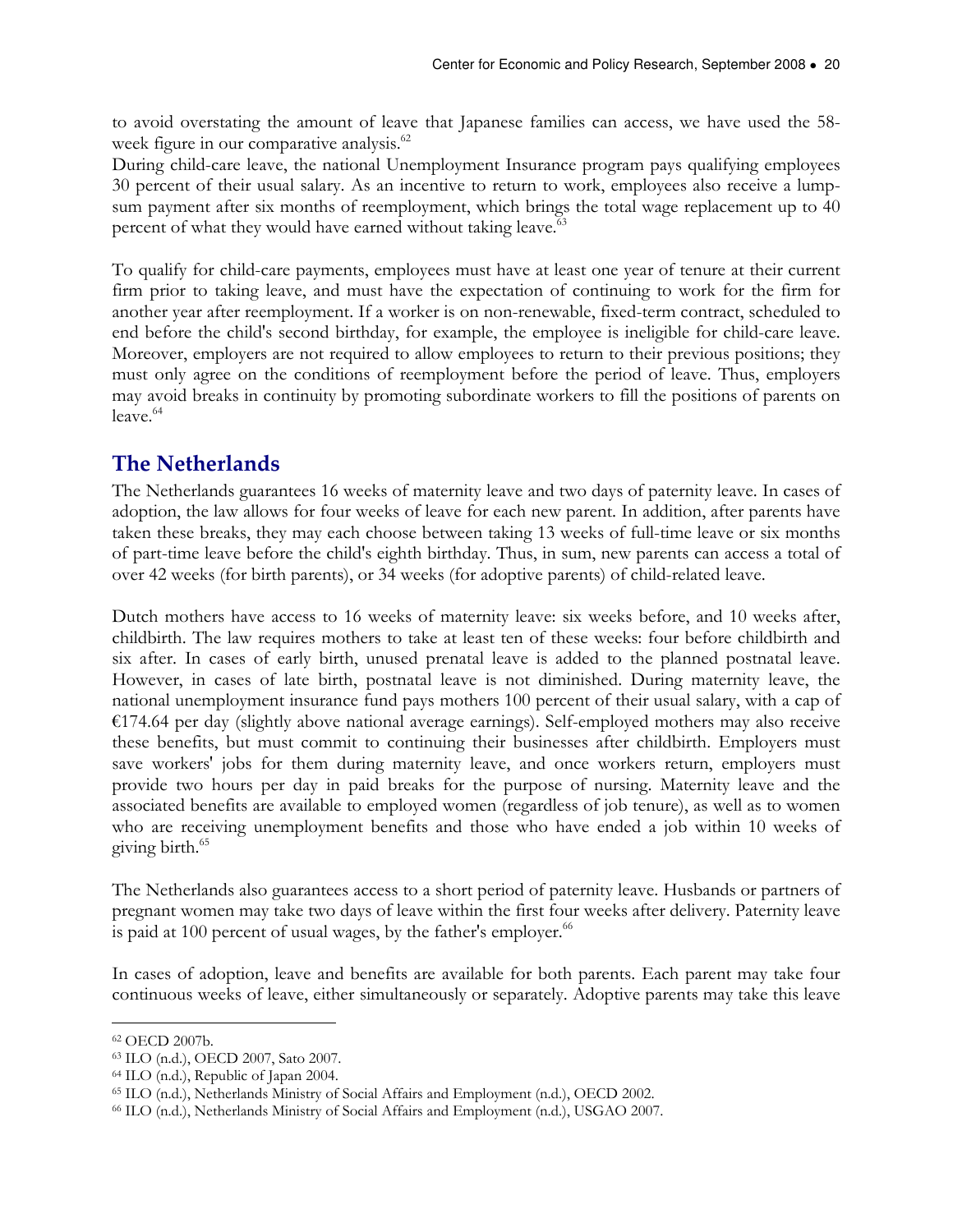beginning two weeks before placement and up to sixteen weeks thereafter. As in the case of maternity leave and benefits, parents receive 100 percent of their usual wage up to  $\epsilon$ 174,64 per day during adoptive leave, paid by the unemployment insurance fund.<sup>67</sup>

Birth and adoptive parents may also access parental leave: a longer, unpaid period of leave that can be used at any point before the child's eighth birthday. Each parent has access to parental leave and cannot transfer it to their spouse. However, parents do have flexibility regarding when to take their parental leave: either as 13 weeks of leave or as six months of half-time work. Moreover, parents can take it simultaneously or separately, and can split it into as many as three periods. While there is no legal guarantee for pay during parental leave, the OECD notes that it is extremely common for employers to provide parental leave pay; for example, civil servants receive approximately 70 percent of their usual salary during this leave.<sup>68</sup>

Independent of parental leave, all Dutch employees have the right to request a change in schedule, including changing between part-time and full-time hours, after every two years of employment. Employers may only refuse a worker's request if it will cause serious business harm. Thus, the parental leave scheme, if taken as six months of unpaid part-time leave, is essentially no different from the right that all workers have to a part-time schedule.<sup>69</sup>

# New Zealand

In New Zealand, new parents may access four kinds of leave: maternity leave, special leave, partner's leave, and extended leave. Mothers have both maternity leave (the only family leave that is paid), which lasts for up to 14 weeks, and special leave, which consists of up to 10 days for pregnancyrelated medical care. New fathers have up to two weeks of partner's leave. Together, both parents can also share up to 52 weeks of extended leave, although maternity leave is considered part of extended leave and counts towards the 52-week limit. Thus, parents' total allotment consists of 52 weeks of extended leave (including maternity leave), plus two weeks of partner's leave and two weeks of special leave (assuming a five-day workweek), for a total of 56 weeks in all.<sup>70</sup>

Mothers in New Zealand can access 14 weeks of maternity leave, beginning up to six weeks before childbirth, as well as 10 days of unpaid "special leave" for pregnancy-related medical attention. Maternity leave is paid, from government funds, at 100 percent of their usual wages, up to NZ\$391.28 per week (in 2007). To be eligible for leave and benefits, women must have at least six months of continuous job tenure prior to taking maternity leave, and must have worked an average of ten hours per week or more, whether for an employer or self-employed. Women working under fixed-term contracts may take maternity leave, but their time off may not last beyond the end of their contract.

New Zealand law also guarantees unpaid partner's leave to fathers, as well as spouses and partners (including same-sex partners) of new mothers. Partners who have six months of job tenure may take one week, and those with 12 months of tenure may take two weeks. New mothers may also transfer

 $\overline{a}$ <sup>67</sup> ILO (n.d.), Netherlands Ministry of Social Affairs and Employment (n.d.), USGAO 2007.

<sup>68</sup> Bruning and Plantegna 1999, Drew 2004, Fagan and Hebson 2006, ILO (n.d.), Plantenga and Remery 2005, USGAO 2007.

<sup>69</sup> Plantenga and Remery 2005, USGAO 2007

<sup>70</sup> Information in this section is from New Zealand Department of Labor 2007 and 2008.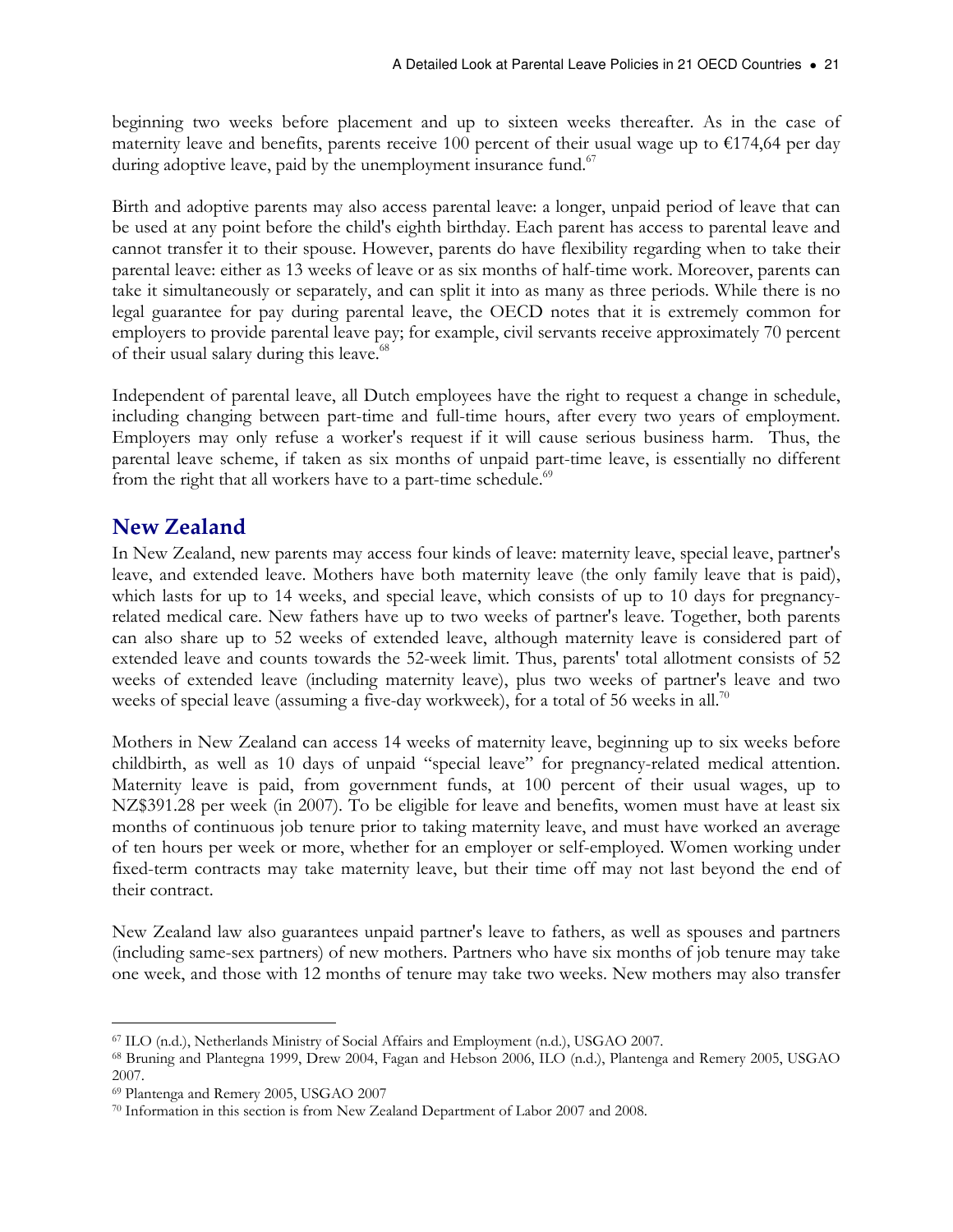some or all of their paid maternity leave to their partners, if the latter have at least six months of job tenure before taking the leave.

Adoptive parents in New Zealand receive the same guarantees as birth parents. Adoptive parents may access both maternity and partner's leave (although not the "special leave" reserved for pregnant women). These couples may choose which parent will be the primary caregiver and use the 14 weeks of maternity leave, and which parent will use the one or two weeks of partner's leave. As with birth parents, the primary adoptive parent can transfer some or all of their leave to their partner.

After maternity and paternity leave, parents also have access to paid and unpaid "extended leave": up to 14 weeks of paid leave and the remainder of the first year after birth or adoption, unpaid. To be eligible, parents must have 12 months of continuous job tenure before taking extended leave, under the same conditions as maternity and partner's leave. If both parents are eligible, they may split the 52 weeks between them at their discretion, but if only one is eligible, he or she may not transfer any extended leave to their partner.

Employees are guaranteed the right to return to their jobs after parental leave, provided that the leave does not last longer than four weeks. Even if an employee takes more than four weeks, the employer is usually still required to save the job. However, if an employer can prove that the parent's position is key to business and that it is impossible to find a short-term replacement, the employer can sever the employee. In these cases, the worker must be notified before their family leave that their job will not continue, and the worker must be given preference for any similar position that comes available within six months of the end of the leave period.

Finally, as of July 2008, all workers with caregiving responsibilities have the right to request a change in their working hours, schedule, or work location, either on a temporary or permanent basis. Employers may deny their request, but must show that they have "Recognized Business Grounds" for denying it, including irresolvable productivity, staffing, or quality problems resulting in the schedule change.

# **Norway**

Norwegian parents may take a total of up to three years of leave after a child's birth. Initially, parents receive 54 weeks of paid, employment-guaranteed leave, which they can divide between maternity and paternity leave according to their needs. Fathers also have two additional weeks of unpaid paternity leave. Finally, each parent may take an additional, unpaid, year of leave before the child's third birthday. While these last two years are considered unpaid leave, parents receive a childcare benefit of KON 3,657 per month during this period if their child is not enrolled in public child-care.

In Norway, eligible parents have a great deal of flexibility with regards to the duration of maternity and paternity leave: they have one allotment of paid leave per family, which they can divide between maternity and paternity leave as they see fit. They may choose to take either 54 weeks, paid at 80 percent of the leave-taker's usual salary, or 44 weeks, paid at 100 percent of their salary, up to a ceiling of NOK 364,194 per year (2005). Only 15 of these weeks are designated for one parent or the other: the mother must take at least three weeks before childbirth, and each parent has a quota of six weeks thereafter (in addition to the two weeks of unpaid paternity leave mentioned above). The remaining 29 or 39 weeks (depending on the payment scheme they have chosen) may be split between the two parents. Single mothers may use the entire 44 or 54 weeks, including the father's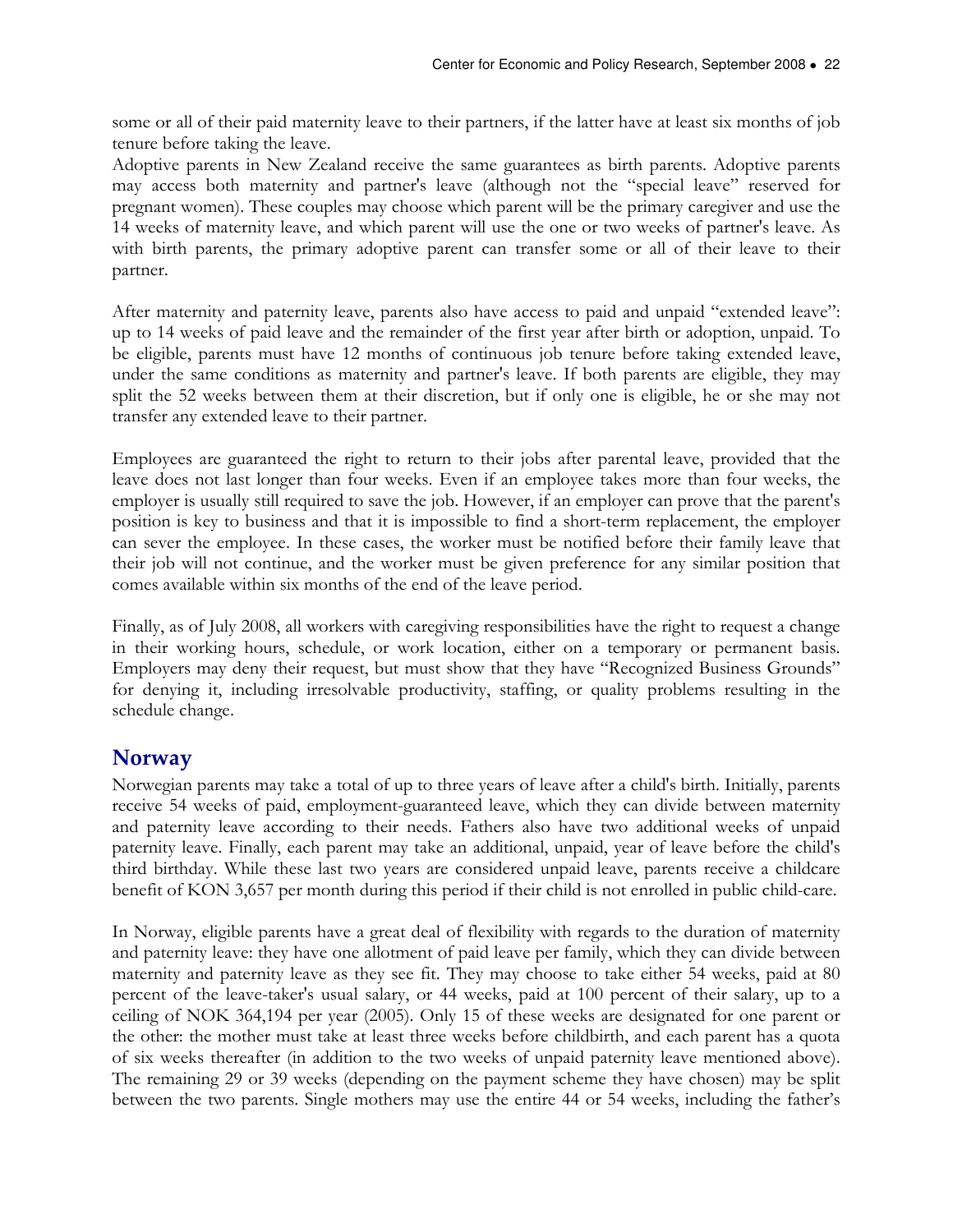portion. Parents may not take their leave simultaneously, unless they share it by each working parttime and having correspondingly reduced benefits. For example, one parent may work 75 percent of a usual salary and take 25 percent of their benefits, and the other may work 25 percent of a usual salary and take 75 percent of their benefits, or they may both work 50 percent of their usual salary and take 50 percent of their benefits. Because of this arrangement, paid maternity and paternity leave always lasts until a few weeks before the child's first birthday.<sup>71</sup>

To be eligible for paid maternity or paternity leave, a parent must have worked for at least six months out of the 10 months immediately preceding their leave. During this 10-month period, parents must also have earned at least half of the National Insurance basic annual amount, or NOK 30,350 (2005). If only one parent is eligible for leave, that parent may take the entire allotment, minus the other parent's quota. $^{72}$ 

Parents who are ineligible for paid leave still have some state benefits related to childbirth. Women who are ineligible for paid leave will receive a lump-sum payment of NOK 33,584 (2007). Also, employers must allow breastfeeding mothers two, paid, 30-minute breaks or a paid schedule reduction of one hour per day. Thus, if a mother returns to work while still breastfeeding, even if she is ineligible for paid maternity leave, she receives some financially-supported leave from work. Fathers, whether they are eligible for paid leave or not, have two weeks of unpaid paternity leave, provided that they live with their child. If not, someone else who lives with the child can take this leave to help with childcare.<sup>73</sup>

All parents, regardless of their eligibility for paid leave, are also entitled to one year of unpaid parental leave (two years, in cases of single or unemployed parents). Parents may take this leave simultaneously or separately, allowing total leave to last until the child's second or third birthday. However, parents have a financial incentive to take it separately and extend the total time: parents of children under age three, who do not use public childcare, receive a childcare benefit of NOK 3,657 per month. Thus, even though the leave is unpaid, parents nonetheless receive financial support for time spent at home with young children.<sup>74</sup>

Adoptive parents can access the same paid maternity and paternity leave as birth parents. However, the total time available is reduced by three weeks, to be equivalent to the postnatal leave for birth parents. Adoptive parents have a quota of six weeks each, and can divide the remaining time as they like. The unpaid, year-long parental leave is also available to adoptive parents, provided the child they are adopting is under age  $15.^{75}$ 

Finally, Norwegian parents have a great deal of workplace flexibility, which can allow them to extend parental leave until their children reach 10 years of age. Parental leave can be combined with parttime work (50, 60, 75, 80, or 90 percent of usual hours) to allow parents to receive pro-rated benefits for a longer period of time. Second, all parents have the right to reduce their work hours until their child's tenth birthday.<sup>76</sup>

 $\overline{a}$ <sup>71</sup> ILO (n.d.), Norwegian Ministry of Children and Equality 2005, Moss and O'Brien 2006, Moss and Wall 2007, OECD 2007, Tanaka 2005.

<sup>72</sup> ILO (n.d.), Norwegian Ministry of Children and Equality 2005.

<sup>73</sup> ILO (n.d.), Norwegian Ministry of Children and Equality 2005, OECD 2007.

<sup>74</sup> ILO (n.d.), OECD 2007.

<sup>75</sup> ILO (n.d.), Norwegian Ministry of Children and Equality 2005.

<sup>76</sup> Hegewisch and Gornick 2008, Moss and Wall 2007.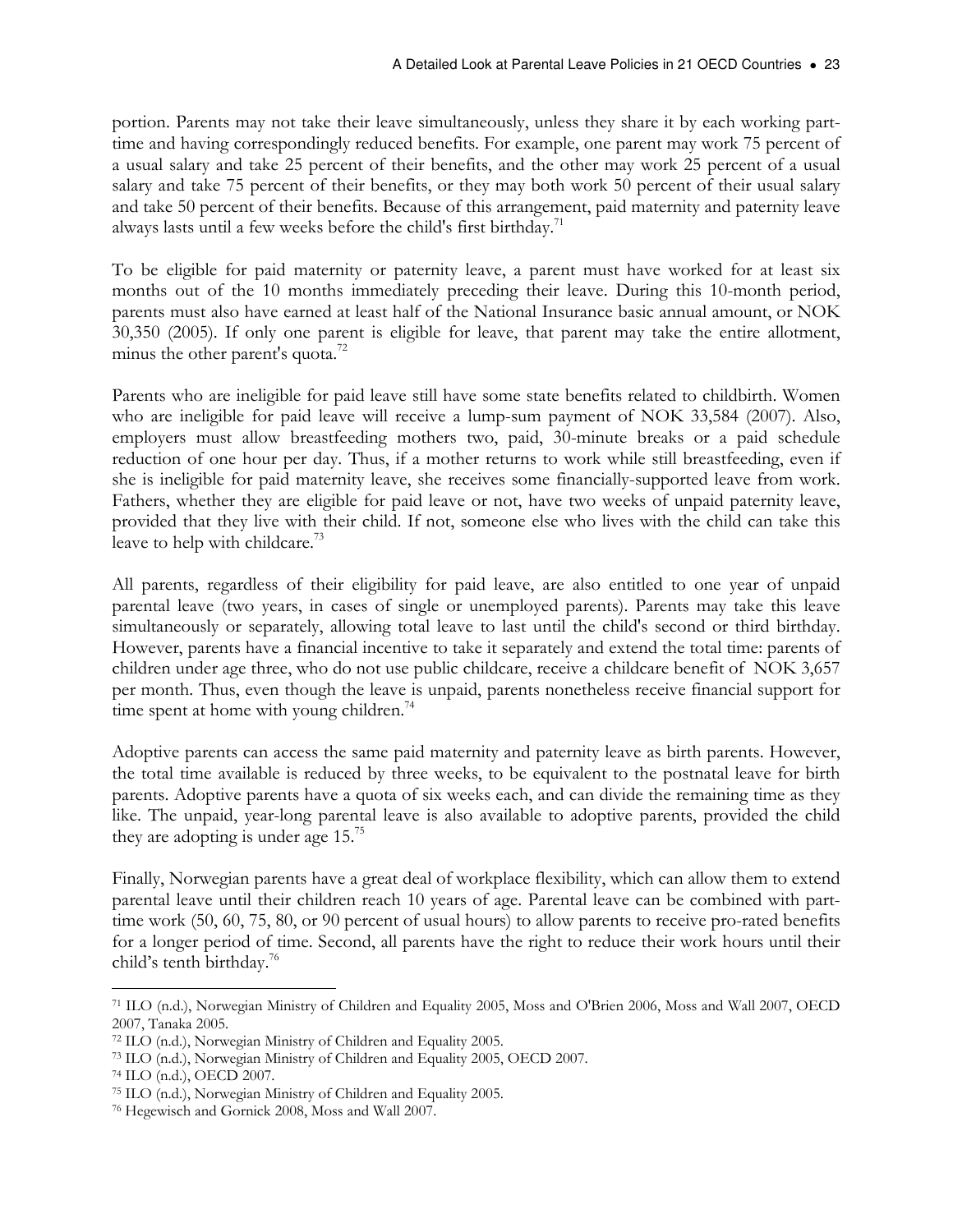# Portugal

Portugal guarantees new parents access to 20 weeks of paid leave, 11 weeks of unpaid leave, and the right to suspend their contracts or to work part-time for an additional two years. The 20 paid weeks of leave consist of 17 weeks of maternity leave, one week of paternity leave, and two weeks of parental leave that are paid if taken by the father. An additional 11 weeks of unpaid parental leave can be taken by either parent.

Mothers in Portugal receive four months of paid leave, three of which must be taken after childbirth. Mothers must take at least six weeks of this, and may transfer the rest to the child's father, if they wish. Additional time benefits protect women before and after maternity leave. Before childbirth, pregnant workers may take off as much time as necessary for medical appointments. Afterward, and until their child's first birthday, women may take two paid breastfeeding breaks daily (up to two hours total per day), and may refuse to work extra hours.<sup>77</sup>

Several circumstances can alter the amount of maternity leave. Mothers receive less leave in cases of miscarriage and adoption, and receive more leave if they have multiple births or usually work at night or with hazardous materials. Women who adopt children under age 15 receive a reduced maternity leave of 14 weeks, equal to the usual post-natal maternity leave period. In cases of miscarriage, mothers may still take an abbreviated maternity leave, of two to four weeks. Alternately, mothers who have multiple births (twins or more) receive an additional month for each additional child. Mothers who work at night or with hazardous materials receive an extra prenatal maternity leave of up to 16 weeks, although this additional time is paid at only 65 percent of the usual benefit rate. Finally, if mothers (or their children) are hospitalized, they may suspend their maternity leave and begin it again once the family is home.<sup>78</sup>

New fathers have five compulsory, paid workdays of paternity leave in the first month of their child's life. In addition, they may use some of their wives' maternity leave if they both agree to the transfer, or if the mother is deceased, disabled, or seriously ill. Like new mothers, fathers can refuse to work extra hours until their child's first birthday.<sup>79</sup>

In addition to maternity and paternity leave, Portugal has a special leave for grandparents. New grandparents may take one full month of paid leave if one of the infant's parents is under age 16 and lives with the grandparent. The grandparent's spouse must be either working or disabled.<sup>80</sup>

During maternity, paternity, and grandparents' leave, eligible workers receive 100 percent of their usual earnings from a government-administered insurance fund. However, mothers may choose to take a longer maternity leave (five months instead of four) with a lower benefit rate (80 percent instead of 100 percent). To qualify, workers must have six months of registered earnings, either continuous or interspersed. The daily benefit is calculated as the total salary earned between eight and two months before the beginning of leave, divided by 180. However, it may not be less than half of the minimum wage (as it might otherwise be if the beneficiary did not work for the entire

 $\overline{a}$ <sup>77</sup> EC (n.d.), Fagan and Hebson 2006, ILO (n.d.), OECD 2004, Plantenga and Remery 2005.

<sup>78</sup> EC (n.d.), OECD 2004, Plantenga and Remery 2005, US SSA 2004.

<sup>79</sup> Fagan and Hebson 2006, EC (n.d.), Moss and Wall 2007, OECD 2004, US SSA 2004.

<sup>80</sup> Drew 2004, OECD 2004, Plantenga and Remery 2005, US SSA 2004.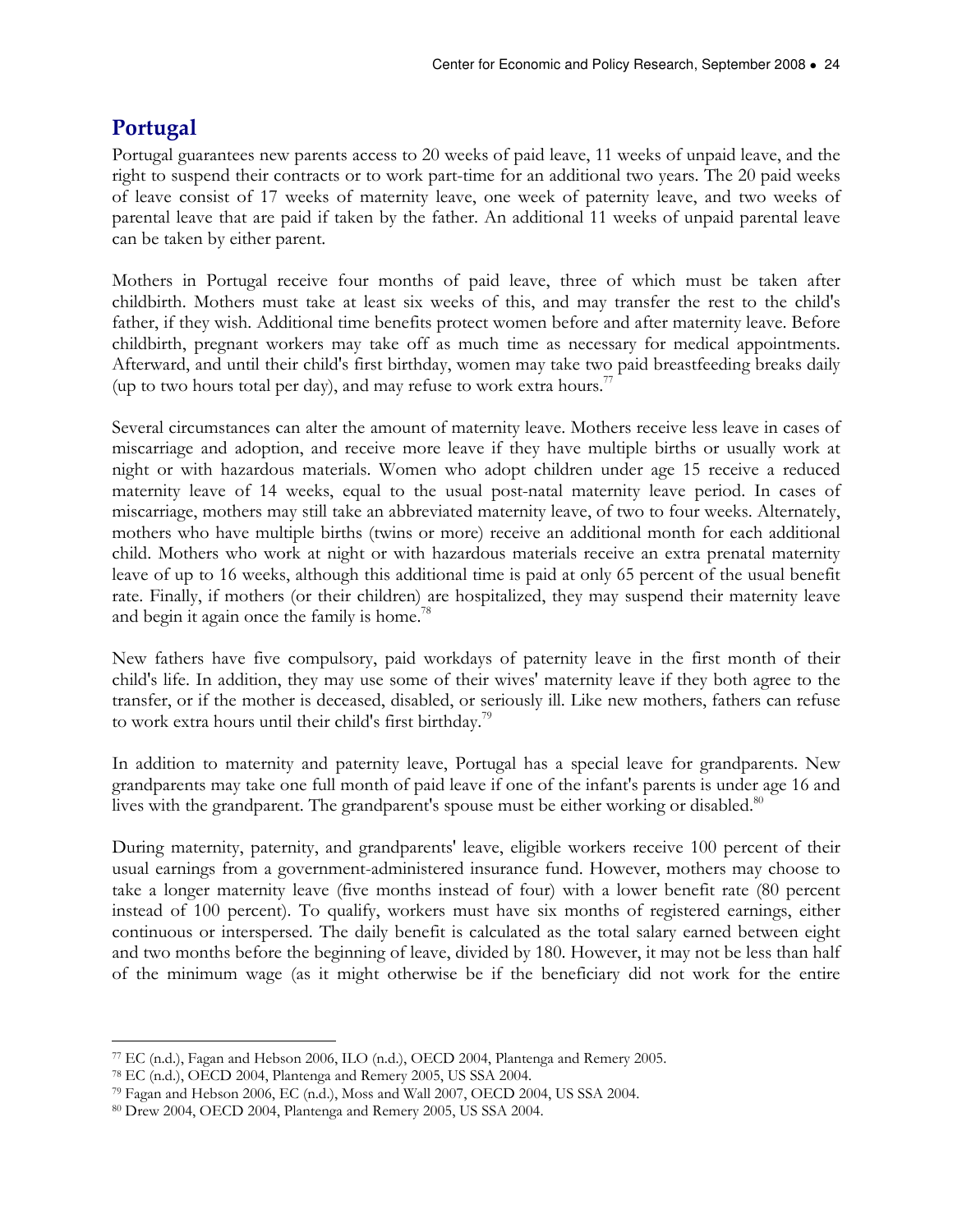reference period). In addition, all of these periods of parental leave are employment-guaranteed: parents can be sure of returning to their old job or a similar post.<sup>81</sup>

After maternity and paternity leave, parents may also take "child-care leave": a longer period of unpaid parental leave. Child-care leave lasts for three months per family; mothers and fathers can divide it between themselves as they see fit. However, fathers have an incentive to use the first two weeks: if the father does, he continues to receive benefits at the same rate as during paternity leave (100 percent of his usual earnings). Portugal introduced these "daddy days" in 2000 to encourage fathers to participate more in parental leave, and the law seems to have had its desired effect: takeup rates of childcare leave among fathers rose from fewer than 150 men in 2000 to approximately 16,000 men in 2002 and 27,000 men in 2003. Parents also have an incentive to stay in the workforce part-time during child-care leave. If parents continue to work for 50 percent of their usual salary and take only part-time leave, they can extend child-care leave to a full year (for twice as many hours of leave as the usual three-month period). If both parents take part-time leave, they can each work parttime for six months and thus avoid using child-care outside of the home. Parents may make other arrangements of combining work and leave, but in these cases the total number of hours of leave may not exceed three months. When parents return to work after child-care leave, their employers must provide them with refresher workshops and training to assist their re-entry into the workforce.<sup>82</sup>

After parental leave, parents may take extended, unpaid leave from work or reduce their work hours. First, parents who have used child-care leave may suspend their contracts for periods of six months to two years. To qualify, parents must have already used child-care leave, and must use this contract suspension before their child's second birthday (or third, if the family has at least three children). Parents also have the right to reduce their hours on a temporary basis. At any point before their child's twelfth birthday, parents may change their work schedules from full-time to part-time for a period of up to two years. Finally, until the child's first birthday, parents may take two hours of nursing leave each day with no reduction in pay. One parent may take both hours, or they may take one hour each.<sup>83</sup>

# Spain

New parents in Spain have 16 paid weeks of maternity leave, two paid weeks of paternity leave, up to three years of child-care leave for each parent, and the right to work part-time until their child's eighth birthday. Of all of these types of leave, only six weeks of maternity leave is mandatory.

Spain guarantees 16 weeks of maternity leave. New mothers must take six weeks immediately after childbirth. They may take the remaining 10 weeks before or after giving birth, on either a part-time or full-time basis. If mothers wish, they may also transfer some or all of the 10 optional weeks to the father, provided that he meets eligibility requirements. During maternity leave, mothers receive Social Security payments equal to 100 percent of their usual salary. To qualify for leave and benefits, women must be currently employed, self-employed, or receiving unemployment benefits, and must

 $\overline{a}$ <sup>81</sup> Drew 2004, EC (n.d.), Fagan and Hebson 2006, ILO (n.d.), OECD 2004, US SSA 2004.

<sup>82</sup> Drew 2004, EC (n.d.), European Foundation (n.d.), Fagan and Hebson 2006, OECD 2002 and 2004, US SSA 2004.

<sup>83</sup> Anxo et al. 2007, European Foundation (n.d.), Hegewisch and Gornick 2008, Fagan and Hebson 2006, Moss and Wall 2007, OECD 2004.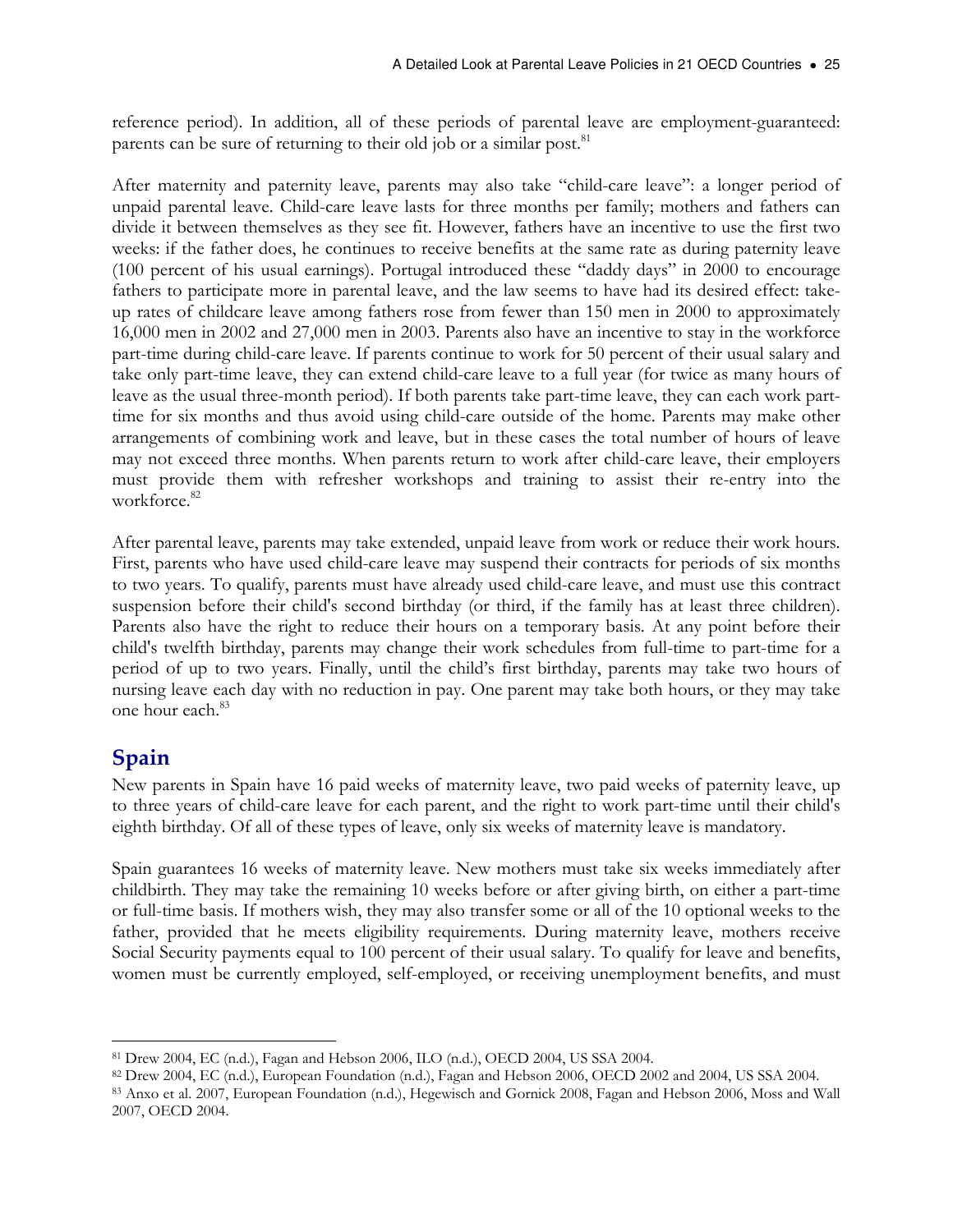have made Social Security contributions for at least 180 days in the seven years prior to taking leave, or 360 days in their entire working life.<sup>84</sup>

Several circumstances can alter the eligibility requirements of maternity leave. Young mothers have lower tenure requirements: those under age 21 are exempt from these requirements, and those between ages 21 and 26 must meet half of the usual tenure requirement. Mothers who do not meet job tenure requirements for maternity leave may still take the six postpartum weeks, and receive the usual benefits, but with a benefit ceiling of  $€499.20$  per month.<sup>85</sup>

The length of leave can also change depending on the new mother's situation. In cases of multiple births, maternity leave is extended by two weeks for each additional child. Her leave is also extended by two weeks if the child is disabled. In the event of a miscarriage after at least 180 days of pregnancy, women are entitled to the six weeks of postpartum leave. Finally, if the child is hospitalized, the mother may suspend the 10 optional weeks of maternity leave until the child's release.<sup>86</sup>

Although maternity benefits are provided by the government, the mothers' employers must provide two kinds of support. First, the employers must save the mothers' jobs and allow mothers to return to the same positions after maternity leave. Second, employers must provide returning mothers with two paid, half-hour breaks for breastfeeding for the first nine months after childbirth. Women can also opt to take these breaks in the form of a workday shortened by one hour, or may save the breaks and take them as entire workdays of employer-paid leave.<sup>87</sup>

Paternity leave has greatly expanded recently, due to the Gender Equity Law of 2007. New fathers receive two different types of paternity leave. First, they receive two employer-paid days for having a birth in their family, or four days if travel is necessary for the childbirth. Second, fathers are entitled to paternity leave of 13 calendar days, paid by Social Security, with benefits and eligibility requirements equal to those that apply to new mothers, described above. In cases of multiple births, Social Security pays for two extra days of paternity leave for each additional child. As mentioned above, mothers may also transfer some of their maternity leave to fathers. In cases of maternal death, fathers can use the entire unused portion of maternity leave. They may take their paternity leave either part-time or full-time, and either simultaneously with the mother's maternity leave or immediately thereafter. Finally, as with maternity leave, fathers have the additional guarantees of returning to the same position at their employer and having two 30-minute feeding breaks during the first nine months of their child's life (although if they opt to use these by shortening their workday, they may only reduce it by 30 minutes per day).<sup>88</sup>

Adoptive couples may choose which parent will receive the 16-week maternity leave and which will receive the 13-day paternity leave. As with births, some or all of the maternity leave can be transferred to the other parent. Thus, leave arrangement in connection with adoption can vary significantly – from one parent receiving most of the 18 total weeks to each parent using an identical 9 week period. Usually, adoption leave begins on the day the child is placed with the family.

 $\overline{a}$ <sup>84</sup> EC (n.d.), ILO (n.d.), Hegewisch and Gornick 2008, Kingdom of Spain 2007, Kingdom of Spain (n.d.).

<sup>85</sup> EC (n.d.), ILO (n.d.), Kingdom of Spain (n.d.).

<sup>86</sup> ILO (n.d.), Kingdom of Spain 2007, Kingdom of Spain (n.d.).

<sup>87</sup> ILO (n.d.), Kingdom of Spain 2007, COMFIA 2007.

<sup>88</sup> ILO (n.d.), Kingdom of Spain 2007, Kingdom of Spain (n.d.), OECD 2007, COMFIA 2007.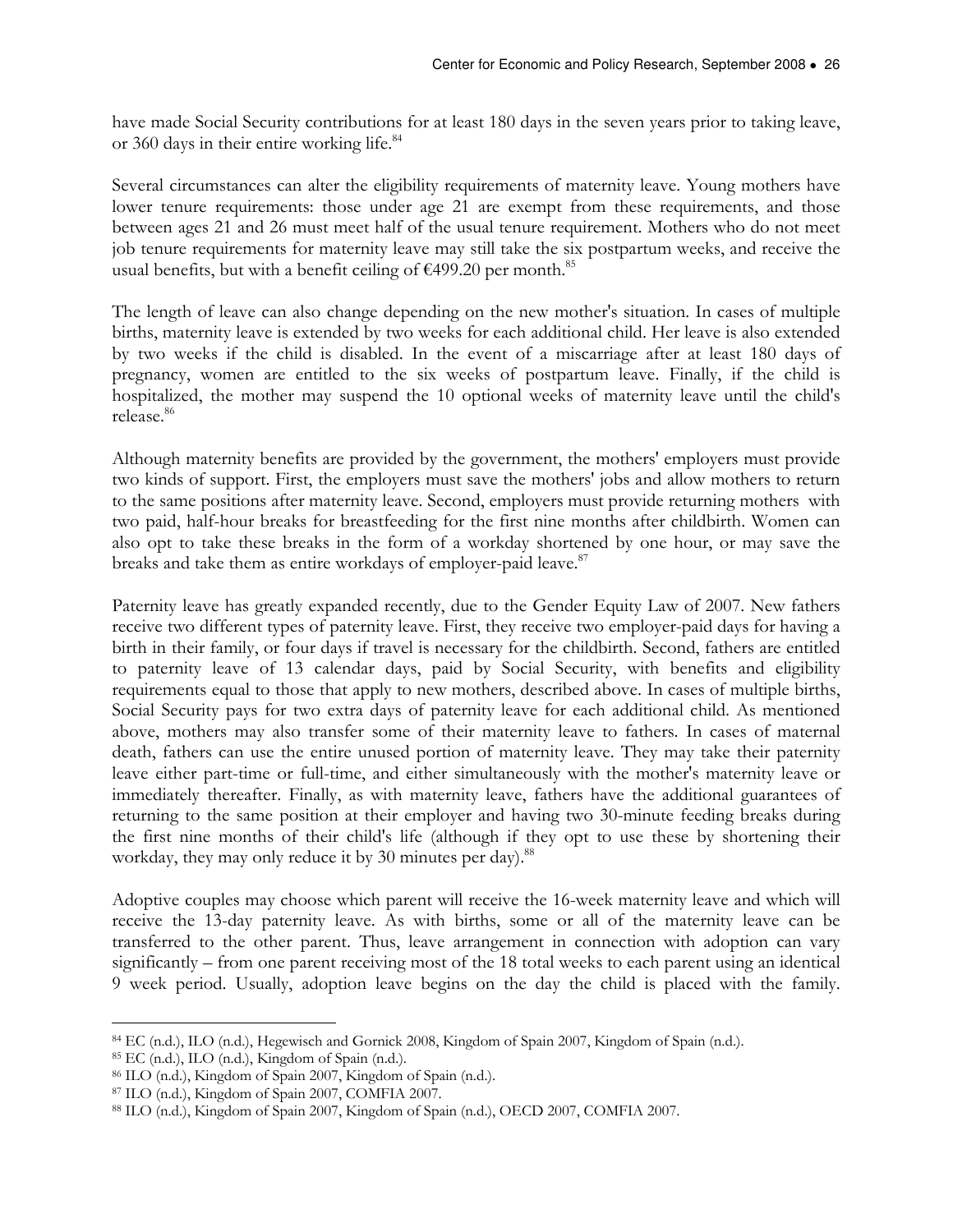However, in cases of international adoption, parents may begin their periods of leave four weeks earlier.<sup>89</sup>

After maternity and paternity leave, parents may both access child-care leave: an unpaid leave of absence that can last until the child's third birthday. Both parents can use this leave simultaneously, unless they are working for the same employer (in which case the employer may object). Child-care leave must be taken in one uninterrupted period, but may be taken on a full-time or part-time basis. To access child-care leave, parents must have at least one year's service at their current employer. In turn, if the leave is one year or less in length, the employer must guarantee parents the right to return to their previous position; if parents take more than one year of child-care leave, employers must only guarantee a similar post upon return. If parents wish to extend their leave beyond child-care leave, they may take an additional "voluntary leave of absence", which can last between four months and five years. All employees with at least one year of job tenure can use voluntary leaves as many times as they wish, but may only do so if four years have elapsed since their last voluntary leave. Finally, all parents have the right to request part-time schedules until their child's eighth birthday. In doing so, parents may lower their work schedule to between one-half and seven-eighths of their usual schedule, but the employer is permitted to lower their salary accordingly. $90$ 

### Sweden

Sweden guarantees 14 weeks of maternity leave and approximately two weeks of paternity leave, as well as 18 months of parental leave for each qualifying employee. Parents of children under age eight may reduce their working hours by 25 percent. Of this total of over three years of full-time leave, 480 calendar days of leave are paid to the family. Thus, if a two-parent family were to take all possible leave, they would have a total of 480 days of paid leave and 664 calendar days (approximately 22 months) of unpaid leave, as well as the right to work part-time for 6.5 years each.

Sweden allows maternity and paternity leave for all new parents, regardless of job tenure. New mothers have the right to 14 weeks of maternity leave; seven may be taken before childbirth and seven thereafter, and two weeks are compulsory. If the mother has hazardous working conditions and cannot be transferred to another post, she may begin her maternity leave as early as 60 days before childbirth. New fathers may take 10 workdays of paternity leave within the first 60 calendar days after their child's birth, and must take them simultaneously with the mother's maternity leave. Both maternity and paternity leave are paid through the parental leave benefit system, described below. $91$ 

Parents are also eligible for parental leave if they meet eligibility requirements: at least six months of job tenure with their current employer, or 12 months in the last two years. Each parent may take leave until the child is 18 months old; in cases of multiple births, parents may use an additional 180 days for each additional child. Parents have substantial timing flexibility; they may take their leave either full-time or part-time, either simultaneously or sequentially, and either continuously or in up to three blocks of time per year. The first 480 calendar days taken by a family are paid; if they have not taken all 480 of these days before their child is 18 months old, they may continue to take them until the child's eighth birthday or until the end of the child's first year of school (whichever is

 $\overline{a}$ <sup>89</sup> ILO (n.d.), Kingdom of Spain 2007, Kingdom of Spain (n.d.), COMFIA 2007.

<sup>90</sup> Drew 2004, ILO (n.d.), Kingdom of Spain 1999, Kingdom of Spain 2007.

<sup>91</sup> Drew 2004, ILO (n.d.), US GAO 2007, OECD 2005, OECD 2007, Swedish Institute 2007, Kingdom of Sweden 2006.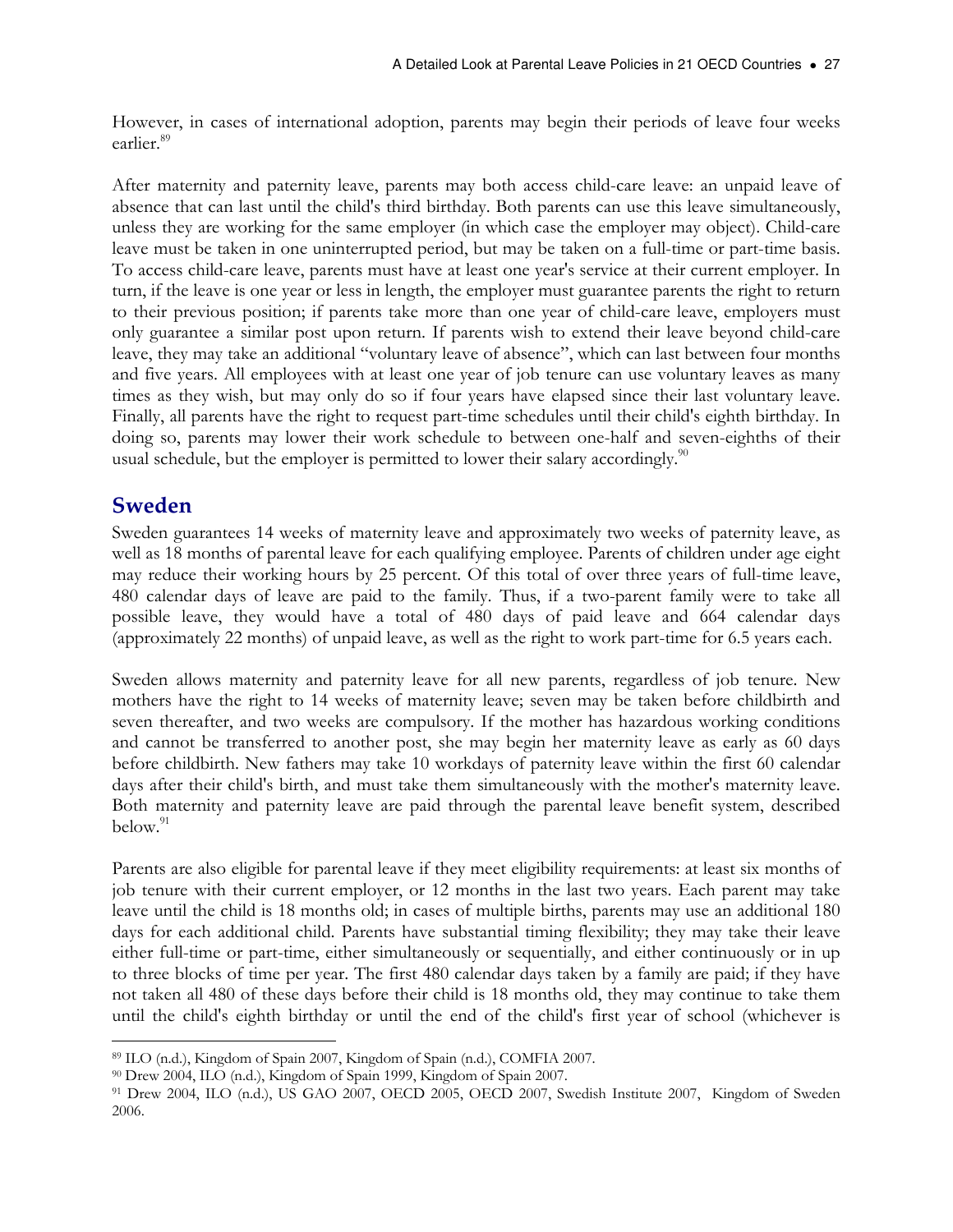sooner), but parents may not take more than those 480 calendar days. Until the end of the child's first year of school or their eighth birthday, all parents may also reduce their working hours (and salary) by 25 percent.

Adoptive parents, while ineligible for maternity or paternity leave, have full access to parental leave, with one difference: they may take leave until 18 months after the child is placed with the family, and if they have not used at least 480 calendar days by that time, they may take them any time before the child's eighth birthday or the end of the child's first year of school, whichever is later.<sup>92</sup>

Maternity, paternity, and parental leave are all paid in one family-based benefit system. Parental benefits are paid to the family for the first 480 calendar days of child-based leave taken by either parent. In cases of multiple births, families receive 180 additional days for each additional child. In cases of single and divorced parents, only the primary caregiver may use these benefits. In twoparent families, each parent has a 60-day quota of benefits, and the remaining 360 calendar days of benefits may be divided between the parents as they wish. These benefits do not have any job tenure requirements, except for the requirements for the leave itself, described above. However, parents who have contributed to the insurance scheme for at least 240 days receive a higher level of benefits. The baseline benefit amount is 180 SEK per day, but parents who qualify will receive 80 percent of their usual net salary for the first 390 days (up to an inflation-indexed ceiling, which was 874 SEK per day in 2007). If parents take parental leave on a part-time basis, they can also claim benefits on a part-time basis. For example, a father taking half-time leave can receive 50 percent of the usual benefit rate for twice as long.<sup>93</sup>

Beginning July 1, 2008, fathers will have an additional incentive to take parental leave. Couples who share parental leave will receive a "gender equality bonus" (or jämställdhetsbonus) of up to 3,000 SEK per month, depending on their usual salary and the amount of parental leave taken by the father.<sup>94</sup>

When parents are finished with their parental leave, they are guaranteed the right to return to their previous position or a similar one, unless they have taken a full-time leave of absence of over 18 months. Fathers must then contribute to the insurance scheme for another 240 days before receiving benefits for their next child; mothers must do so as well, unless they find themselves pregnant again before their previous child is 21 months old.<sup>95</sup>

# Switzerland

Switzerland offers 14 weeks of job-protected maternity leave, paid at 80 percent of usual income. Prior to the 2005 referendum that ushered in this new policy, paid maternity leave was only available in Bern. (Bern's policy remains in effect, as it is more generous than the federal policy: 16 weeks of leave, paid at 100 percent of usual income.) $96$ 

 $\overline{a}$ <sup>92</sup> Anxo et al. 2007, Drew 2004, Fagan and Hebson 2006, ILO (n.d.), OECD 2005, Swedish Institute 2007, Kingdom of Sweden 2006.

<sup>93</sup> Fagan and Hebson 2006, ILO (n.d.), Drew 2004, OECD 2005, OECD 2007, Swedish Institute 2007, Kingdom of Sweden 2007a.

<sup>94</sup> Kingdom of Sweden 2007b.

<sup>95</sup> Drew 2004, Gustaffson et al. 2006, OECD 2005.

<sup>96</sup> SwissInfo 2005, Swiss Federation (n.d.).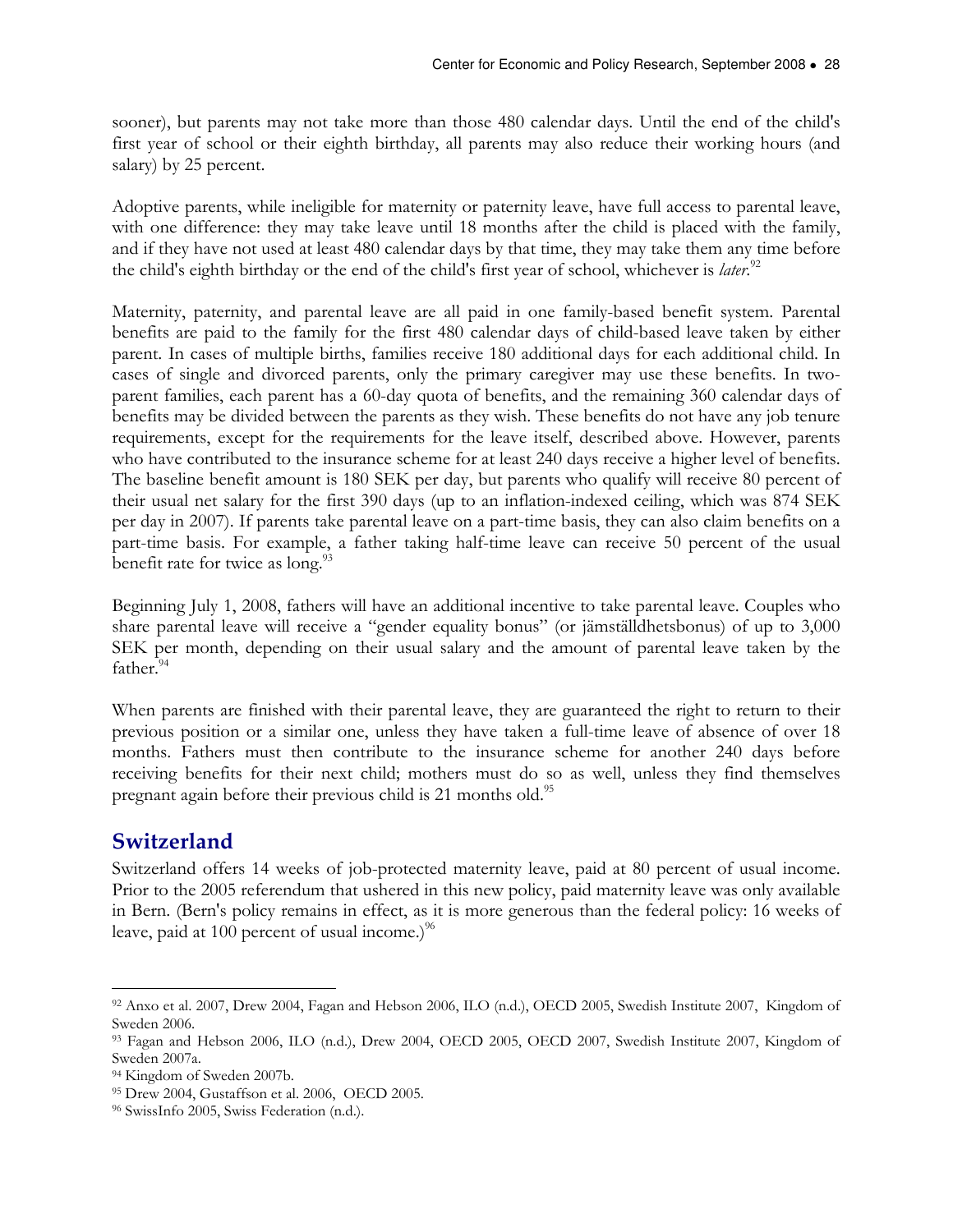Swiss maternity leave lasts for 14 weeks and is accompanied by a benefit of 80 percent of a mother's usual income, up to a ceiling of CHF 6,450 per month. Swiss mothers may not return to work within eight weeks of childbirth, and may take up to 16 weeks of leave in total (although they are not guaranteed a benefit after the 14<sup>th</sup> week). However, mothers who begin any gainful employment during maternity leave immediately lose all benefits.

The Swiss Social Security system provides maternity leave to birth and adoptive mothers (if the adopted child is under age one), provided that they meet three qualifications. First, mothers must be either employed, self-employed, or receiving unemployment or disability benefits at the time of childbirth, even if they do not plan to return to their current employment afterward. Second, mothers must have been covered by a public insurance scheme for the nine-month period prior to childbirth, either in Switzerland or another European Union or European Free Trade Association country. Finally, if mothers are not receiving unemployment or disability benefits, they must have been employed for at least five months of the nine prior to giving birth.<sup>97</sup>

In addition to maternity leave, Switzerland offers several protections to pregnant and nursing employees. First, they may not work overtime, and may only work a maximum of nine hours each day. Beginning eight weeks before childbirth (or earlier with a doctor's note), pregnant women must be protected from overnight work, hazardous working conditions, and piece work if the tempo is determined by a machine. If a pregnant or nursing woman is in any of these situations and cannot be transferred to a different position, she must be given early (or extended) maternity leave. Finally, pregnant women may not work on their feet continuously: they must be given ten-minute breaks every two hours, and beginning in the sixth month of pregnancy, may only work on their feet for a maximum of four hours per day.<sup>98</sup>

For fathers, and for mothers who have already used their maternity leave, Switzerland does not guarantee access to extended parental leave. However, certain protections do exist for working parents. All workers with family obligations (those with children under age 15, or those caring for a relative) may refuse overtime and may request longer lunch breaks, of 90 minutes. Additionally, for the first year after childbirth, mothers must be provided with a nursing room, equipped with a small couch. They must be able to take nursing breaks of one hour, if taken at the workplace, or 30 minutes, if taken outside of working hours.<sup>99</sup>

# United Kingdom

British family leave consists of 52 weeks of maternity leave (39 of which are paid), two weeks of paid paternity leave, and 13 weeks of unpaid parental leave for each parent. Thus, if a two-parent family were to take all of the family leave available to them, they would have a total of 41 weeks of paid leave and 39 weeks of unpaid leave. $100$ 

British maternity leave lasts for 52 consecutive weeks, but may last for as little as two weeks after childbirth if the mother wishes. All working mothers are eligible, regardless of job tenure. Maternity

 $\overline{a}$ <sup>97</sup> ILO (n.d.), Petersen 2007, EC (n.d.), Christen (n.d.), Canton of Vaud (n.d.), Canton of Valais (n.d.), Swiss Federation (n.d.).

<sup>98</sup> ILO (n.d.), Christen (n.d.).

<sup>99</sup> Christen (n.d.), Swiss Federation (n.d.).

<sup>100</sup> Except where otherwise noted, information in this section comes from UK Department for Business Enterprise and Regulatory Reform 2008.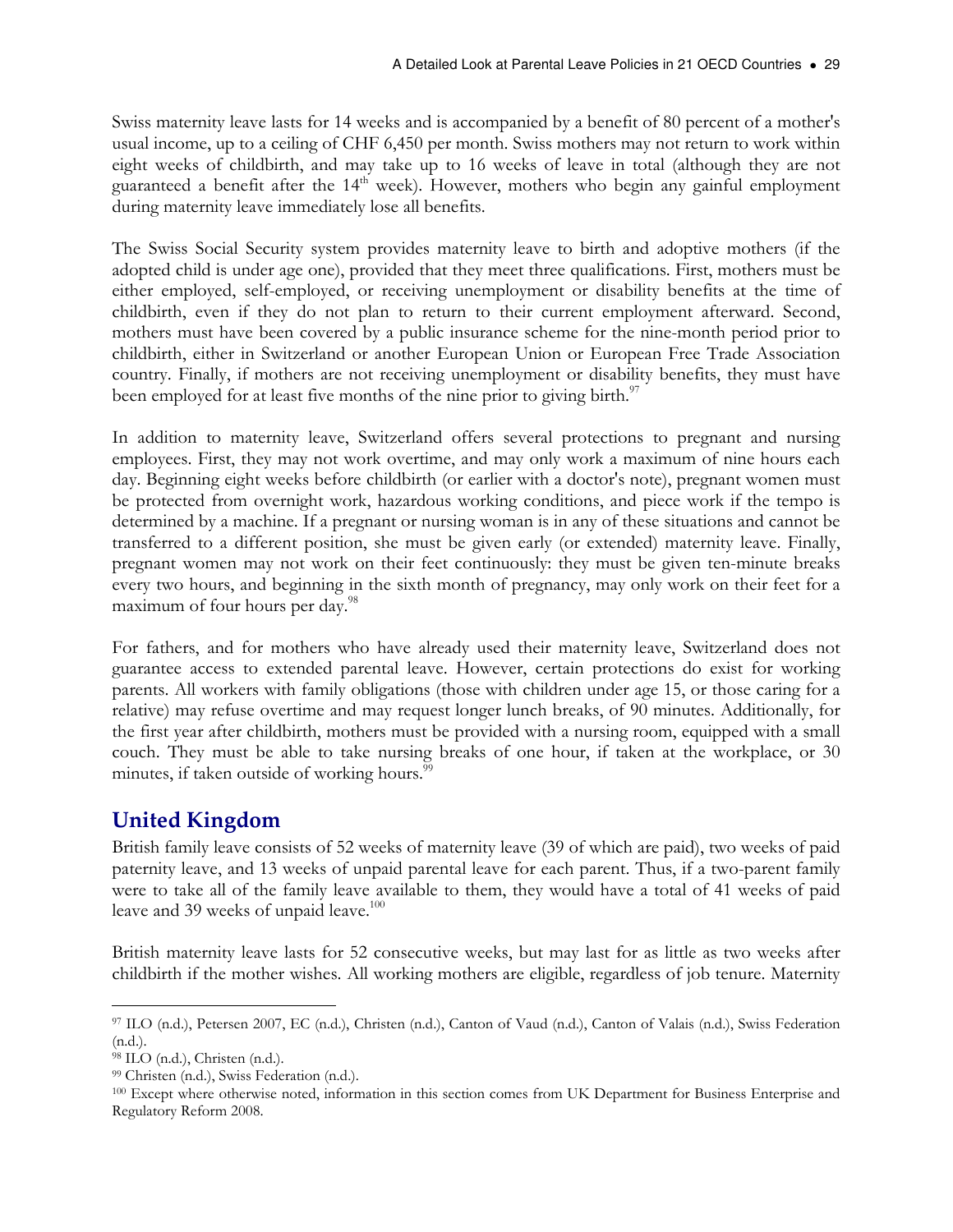leave is divided into two 26-week parts: Ordinary Maternity Leave (OML) and Additional Maternity Leave (AML). During OML, seniority and annual leave continue to accrue, and the mother's job is guaranteed. If a mother chooses to take AML as well, her seniority and annual leave accruals stop increasing after her OML and resume when she returns to work. Also, women who take AML are not guaranteed to right to return to their previous position, but only a similar one, upon return to the workplace.

Women have a moderate amount of flexibility in their use of maternity leave. They may begin maternity leave up to 11 weeks before their expected delivery date. Once their leave has begun, they must take all of it continuously. However, they may take up to 10 "Keep in Touch" days, during which they perform contract work for their employers, and which are paid separately from maternity benefits.

During the first nine months of maternity leave, eligible mothers receive Statutory Maternity Pay (SMP). By 2010, this benefit is set to expand to cover the entire year of maternity leave. To qualify for SMP, a mother must work for an employer who is liable for employer National Insurance contributions, and she must earn at least  $f(90)$  per week. If she has multiple jobs, she must qualify for SMP separately on each job. The SMP benefit level is the lesser of 90 percent of usual income or  $£117.18$  per week, although the  $£117.18$  ceiling does not apply in the first six weeks of leave. Employers pay SMP to their employees, and are then reimbursed 92 percent of their expenses by the British government. Small businesses (those whose yearly National Insurance contributions are £45,000 or less) are reimbursed 100 percent, plus an additional 4.5 percent for the National Insurance contributions they made for the employee during leave.<sup>101</sup>

Women who are ineligible for SMP may receive a Maternity Allowance (MA) instead. The allowance is paid at the same level as SMP, but is paid directly by the government. To qualify, women must have been employed or self-employed for at least 26 of the 66 weeks prior to childbirth and must have earned an average of at least  $\ell$ 30 per week during that time. Self-employed women must also be paying Class 2 National Insurance contributions.<sup>102</sup>

Paternity leave consists of a father's choice of either one or two continuous weeks within the first eight weeks after his child's birth. To qualify, a man must be either the child's biological father or the spouse or partner of the child's mother. He must also have worked at least 26 continuous weeks for his employer by the  $15<sup>th</sup>$  week before the delivery date, and continue working for the same employer until the child's birth. If he has multiple jobs, he must meet this tenure requirement to have leave from each job.

During paternity leave, a father may receive Statutory Paternity Pay (SPP) if he meets the same earnings and tenure requirements described above for maternity benefits. SPP payment levels are the same as maternity benefits, and are similarly paid by the employer and reimbursed by the government. The employer must continue to make pension and insurance contributions for the father, and must count the time off toward tenure and annual leave accrual. Thereafter, the father is guaranteed the right to return to his position.

 $\overline{a}$ <sup>101</sup> Lewis and Campbell 2007, HM Revenue and Customs 2007.

<sup>102</sup> UK Department for Work and Pensions 2007.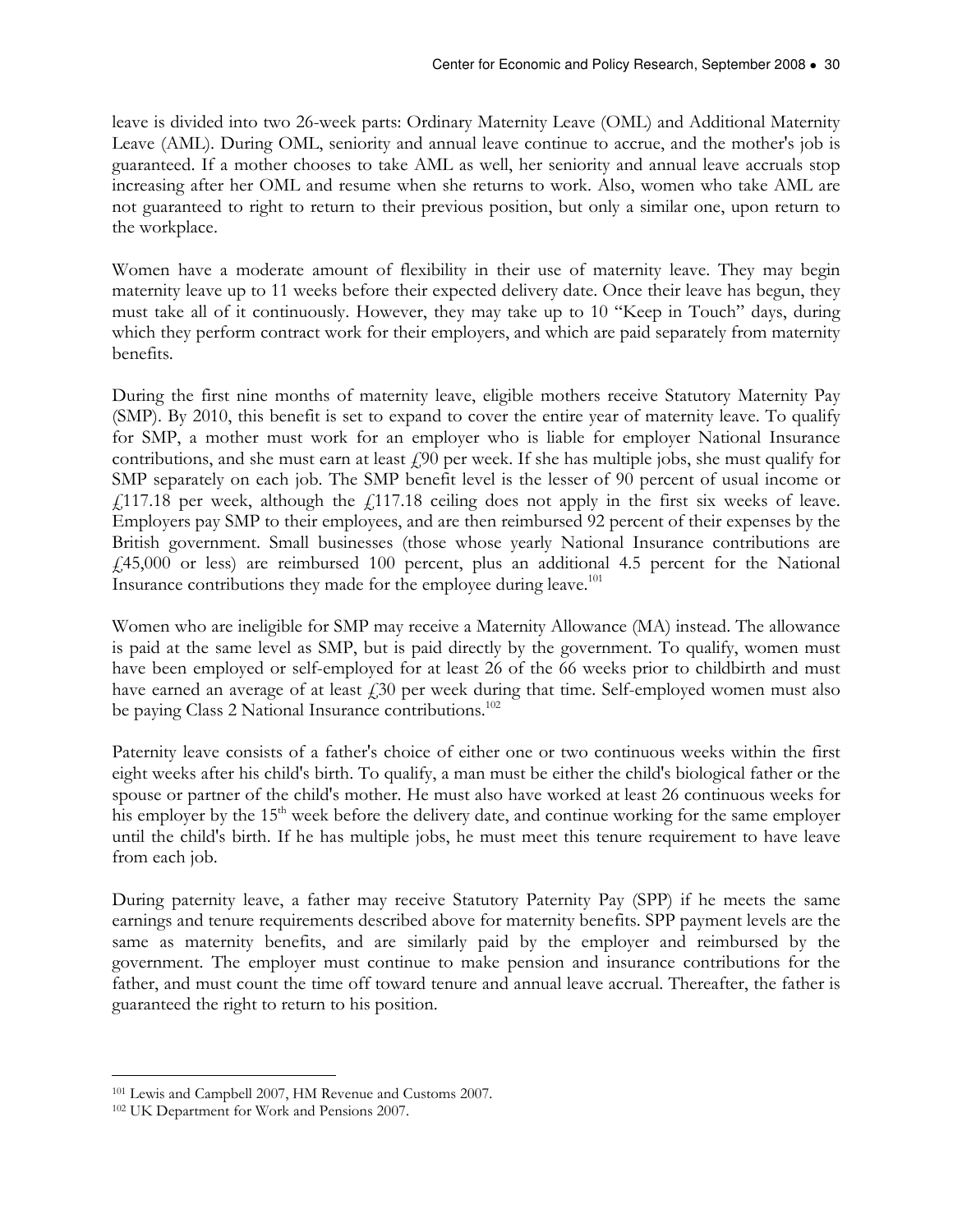In cases of adoption, single parents may take adoption leave, and couples may choose which parent takes adoption leave and which takes paternity leave, regardless of gender. Adoption leave is much like maternity leave, with a few differences. Like maternity leave, it consists of two 26-weeks parts: Ordinary Adoption Leave and Additional Adoption Leave. These leave sections have the job security and seniority treatments as Ordinary Maternity Leave and Additional Maternity Leave. Also, adoption leave is accompanied by Statutory Adoptive Pay (SAP), with benefits of the same level, and with the same requirements, as maternity benefits. However, there is no equivalent of the Maternity Allowance for adoptive parents who do not qualify for SAP. Also in contrast with maternity leave, parents wishing to take adoption leave must meet a job tenure requirement: at least 26 continuous weeks working for their employer before they receive notice of a match (or in cases of international adoptions, before they begin to take leave). Finally, adoptive parents have slightly more flexibility regarding timing: parents adopting within the UK may begin adoption leave up to 14 days before placement, and those adopting internationally may begin adoption leave any time within the first four weeks after the child's entry into the UK.

After maternity, paternity, or adoptive leave, parents are also eligible for parental leave, which is more flexible than the other types of family leave, but unpaid. Each parent with at least one year of tenure working for their employer may take 13 weeks of parental leave per child. This leave is nontransferable between parents, so those who choose to forgo their leave simply forfeit it. Parents have a great deal of flexibility regarding the timing of parental leave. They may take parental leave at any time within five years after their child's birth or adoption (or eighteenth birthday, in the case of disabled children and older adopted children), but may not take more than four weeks in any calendar year. However, employers also have scheduling flexibility; they may postpone a worker's parental leave by up to six months if they can show that it severely impacts business. Also, if a worker does take more than four weeks of parental leave at a time, or takes it in conjunction with Additional Maternity or Adoptive Leave, he or she is no longer guaranteed the right to return to his or her previous position, although the employer must still reincorporate the worker into a similar position.<sup>103</sup>

Finally, several protections exist for pregnant and nursing workers. First, prior to childbirth, pregnant women are due paid leave from their employers for all medical appointments. From the beginning of pregnancy to the end of nursing, women who work in dangerous conditions, based on a doctor's assessment, must be transferred to other work or put on paid work suspension. Finally, birth, adoptive, and foster parents of children under age six (or 18, in the case of disabled children) may request part-time or flexible work schedules. While the employer is not required to accept this request, they must give it serious consideration and accommodate it if possible.

# United States

New parents in the United States may access leave through the Family Medical Leave Act (FMLA) of 1993. FMLA leave consists of 12 weeks of unpaid leave that must be taken continuously and on a full-time basis. Employers who provide private health insurance benefits must continue to do so during an employee's FMLA leave, but if the employee does not return to work thereafter, the employee must reimburse the employer's contributions from the FMLA leave period. Pension

 $\overline{a}$ 103 Moss and Wall 2007.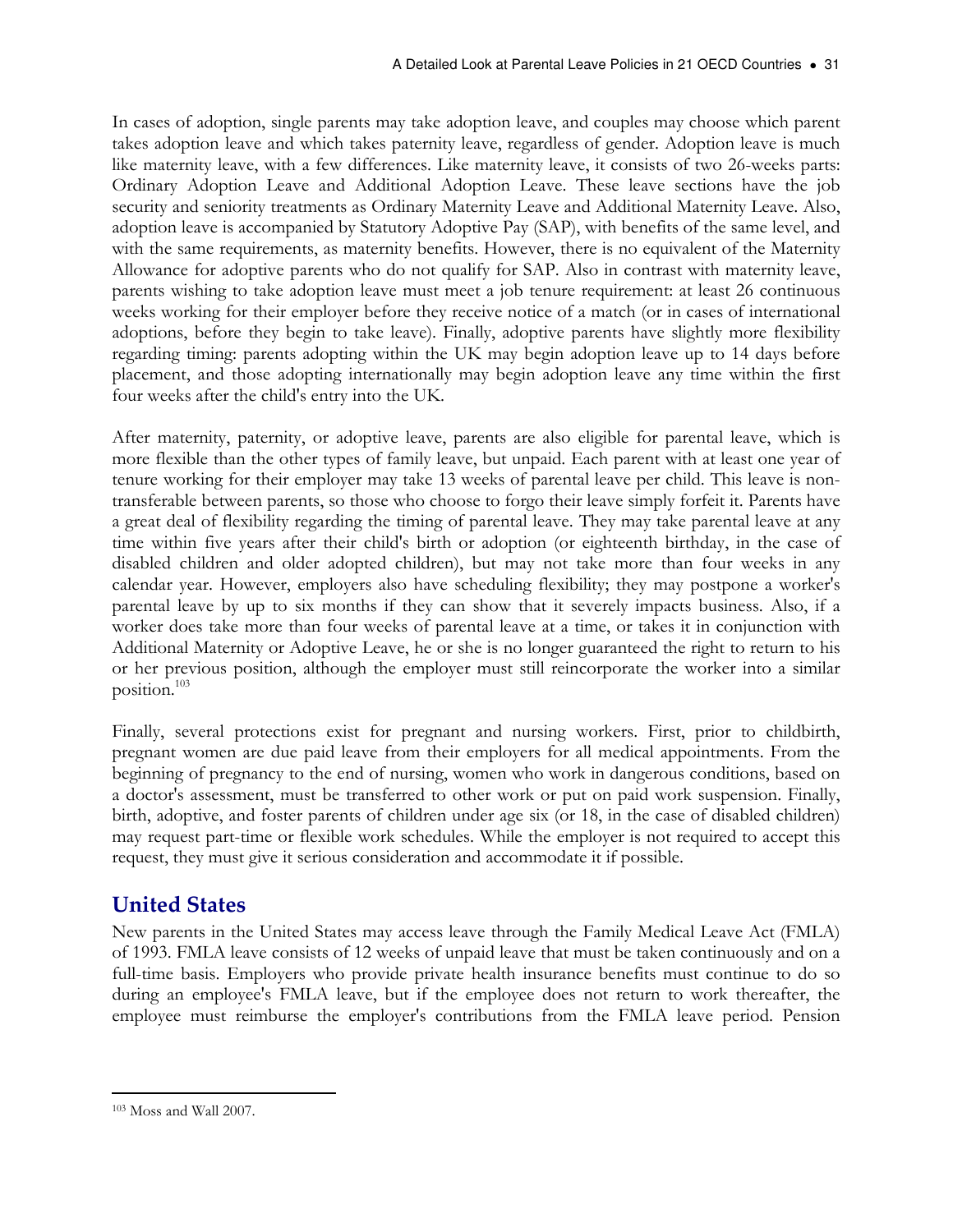contributions, and the accrual of seniority and seniority-based privileges (such as annual leave) stop during leave and begin again thereafter.<sup>104</sup>

To qualify for FMLA leave, parents must have at least one year of job tenure with their current employer. In addition, leave is limited to workers whose employers have at least 50 workers within 75 miles of the work location. FMLA leave covers both birth and adoptive parents, but if both parents work for the same employer, their total allowance is limited to 12 weeks.

Unlike parental leave in the other countries discussed here, FMLA leave covers both new parents and employees who are either ill or caring for ill family members. Thus, unlike their counterparts abroad, US workers who take leave upon the birth of a child forfeit the ability to take leave later in the same year if the need for medical care arises.

In addition to the provisions described above, 13 states offer either partially-paid disability leave for new mothers or greater FMLA protections.<sup>105</sup>

- California offers six weeks of paid leave to care for new children, regardless of the parent's job tenure or the size of their employer. Payments, which begin after a waiting period of seven calendar days, amount to 55 percent of the employee's usual income, up to \$917/week. Also, the state Temporary Disability Insurance (TDI) program entitles mothers who are unable to work due to pregnancy or maternity-related disability to up to four months of unpaid, job-protected leave to recover (firms with fewer than five employees are exempted). The program is financed through a 0.8% tax on wages up to \$86,698 per year.
- Connecticut expands FMLA coverage to workers with slightly less tenure (1000 hours instead of 1250), but limits it to firms with 75 or more employees. Allows greater flexibility: parents may take 16 weeks of leave within any two-year period, and may also use up to two weeks of accrued paid sick leave, to care for a new child or sick family member.
- District of Columbia expands FMLA leave to firms with 20 or more employees, and to workers with slightly less tenure (one year of seniority, but only 1000 hours). Allows 16 weeks of FMLA leave in a two-year period, but the right to take it for a newborn child expires one year after childbirth.
- In Hawaii, parents with at least six months of job tenure may take 16 weeks of unpaid parental leave per calendar year. Also, firms that employ at least 100 workers and provide paid sick leave must allow employees to use all of their sick leave, up to 10 work days, during parental leave. Finally, firms must enroll in disability insurance programs that give partial wage replacement during times when a worker is unable to work due to a pregnancy or maternity-related medical condition.
- Maine extends FMLA leave to workers at smaller firms (with at least 15 workers), but grants less leave (10 weeks in a two-year period).
- Minnesota extends FMLA leave to workers at smaller firms (with at least 21 workers), but grants less leave (six weeks). Also offers partial wage replacement to low-wage parents who care for infants at home.

 $\overline{a}$ <sup>104</sup> Except where otherwise noted, information in this section comes from United States 2008 and USDOL 1995.

<sup>105</sup> Connecticut Department of Labor 1999, Sherriff 2007, State of New Jersey 2008, USDOL 2007, USJEC 2008, Washington State Department of Labor and Industries 2007.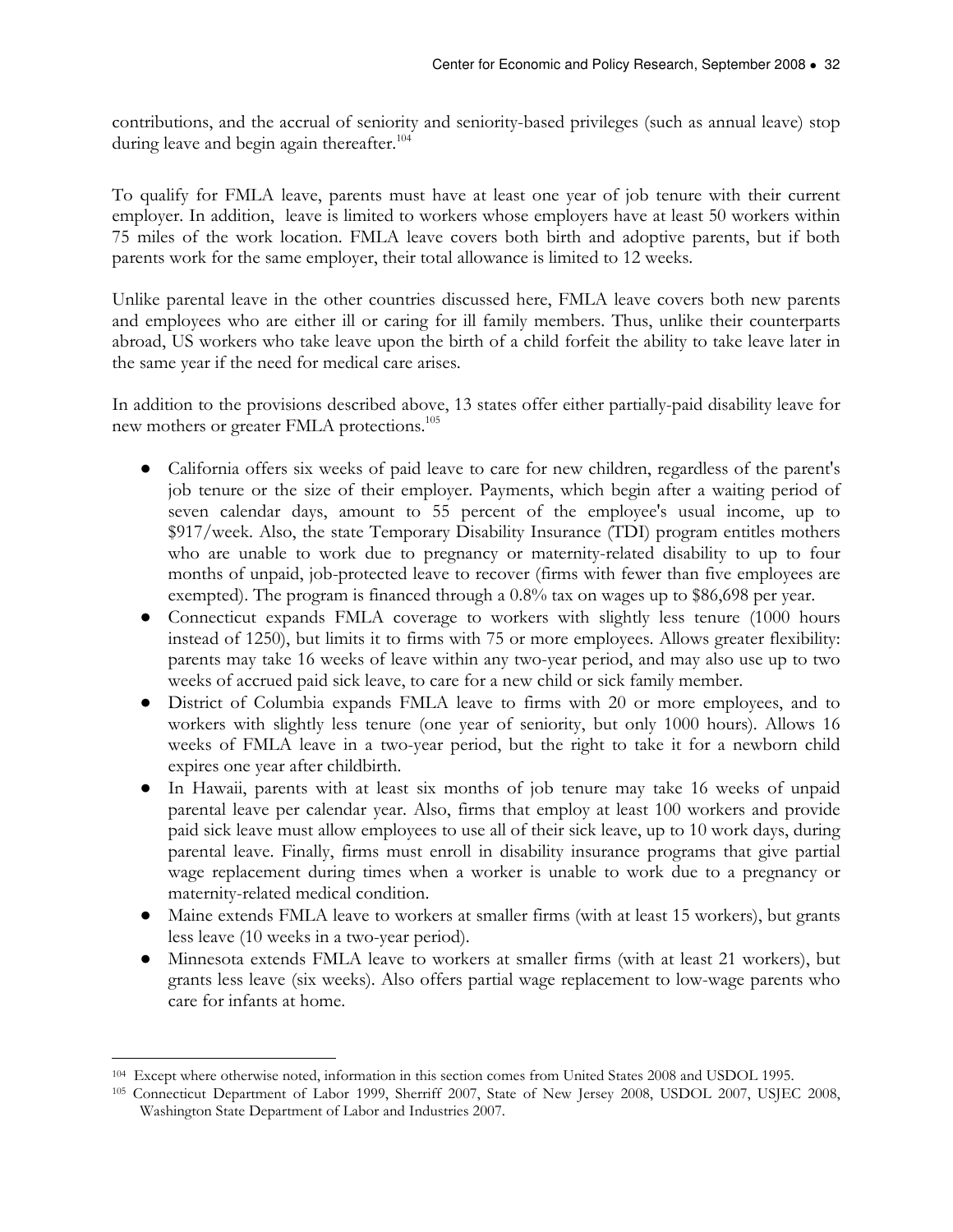- New Jersey recently approved parental leave of six weeks, paid at two-thirds of parents' usual salary (up to a cap of \$524 per week), to take effect July 2009. In addition, the state TDI program offers up to 26 weeks of partial wage replacement to workers who are unable to work due to a pregnancy or maternity-related medical condition. It is financed through a 0.12% tax on worker wages (beginning at 0.09% in 2009, the first year of operation).
- New York, like Hawaii, requires employers to enroll in disability temporary insurance programs to cover 26 partially-paid weeks of leave due to pregnancy or maternity-related disability.
- Oregon expands FMLA leave to workers at smaller firms (at least 25 workers), but limits it to those who work 25 or more hours per week.
- Rhode Island gives more flexibility (13 consecutive weeks in a two-year period), but limits it to those who work at least 30 hours per week. Also, Rhode Island operates a state-wide TDI program to pay partial wages during pregnancy or maternity-related disability, for periods of up to 30 weeks.
- Vermont expands FMLA leave to workers of smaller firms (with at least 10 employees), but limits it to those who work at least 30 hours per week.
- Washington recently approved partially-paid parental leave. Beginning October 2009, parents may take up to five weeks, with a benefit of \$250 per week, to care for a newborn or newly adopted child. Also allows mothers to take unpaid pregnancy-related disability leave in addition to FMLA leave, with a doctor's approval.
- Wisconsin extends FMLA leave to those with slightly less tenure (52 consecutive weeks, but only 1000 instead of 1250 hours). Allows only six weeks of leave.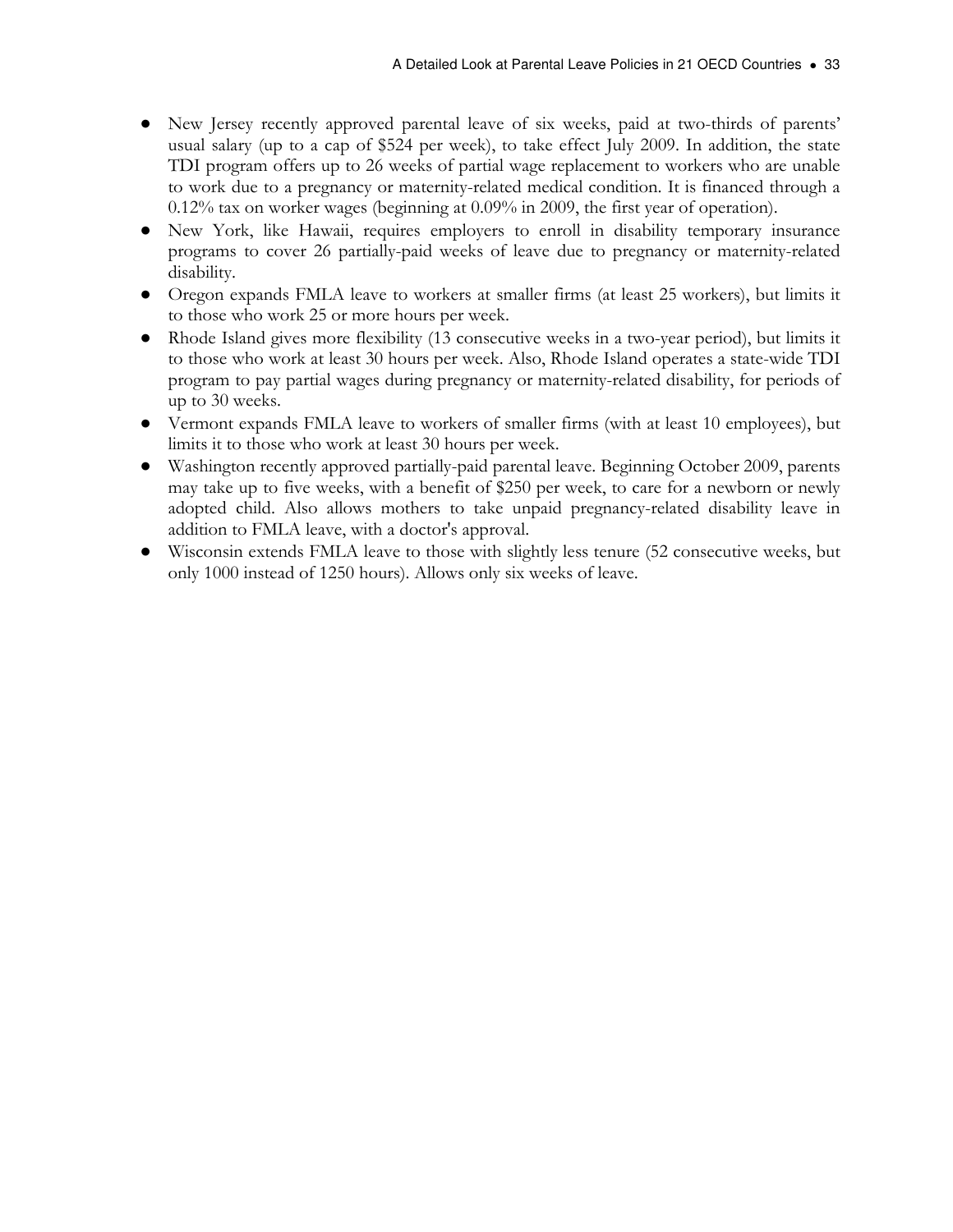# **References**

- Anxo, Dominique, Colette Fagan, Mark Smith, Marie-Thérèse Letablier, and Corinne Perraudin, 2007. "Establishment Survey on Working Time 2004–2005: Parental Leave in European Companies." Dublin: European Foundation for the Improvement of Living and Working Conditions. http://www.eurofound.europa.eu/pubdocs/2006/87/en/1/ef0687en.pdf
- Australian Government, 2008. "Family Assistance Office Website." Canberra: Commonwealth of Australia. http://www.familyassist.gov.au/Internet/FAO/fao1.nsf/
- Bruning, Gwennaële and Janneke Plantenga, 1999. "Parental leave and equal opportunities: experiences in eight European countries." Journal of European Social Policy IX (3),195-209.
- Canada Department of Human Resources and Social Development, 2001. "Labour Law Analysis: Family-Related and Other Leaves." Ottowa: DHRSD, Labour Branch. http://www.hrsdc.gc.ca/en/lp/spila/clli/eslc/family\_e.pdf.
- Canton of Valais, No Date. "Maternité/Adoption." Sion: Service du personnel et de l'organisation Booklet. http://www.vs.ch/Press/DS\_13/CLAS-2002-10-22-2261/fr/Personnelenseignant-maternite-adoption-publiee.pdf.
- Canton of Vaud, No Date. "Allocations de maternité." Clarens: Caisse Cantonale Vaudoise de Compensation Database. http://www.caisseavsvaud.ch/fr/que-faisons-nous.asp/0-0-10-0-  $0-0/1-6-347-4-1-0-0/$ .
- Christen, Anna, No Date. "Employment and Motherhood: Your Rights and Benefits at Work." Bern: Travail Suisse Trade Union Brochure. http://www.travailsuisse.ch/de/system/files/Employment+and+Motherhood\_english\_0.pdf.
- Clearinghouse on International Developments in Child, Youth and Family Policies, 2004. "Comparative Policies - Countries Database." New York: Columbia University. http://www.childpolicyintl.org.
- CLEISS (Centre des Liaisons Européennes et Internationales de Sécurité Sociale), No Date. "The French Social Security System: Family Allowances." http://www.cleiss.fr/docs/regimes/regime\_france/an\_3.html.
- COMFIA (Comisión Obrera, Sectores Financieras y Administrativos), 2007. "Excedencia por cuidado de familiares e hijos." (8 May). http://www.comfia.net/faq/html/6169.html.
- Commonwealth of Australia, 2007. "The Australian Fair Pay and Conditions Standard Fact Sheet." Canberra: Australia Workplace Authority. http://www.oea.gov.au/docs/employers/AFPC\_Standard.pdf.
- Connecticut Department of Labor, 1999. "Comparison of the Connecticut Family and Leave Act Regulations with the federal Family and Medical Leave Act Regulations (Sections 31-51qq-1 through 31-51qq-48)." Hartford: CTDOL Office of Program Policy (March). http://www.ctdol.state.ct.us/wgwkstnd/fmlaanno.pdf.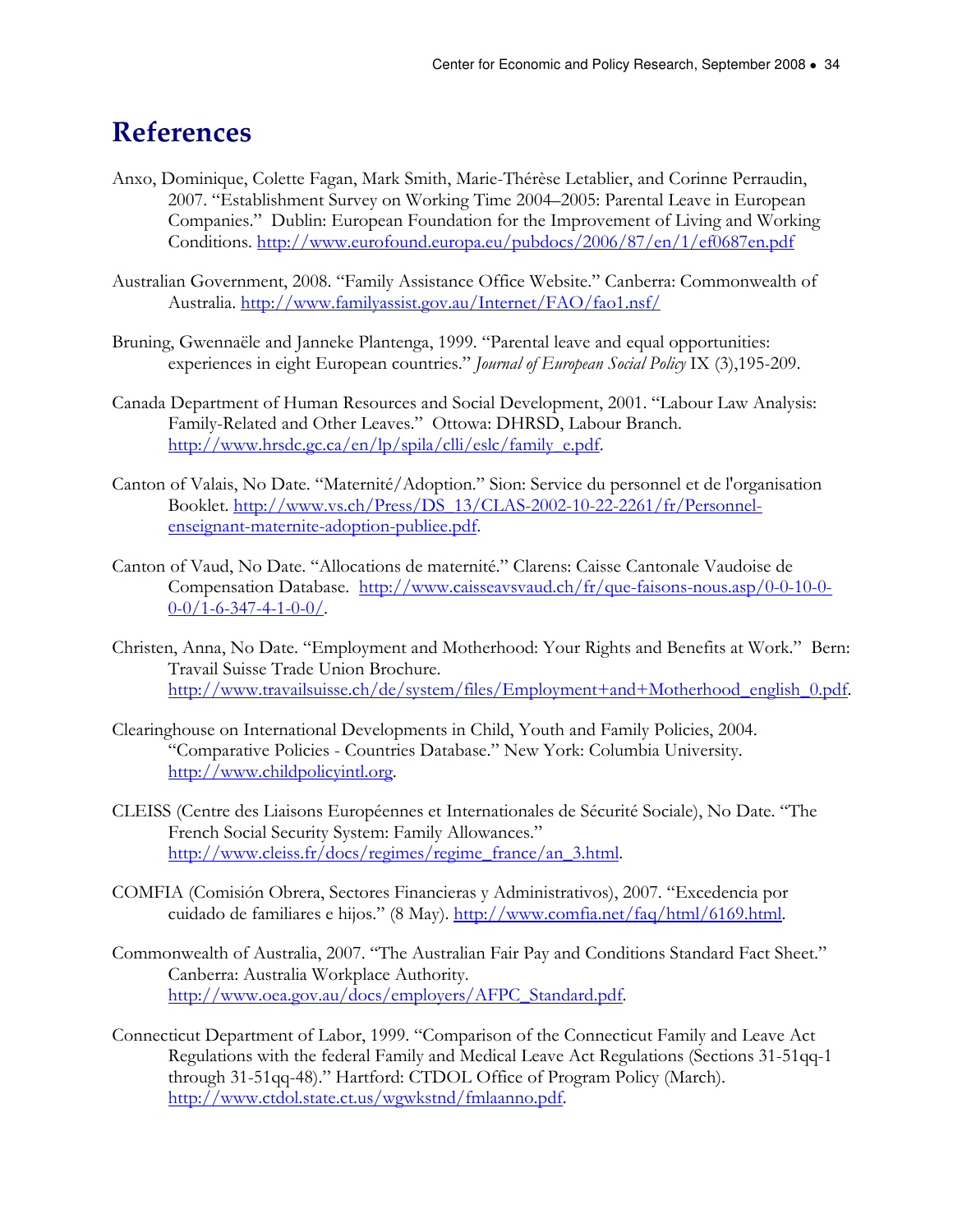- Danish Ministry of Science, Technology, and Innovation, No Date. "Maternity Leave." Copenhagen: MSTI. http://www.workindenmark.dk/Maternity\_leave/0/4/0.
- Danish Ministry of Social Affairs, 2000. "Early Childhood Education and Care Policy in Denmark: Background Report Prepared for the OECD Thematic Review of Early Childhood Education and Care Policy." http://www.oecd.org/dataoecd/31/56/33685537.pdf
- De Nardi, Mariacristina, Liqian Ren, and Chao Wei, 2000. "Income Inequality and Redistribution in Five Countries." Economic Perspectives 24 (Second Quarter). Chicago: Federal Reserve Bank of Chicago. http://chicagofed.org/publications/economicperspectives/2000/2qep1.pdf.
- Drew, Eileen, 2004. "Parental Leave in Council of Europe Member States." Strasbourg: Directorate General of Human Rights, Council of Europe. http://www.coe.int/T/E/Human\_Rights/Equality/PDF\_CDEG(2004)14%20FINAL\_E.p df
- EIRO (European Industrial Relations Observatory), 2002. "Government Proposes More Flexible Maternity-Related Leave." Dublin: European Foundation for the Improvement of Living and Working Conditions (28 February). http://www.eurofound.europa.eu/eiro/2002/02/feature/dk0202104f.htm.
- EIRO (European Industrial Relations Observatory), 2003. "2002 Annual Review for Denmark." Dublin: European Foundation for the Improvement of Living and Working Conditions (25 March). http://www.eurofound.europa.eu/eiro/2003/01/feature/dk0301106f.htm.
- EC (European Commission), No Date. "The European Job Mobility Portal: Living and Working." Brussels: EC Employment and Social Affairs Online Database. http://europa.eu.int/eures/main.jsp?acro=lw&lang=en&catId=490&parentId=0
- EC (European Commission), 2001. "Mutual Information System on Social Protection in the EU Member States and the European Economic Area: Social Protection in the Member States in the EU Member States and the European Economic Area, Situation on January 1st 2001 and Evolution." Brussels: EC Online database. http://ec.europa.eu/employment\_social/missoc2001/d\_part4\_en.htm
- EC (European Commission), 2007. "Comparative Tables on Social Protection in the 27 Member States of the European Union, in the European Economic Area and in Switzerland - Situation on 1 January 2007." Cologne: Mutual Information System on Social Protection. http://ec.europa.eu/employment\_social/social\_protection/missoc\_tables\_en.htm#2007.
- EU (European Union), 1992. Council Directive 92/85/EEC of 19 October 1992 on the introduction of measures to encourage improvements in the safety and health at work of pregnant workers and workers who have recently given birth or are breastfeeding. Official Journal of the European Union. L 348 (28 Nov.), p. 1-8. Eur-Lex database. http://europa.eu.int/eurlex/lex/LexUriServ/LexUriServ.do?uri=CELEX:31992L0085:EN:HTML.
- EU (European Union), 1996. Council Directive 96/34/EC of 3 June 1996 on the framework agreement on parental leave concluded by UNICE, CEEP and the ETUC. Official Journal of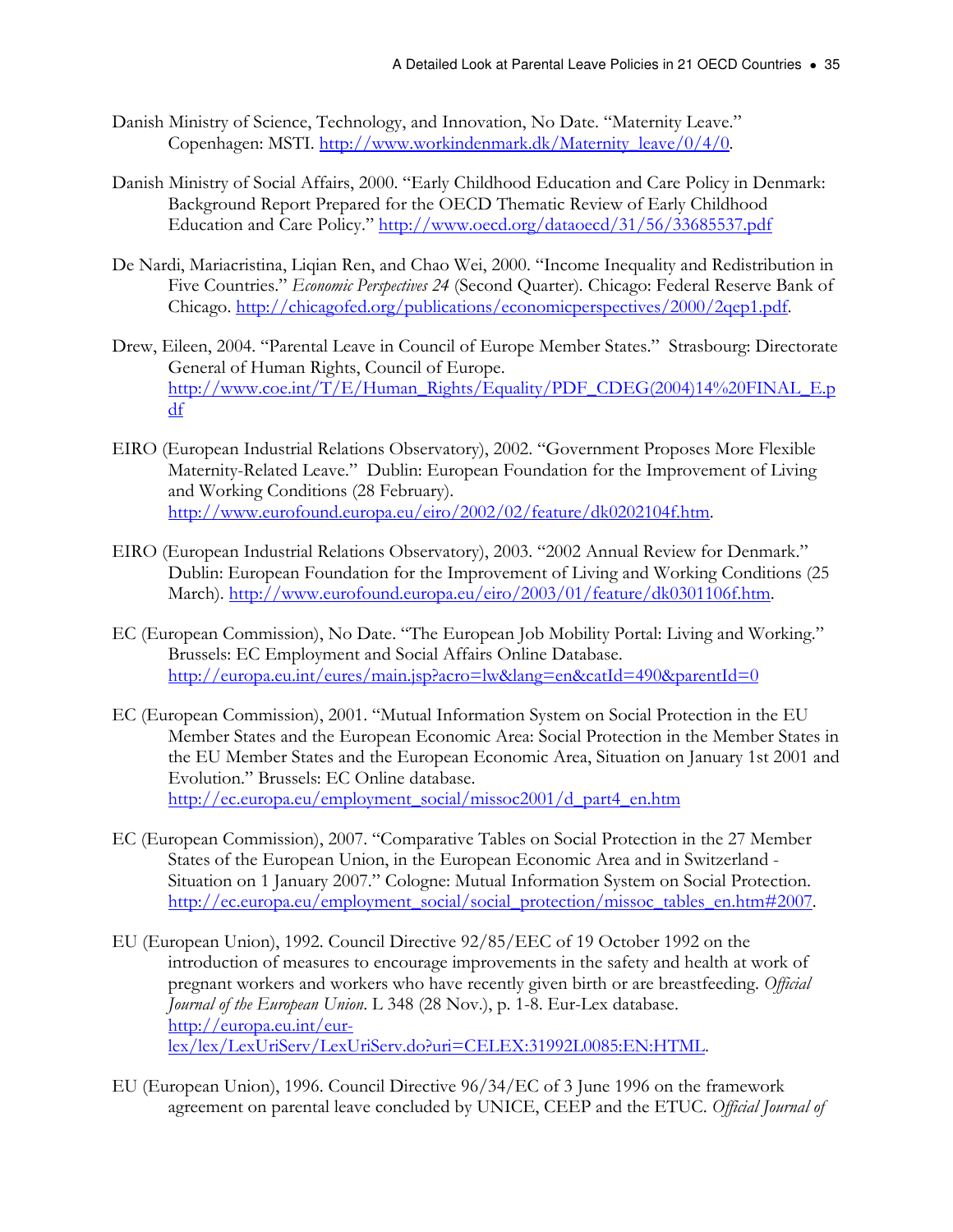the European Union L 145 (19 June), p. 4-9. Eur-Lex database.  $\frac{http://eur-1}{http://eur-1}$ lex.europa.eu/LexUriServ/LexUriServ.do?uri=CELEX:31996L0034:EN:HTML.

- EU (European Union), 2006. Directive 2006/54/EC of the European Parliament and of the Council of 5 July 2006 on the implementation of the principle of equal opportunities and equal treatment of men and women in matters of employment and occupation (recast). Official Journal of the European Union L 204 (26 July), p. 23 - 36. Eur-Lex database. http://eur $ex. europa.eu/LexUris'sev/site/en/oj/2006/1204/120420060726en00230036.pdf$
- European Foundation for the Improvement of Living and Working Conditions, No Date. "EMIRE European Employment and Industrial Relations Glossaries." Dublin: European Foundation Online Database. http://www.eurofound.europa.eu/emire/emire.html.
- Fagan, C. and Hebson, G., European Commission, 2006. "'Making work pay' debates from a gender perspective: A comparative review of some recent policy reforms in thirty European countries." Luxembourg, Office for Official Publications of the European Communities. http://ec.europa.eu/employment\_social/gender\_equality/docs/exp\_group\_report\_en.pdf
- Gustafsson, S. S., E. Kenjoh and C. M. Wetzels, 2002. "Postponement of Maternity and the Duration of Time Spent at Home after First Birth: Panel Data Analyses Comparing Germany, Great Britain, the Netherlands and Sweden", OECD Labour Market and Social Policy Occasional Papers, No. 59. Paris: OECD Publishing. http://dx.doi.org/10.1787/338705234870.
- Haas, Linda, 2003. "Parental Leave and Gender Equality: Lessons from the European Union." Review of Policy Research 20 (1), 89-114.
- Hegewisch, Ariane and Janet C. Gornick, 2008. "Statutory Routes to Workplace Flexibility in Cross-National Perspectives." Washington, DC: Institute for Women's Policy Research. http://www.iwpr.org/pdf/B258workplaceflex.pdf.
- HM Revenue and Customs, 2007. "PAYE and NICs rates and limits for 2008–09." London: Employer Helpbook E12 (December). http://www.hmrc.gov.uk/helpsheets/e12.pdf.
- ILO (International Labour Organization), No Date. "Maternity Protection Database." Geneva: ILO Conditions of Work and Employment Programme. http://www.ilo.org/travaildatabase/servlet/maternityprotection
- INPS (Istituto Nazionale Previdenza Sociale), 2007. "Indennità di Maternità, Congedo Parentale." Rome: INPS. http://www.inps.it/bussola/GetPDFVersion.aspx?iIDItem=4797&sPDFConn=StrConn
- Ireland Citizens Information Board, 2008. "Social Welfare Payments: Families and Children." Dublin: CIB (January). http://www.citizensinformation.ie/categories/social-welfare/socialwelfare-payments/social-welfare-payments-to-families-and-children
- Japan Social Insurance Agency, 2007. "Employees' Health Insurance." Tokyo: Ministry of Health, Labor and Welfare (September). http://www.sia.go.jp/e/ehi.html.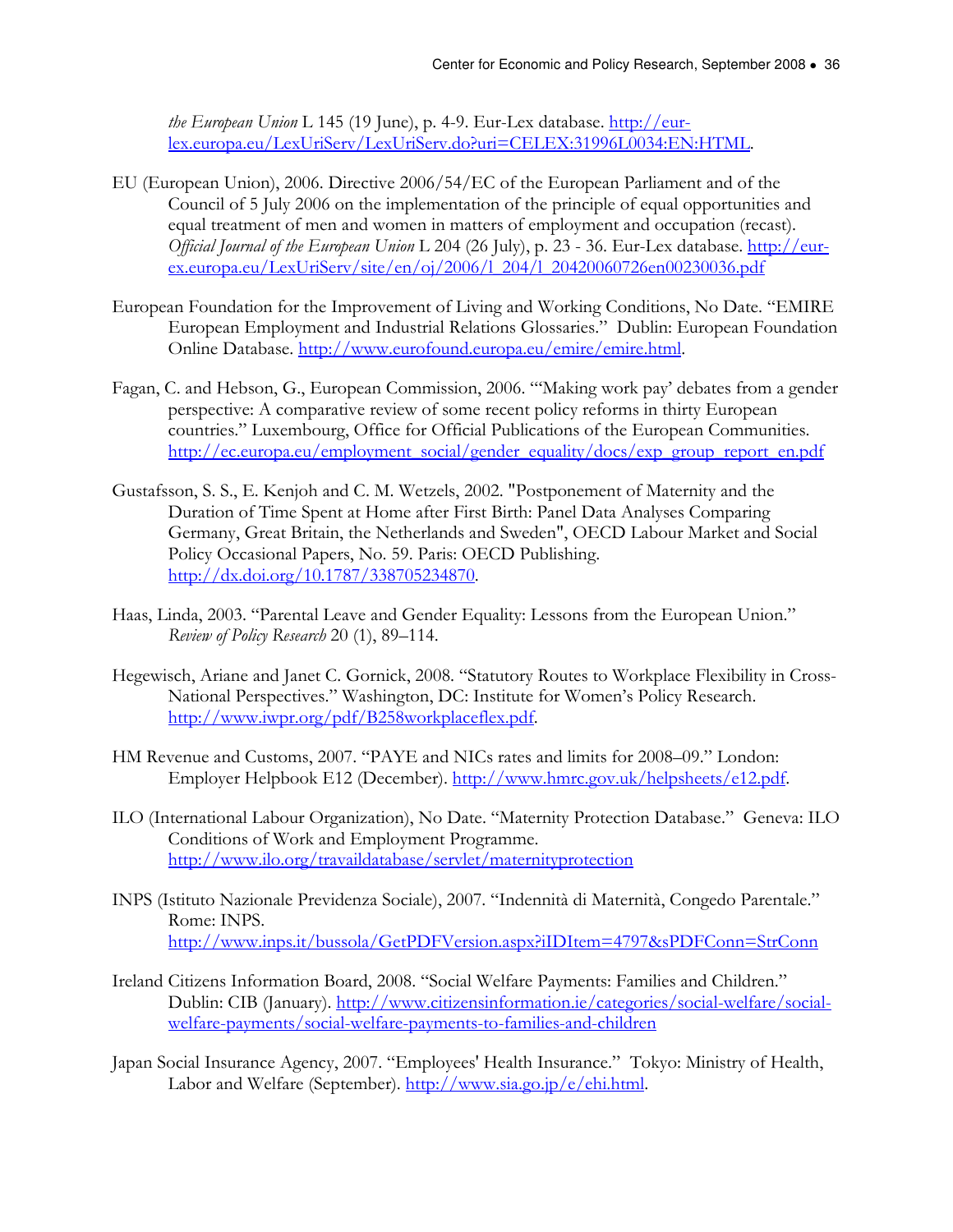- Kamerman, Sheila and Shirley Gatenio, 2002. "Mother's Day: More Than Candy And Flowers, Working Parents Need Paid Time-Off." New York: The Clearinghouse on International Developments in Child, Youth, and Family Policies, Columbia University. http://www.childpolicyintl.org/issuebrief/issuebrief5.pdf.
- KELA, 2007. "The Social Insurance Institution of Finland: Cash Benefits for Parents." Helsinki: KELA.

http://www.kela.fi/in/internet/english.nsf/NET/081101125811EH?openDocument

- Kingdom of Spain, 1999. Ley 39/1999, de 5 de noviembre, para promover la conciliación de la vida familiar y laboral de las personas trabajadoras. Boletín Oficial del Estado 266 (6 November), 38934-38942. http://www.boe.es/boe/dias/1999/11/06/pdfs/A38934-38942.pdf.
- Kingdom of Spain, 2007. Ley Orgánica 3/2007, de 22 de marzo, para la igualdad efectiva de mujeres y hombres. Boletín Oficial del Estado 71 (23 March), 12611-12645. http://www.boe.es/boe/dias/2007/03/23/pdfs/A12611-12645.pdf.
- Kingdom of Spain, No Date. "Seguridad Social: Prestaciones/Pensiones." Madrid: Ministry of Labor and Social Affairs. http://www.segsocial.es/Internet\_1/Trabajadores/PrestacionesPension10935/index.htm.
- Kingdom of Sweden, 2006. Parental Leave Act 1995: 584, with Amendments up to SFS 2006:442. Accessed from the site of the Swedish Equal Opportunity Ombudsman: http://www.jamombud.se/InEnglish/laws/parentalleaveac.asp.
- Kingdom of Sweden, 2007a. "Social Insurance in Sweden." Stockholm: Ministry of Social Affairs Fact Sheet s2007.016 (March). www.regeringen.se/content/1/c6/07/94/47/510779fa.pdf.
- Kingdom of Sweden, 2007b. "Families and Gender Equity." Stockholm: Ministry of Finance (25 September). http://www.sweden.gov.se/sb/d/9507/a/88982.
- Kolimaa, Maire and Marjaana Pelkonen, 2004. "High-quality services for maternity and children's health care." Helsinki: Ministry of Foreign Affairs. http://virtual.finland.fi/netcomm/news/showarticle.asp?intNWSAID=25735
- Lewis , Jane and Mary Campbell, 2007. "UK Work/Family Balance Policies and Gender Equality, 1997-2005." Social Politics: International Studies in Gender, State & Society 14 (1), p. 4-30.
- Meulders, Danièle and Síle O'Dorchai, 2005. "Reconciliation of Work and Private Life in Belgium." Brussels: European Commission Expert Group on Gender, Social Inclusion, and Employment, and the University of Manchester. http://ec.europa.eu/employment\_social/gender\_equality/docs/2007/be\_reconc\_en.pdf.
- Moss, Peter and Margaret O'Brien, 2006. "International Review of Leave Policies and Related Research 2006." London: UK Department of Trade and Industry Research Series No. 57 (July). http://www.berr.gov.uk/files/file31948.pdf.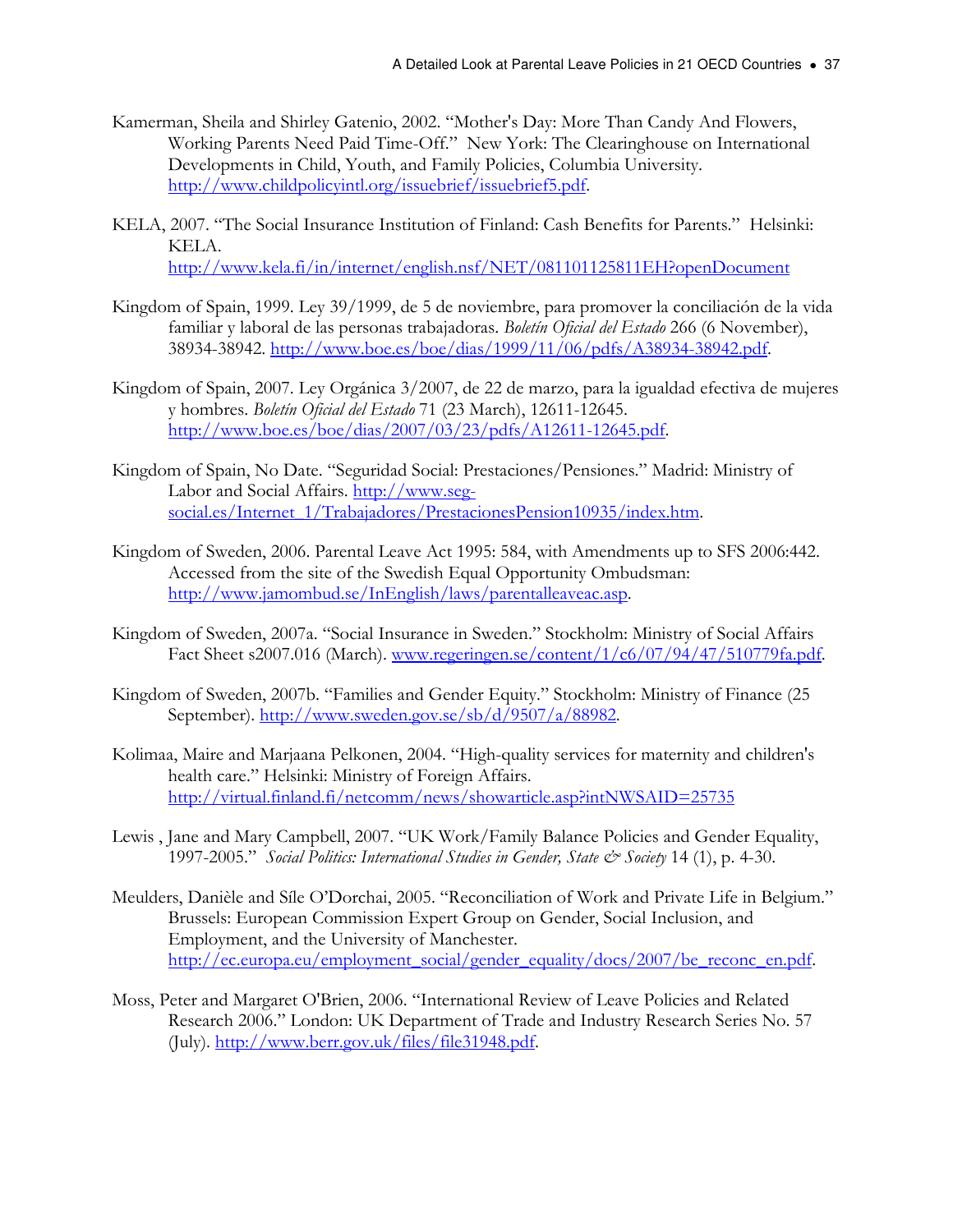- Moss, Peter and Karin Wall, 2007. "International Review of Leave Policies and Related Research 2007." London: UK Department of Trade and Industry Research Series No. 80 (July). http://www.berr.gov.uk/files/file40677.pdf.
- National Partnership for Women and Families, 2007. "Where Families Matter: State Progress Toward Valuing America's Families." Washington, DC: NPWF. http://www.nationalpartnership.org/site/DocServer/Final\_2006\_Round\_Up.pdf?docID=2 161
- Netherlands Ministry of Social Affairs and Employment, No Date. "Pregnancy and Maternity Leave." The Hague: MSAE. http://internationalezaken.szw.nl/index.cfm?fuseaction=dsp\_rubriek&rubriek\_id=391642
- New Zealand Department of Labor, 2007. "Parental Leave: A Guide for Employees." Wellington, NZ: DOL Report DOL10153A (May). http://www.ers.dol.govt.nz/publications/pdfs/PPLemployee.pdf
- New Zealand Department of Labor, 2008. "Flexible Working Arrangements A Guide for Employers and Employees." Wellington, NZ: DOL Work Balance Team. http://www.dol.govt.nz/worklife/flexible/flexi-work-generic-guidelines.pdf
- Norwegian Ministry of Children and Equality, 2005. "Parental and Adoption Benefits." Washington, DC: Norwegian Embassy. http://www.norway.org/policy/family/benefits/benefits.htm.
- OECD (Organisation for Economic Co-operation and Development), 2002. Babies and Bosses: Reconciling Work and Family Life – Volume 1: Australia, Denmark, and the Netherlands. Paris: OECD Publication Service.
- OECD (Organisation for Economic Co-operation and Development), 2004. Babies and Bosses: Reconciling Work and Family Life – Volume 3: New Zealand, Portugual, and Switzerland. Paris: OECD Publishing.
- OECD (Organisation for Economic Co-operation and Development), 2005. Babies and Bosses: Reconciling Work and Family. Volume 4: Canada, Finland, Sweden and the United Kingdom. Paris: OECD Publishing.
- OECD (Organisation for Economic Co-operation and Development), 2007a. Babies and Bosses: Reconciling Work and Family Life, A Synthesis of Findings for OECD Countries. Paris: OECD Publishing.
- OECD (Organisation for Economic Co-operation and Development), 2007b. Babies and Bosses: Reconciling Work and Family Life, Volume 2: Austria, Ireland, and Japan. Paris: OECD Publishing.
- OECD (Organisation for Economic Co-operation and Development), 2007c. Benefits and Wages 2007: OECD Indicators. Paris: OECD Publishing.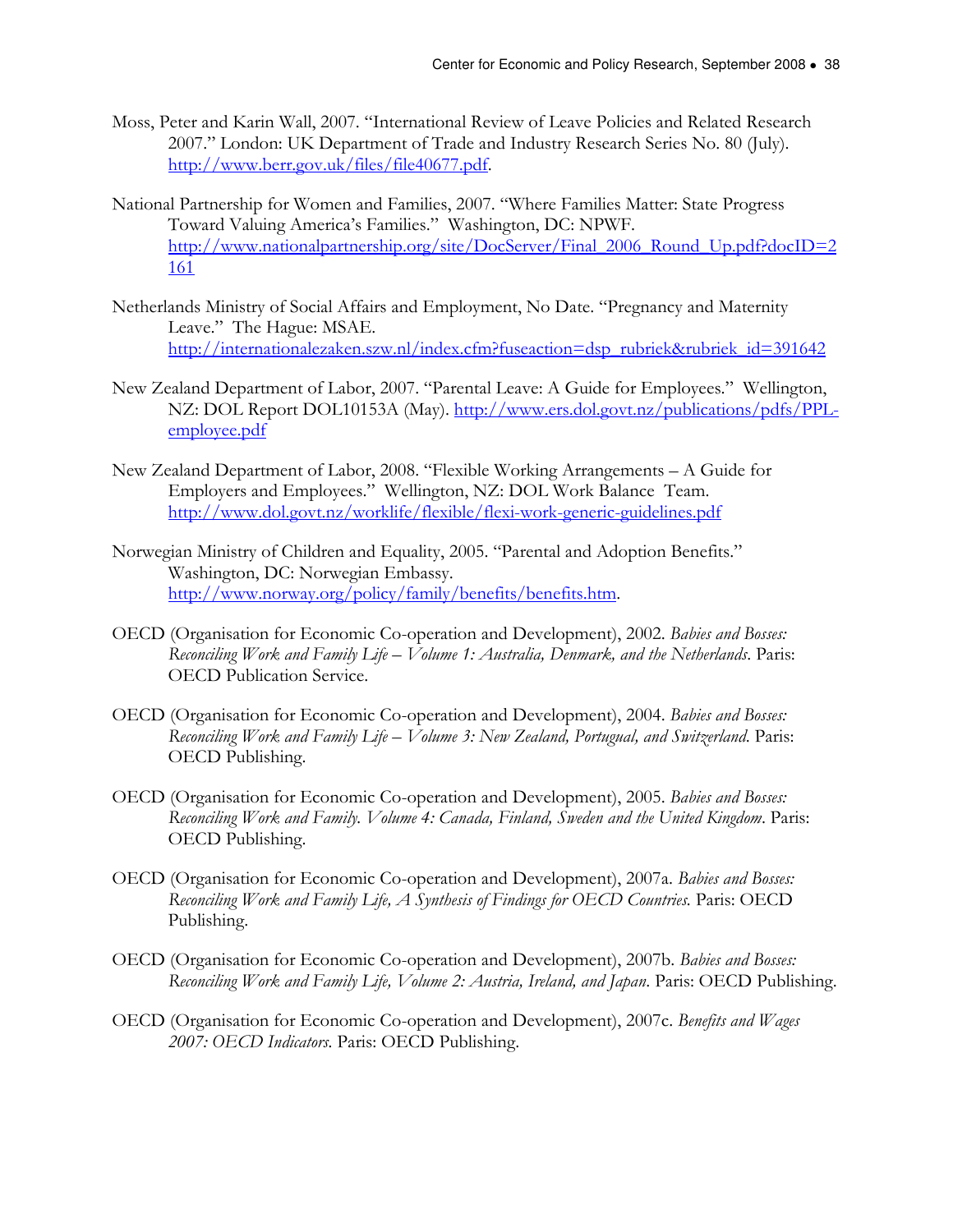- Papadopoulos, Theodoros, 2002. "Family Policy in Greece: National Informant's Questionnaire." York, UK: University of York Social Policy Research Unit. http://www.bath.ac.uk/~hsstp/TP-Publications/TP\_Family\_Policy\_Greece\_2002.pdf
- Pericleous Papadopoulos, Antigoni, 2006. "The Need to Reconcile Work and Family Life." Strasbourg, France: Parliamentary Assembly of the Council of Europe, Report 11019 (18 September). http://assembly.coe.int/Main.asp?link=/Documents/WorkingDocs/ Doc06/EDOC11019.htm
- Petersen, Niels, 2007. "National Labor Law Profile: The Swiss Confederation." Geneva: ILO (20 February). http://www.ilo.org/public/english/dialogue/ifpdial/info/national/ch.htm.
- Plantenga, Janneke and Chantal Remery, 2005. "Reconciliation of work and private life: A comparative review of thirty European countries." Luxembourg: European Commission Directorate-General for Employment, Social Affairs and Equal Opportunities. http://bookshop.eu.int/eubookshop/FileCache/PUBPDF/KE6905828ENC/KE6905828 ENC\_002.pdf
- Pylkkänen, Elina and Nina Smitha, 2003. "Career Interruptions due to Parental Leave: A Comparative Study of Denmark and Sweden." Paris: Directorate for Employment, Labour and Social Affairs, Employment, Labour and Social Affairs Committee, Report No. DELSA/ELSA/WD/SEM(2003)1 (13 March). www.oecd.org/dataoecd/61/7/2502336.pdf
- Quebec Employment and Social Solidarity, 2006. "Québec Parental Insurance Plan." Rouyn-Noranda: Government of Quebec. http://www.rqap.gouv.qc.ca/index\_en.asp.
- Republic of Austria, 1998. Law 651/1998. Act amending the Maternity Protection Act, the Parental Leave Act, the Parent Benefit Act, the Unemployment Insurance Act, and the Parental Leave Act (No. 153). Bundesgesetzblatt, Part I, 1999-08-17, No. 153, pp. 1169-1186. ILO Natlex database. http://www.natlex.ilo.org.
- Republic of Ireland, 2004. Act 28 of 2004. Maternity Protection (Amendment) Act 2004. http://oireachtas.ie/documents/bills28/acts/2004/a2804.pdf.
- Republic of Japan, 2004. Law Concerning the Welfare of Workers Who Take Care of Children or Other Family Members, Including Child Care and Family Care Leave [Law No. 76 of 1991 as amended through Law No. 160 of 8 December 2004]. http://www.jiwe.or.jp/english/law/law4\_1\_1.html.
- Sato, Hiroki, 2000. "The Current Situation of "Family-friendly" Policies in Japan." Japan Labor Bulletin. Vol 39, No. 2 (1 February). http://www.jil.go.jp/jil/bulletin/year/2000/vol39- 02/04.htm.
- Sherriff, Rona Levine, 2007. "Balancing Work and Family." Sacramento: California Senate Office of Research CALDOC No.: L553.W665 (February). http://www.paidfamilyleave.org/pdf/paidfamily07.pdf.
- Stamati, Anda. 2004. "Comparative study on family and parental leave and collective bargaining- the case of Greece." Dublin: European Foundation for the Improvement of Living and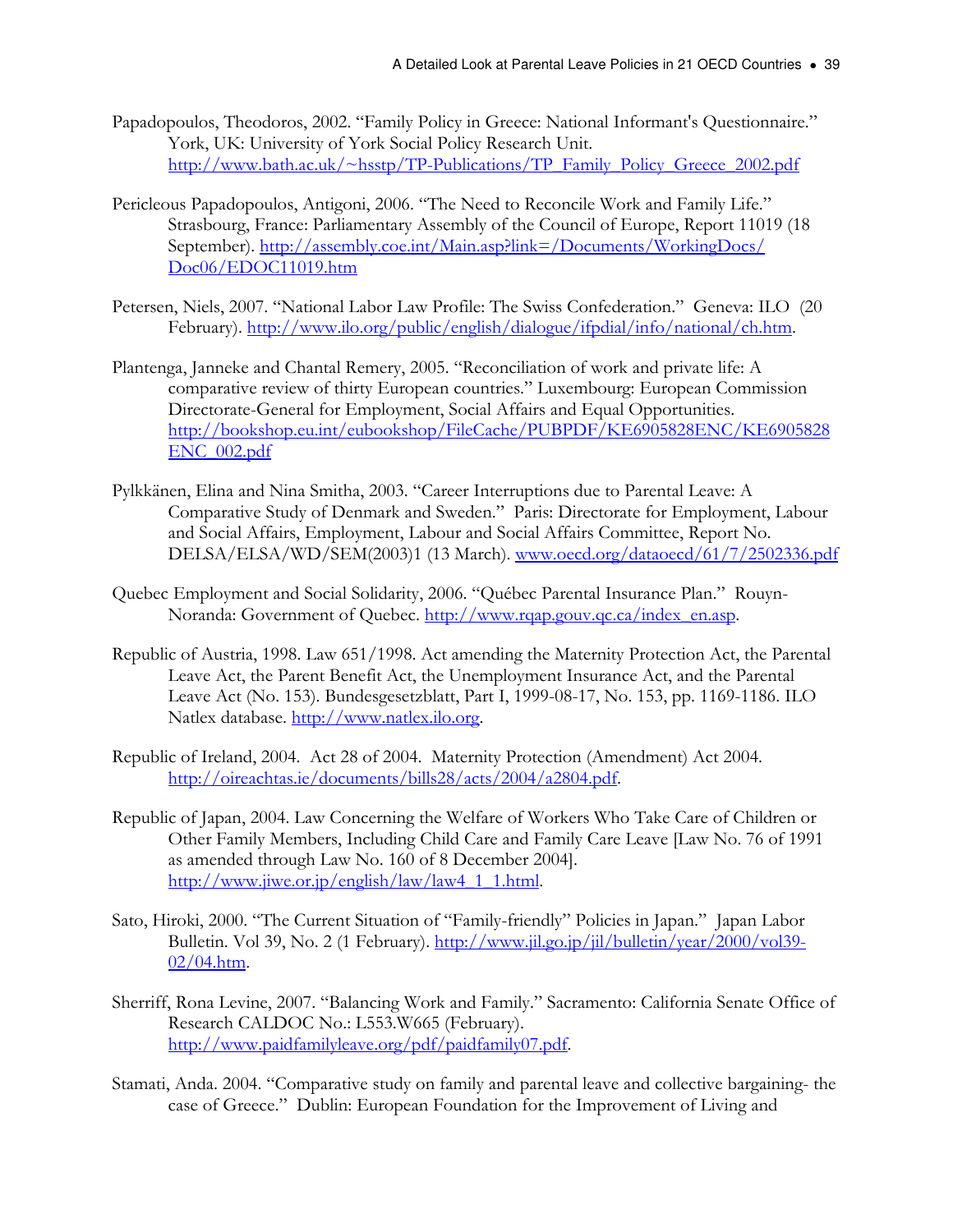Working Conditions (March). www.eurofound.europa.eu/eiro/2004/03/word/gr0311101s.doc

- State of New Jersey, 2008. "Assembly Bill No. 873: Family Leave Insurance." http://lwd.dol.state.nj.us/labor/forms\_pdfs/ea/873\_R1%5B1%5D.pdf.
- Swedish Institute, 2007. "Gender Equality in Sweden." Stockholm: SI Fact Sheet 82q (October). http://www.sweden.se/templates/cs/FactSheet\_\_\_\_17932.aspx.
- Swiss Federation, No Date. "Features of Swiss Family Policy." Bern: Federal Social Insurance Office Database. http://www.bsv.admin.ch/themen/zulagen/00058/index.html?lang=en.
- SwissInfo, 2005. "Maternity Benefit Finally Sees Light of Day." Bern: Swiss Broadcasting Corporation (28 June). http://www.swissinfo.ch/eng/swissinfo.html?siteSect=107&sid=5907013&cKey=11201170 81000.
- Tanaka, Sakiko, 2005. "Parental Leave and Child Health across OECD Countries." The Economic Journal 115 (February).
- Turk, Jema, 2006. "The United States' Lack of Parental Leave Benefits: An Analysis of the Negative Impacts on Working Mothers and Recommendations." Waltham, MA: Brandeis University Graduate Journal. http://www.brandeis.edu/gsa/gradjournal/2006/pdf/jematurk.pdf.
- UK Department for Business Enterprise and Regulatory Reform, 2008. "Time Off, Maternity and Other Parental Legislation." London: BERR Database. http://www.berr.gov.uk/employment/employment-legislation/index.html.
- UK Department for Work and Pensions, 2007. "Maternity Allowance." London: DWP. http://www.dwp.gov.uk/advisers/ni17a/ma/index.asp.
- United States, 2008. The Family and Medical Leave Act of 1993, Public Law 103-3, as Amended by Section 585 of the National Defense Authorization Act for FY 2008, Public Law [110-181]. Washington, DC: US Department of Labor website. http://www.dol.gov/esa/whd/fmla/fmlaAmended.htm#SEC\_104\_EBP
- UPGEM (Understanding Puzzles in the Gendered European Map), No Date. "Maternity Leave in the Five Countries in the UPGEM Project." Aarhus, Denmark: University of Aarhus. http://www.dpu.dk/site.aspx?p=11220.
- UWO (University of Western Ontario), 2007. "Maternity Leave Policies and Pregnancy Issues in the Workplace." Johnston Library Database. http://www.lib.uwo.ca/business/maternity.html.
- US DOL (United States Department of Labor), 1995. "May an Employer Recover Costs it Incurred for Maintaining "Group Health Plan" or Other Non-Health Benefits Coverage During FMLA Leave?" Washington, DC: Code of Federal Regulations 29 CFR 825.213. http://www.dol.gov/dol/allcfr/ESA/Title\_29/Part\_825/29CFR825.213.htm.